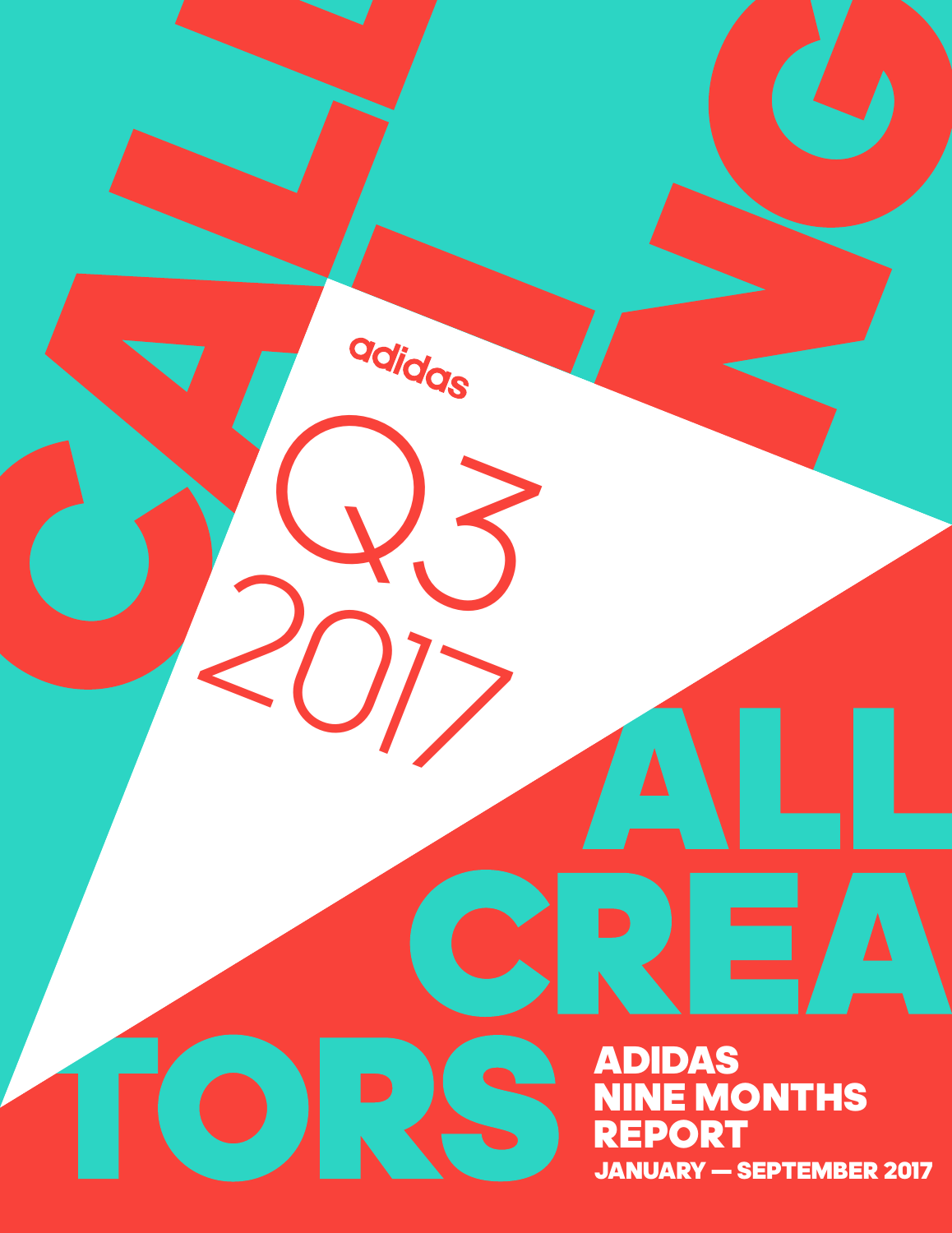# ADIDAS NINE MONTHS REPORT 2017

|   | <b>FINANCIAL HIGHLIGHTS (IFRS)</b><br><b>OUR SHARE</b>      | 3<br>4 |
|---|-------------------------------------------------------------|--------|
|   |                                                             |        |
| 2 | — INTERIM GROUP MANAGEMENT REPORT                           |        |
|   | <b>BUSINESS PERFORMANCE</b>                                 | 5      |
|   | <b>Economic and Sector Development</b>                      | 5      |
|   | Income Statement                                            | 6      |
|   | Statement of Financial Position and Statement of Cash Flows | 7      |
|   | <b>BUSINESS PERFORMANCE BY SEGMENT</b>                      | 9      |
|   | Western Europe                                              | 9      |
|   | North America                                               | 9      |
|   | Greater China                                               | 10     |
|   | Russia/CIS                                                  | 10     |
|   | Latin America                                               | 10     |
|   | Japan                                                       | 11     |
|   | <b>MEAA</b>                                                 | 11     |
|   | Other Businesses                                            | 11     |
|   | <b>SUBSEQUENT EVENTS AND OUTLOOK</b>                        | 12     |
|   | Subsequent Events                                           | 12     |
|   | Outlook                                                     | 12     |

**- INTERIM CONSOLIDATED FINANCIAL** STATEMENTS (IFRS) CONSOLIDATED STATEMENT OF FINANCIAL POSITION 14 CONSOLIDATED INCOME STATEMENT **16** 16 and 20 and 20 and 20 and 20 and 20 and 20 and 20 and 20 and 20 and 20 and 20 and 20 and 20 and 20 and 20 and 20 and 20 and 20 and 20 and 20 and 20 and 20 and 20 and 20 and 20 and 20 an CONSOLIDATED STATEMENT OF COMPREHENSIVE INCOME 17 17 CONSOLIDATED STATEMENT OF CHANGES IN EQUITY 18 CONSOLIDATED STATEMENT OF CASH FLOWS 19 SELECTED EXPLANATORY NOTES TO THE INTERIM CONSOLIDATED FINANCIAL STATEMENTS (IFRS) AS AT SEPTEMBER 30, 2017 20

FINANCIAL CALENDAR, PUBLISHING DETAILS & CONTACT 31

3

1

 $-$  AT A GLANCE

Additional information on our performance in the first nine months of 2017 can be found in our Fact Sheet and other publications online.  $\blacktriangleright$  adidas-group.com/s/results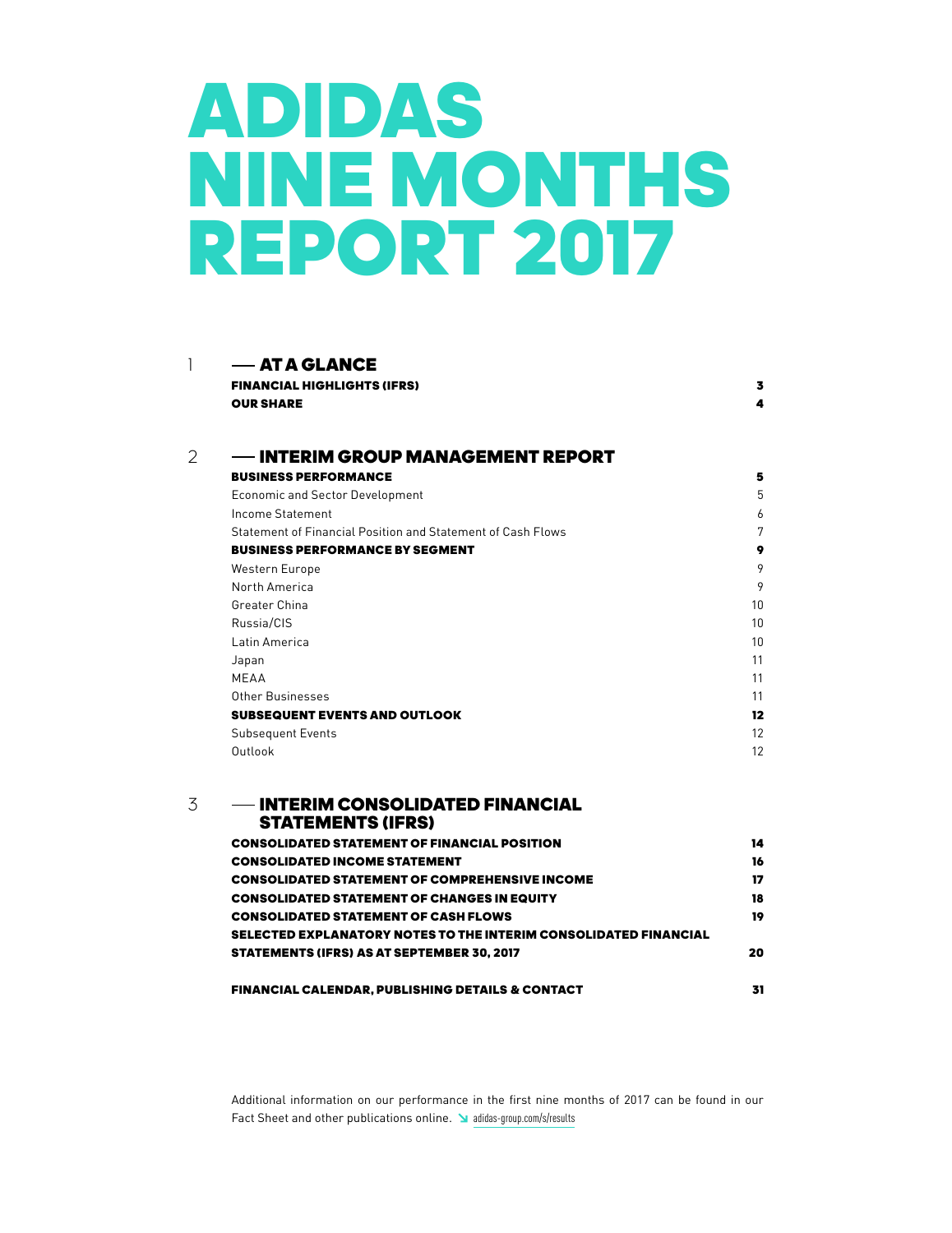### **AT A GLANCE**<br>Financial Highlights (IFRS)

### 01 FINANCIAL HIGHLIGHTS (IFRS)

|                                                                        | Nine months 2017 | Nine months 2016 | Change               |
|------------------------------------------------------------------------|------------------|------------------|----------------------|
| Operating Highlights (€ in millions)                                   |                  |                  |                      |
| Net sales <sup>1</sup>                                                 | 16,162           | 13,983           | 16%                  |
| Gross profit <sup>1</sup>                                              | 8,090            | 6,874            | 18%                  |
| Other operating expenses <sup>1</sup>                                  | 6,323            | 5,620            | 13%                  |
| EBITDA <sup>1</sup>                                                    | 2,238            | 1,813            | 23%                  |
| Operating profit <sup>1</sup>                                          | 1,938            | 1,541            | 26%                  |
| Net income from continuing operations <sup>1</sup>                     | 1,358            | 1,078            | 26%                  |
| Net income attributable to shareholders <sup>2</sup>                   | 1,139            | 1,027            | 11%                  |
| <b>Key Ratios</b>                                                      |                  |                  |                      |
| Gross margin <sup>1</sup>                                              | 50.1%            | 49.2%            | 0.9 <sub>pp</sub>    |
| Other operating expenses in % of net sales <sup>1</sup>                | 39.1%            | 40.2%            | (1.1pp)              |
| Operating margin <sup>1</sup>                                          | 12.0%            | 11.0%            | 1.0 <sub>pp</sub>    |
| Effective tax rate <sup>1</sup>                                        | 28.5%            | 29.3%            | (0.8 <sub>pp</sub> ) |
| Net income attributable to shareholders in % of net sales <sup>2</sup> | 7.0%             | 7.3%             | (0.3 <sub>pp</sub> ) |
| Average operating working capital in % of net sales <sup>1,3</sup>     | 20.3%            | 21.3%            | (1.0 <sub>pp</sub> ) |
| Equity ratio                                                           | 43.5%            | 43.0%            | 0.5 <sub>pp</sub>    |
| Net borrowings/EBITDA <sup>1,4</sup>                                   | 0.1              | 0.4              | n.a.                 |
| Financial leverage                                                     | 5.3%             | 12.6%            | (7.2 <sub>pp</sub> ) |
| Return on equity <sup>2</sup>                                          | 17.6%            | 16.8%            | 0.8 <sub>pp</sub>    |
| Balance Sheet and Cash Flow Data (€ in millions)                       |                  |                  |                      |
| Total assets                                                           | 14,871           | 14,255           | 4%                   |
| Inventories                                                            | 3,441            | 3,203            | 7%                   |
| Receivables and other current assets                                   | 3,892            | 3,844            | $1\%$                |
| Operating working capital                                              | 4,502            | 4,228            | 6%                   |
| Net borrowings                                                         | 345              | 769              | (55%)                |
| Shareholders' equity                                                   | 6,470            | 6,126            | 6%                   |
| Capital expenditure                                                    | 465              | 361              | 29%                  |
| Net cash generated from operating activities <sup>2</sup>              | 742              | 376              | 97%                  |
| Per Share of Common Stock $(\epsilon)$                                 |                  |                  |                      |
| Basic earnings <sup>2</sup>                                            | 5.63             | 5.13             | 10%                  |
| Diluted earnings <sup>2</sup>                                          | 5.58             | 5.01             | 11%                  |
| Net cash generated from operating activities <sup>2</sup>              | 3.67             | 1.88             | 95%                  |
| Share price at end of period                                           | 191.40           | 154.50           | 24%                  |
| <b>Other</b> (at end of period)                                        |                  |                  |                      |
| Number of employees <sup>1</sup>                                       | 55,414           | 55,943           | (1%)                 |
| Number of shares outstanding                                           | 202,838,144      | 200,307,750      | 1%                   |
| Average number of shares                                               | 202,111,204      | 200,207,215      | $1\%$                |
|                                                                        |                  |                  |                      |

1 Figures reflect continuing operations as a result of the divestiture of the Rockport, TaylorMade, Adams Golf, Ashworth and CCM Hockey businesses.<br>2 Includes continuing and discontinued operations.<br>3 Twelve-month trailing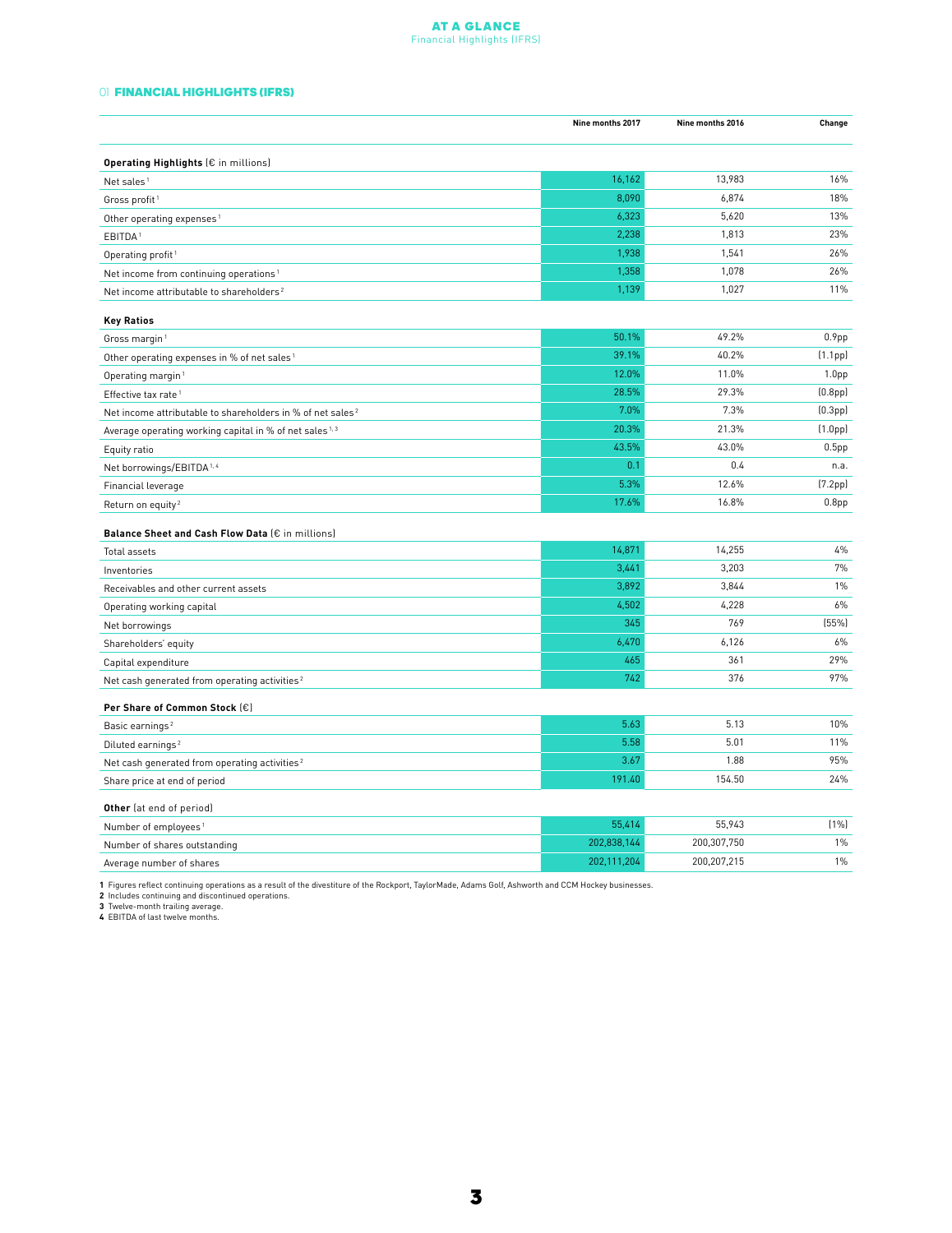# OUR SHARE

### ADIDAS AG SHARE OUTPERFORMS INTERNATIONAL EQUITY MARKETS AND REACHES NEW ALL-TIME HIGH DURING THE THIRD QUARTER

Despite highly volatile trends within the third quarter of 2017, international equity markets were ultimately able to end the period in positive territory. This development was supported by strong economic data in the Eurozone and the US, the rising oil price and the strong second quarter earnings season. The appreciating euro against the US dollar as well as the persistent North Korea crisis pressured equity markets only temporarily. As a consequence, the DAX-30 closed the third quarter 4% above the end of June 2017 level. See Table 02 The adidas AG share was able to outperform international equity markets, driven by strong second quarter 2017 results as well as an uplift in full year 2017 guidance, resulting in a new all-time high of € 199.95 on August 4, 2017. This development was partly offset by negative newsflow around an overall challenging retail environment in the US market. Consequently, the adidas AG share closed the third quarter at € 191.40, 14% above the level of June 30, 2017. Since the beginning of the year, the adidas AG share grew 27%, as at September 30, 2017, thus outperforming the DAX-30, which saw a 12% increase in the same period.  $\blacksquare$  see Table 02

### 02 PERFORMANCE OF THE ADIDAS AG SHARE AND IMPORTANT INDICES AT SEPTEMBER 30, 2017 (IN %)

|                                                          | Q3 | <b>YTD</b> | 1 year | 3 years | 5 years | 10 years |
|----------------------------------------------------------|----|------------|--------|---------|---------|----------|
| adidas AG                                                | 14 | 27         | 24     | 223     | 200     | 316      |
| $DX-30$                                                  | 4  | 12         | 22     | 35      | 78      | 63       |
| <b>EURO STOXX 50</b>                                     | 4  | 9          | 20     | 11      | 46      | (18)     |
| <b>MSCI World</b><br>Textiles, Apparel &<br>Luxury Goods | 5  | 23         | 23     | 25      | 62      | 110      |
|                                                          |    |            |        |         |         |          |

Source: Bloomberg.

### 77% OF CONVERTIBLE BOND CONVERTED

In March 2012, adidas AG successfully issued a convertible bond, due on June 14, 2019, for an aggregate nominal amount of € 500 million. The bonds were priced with a 0.25% annual coupon and a conversion premium of 40% above the reference price of € 59.61, resulting in an initial conversion price of  $\epsilon$  83.46 per share which, as a consequence of contractual provisions relating to dividend protection, was adjusted to € 81.13 per share in May 2017. As a result of conversion rights exercised, a total of 150,382 shares of adidas AG were delivered to the bondholders of adidas AG's convertible bond in the period from July 1, 2017 to September 30, 2017. In total, 4,738,507 shares were transferred following the exercise of conversion rights, all of which were serviced from treasury shares of the company. As at September 30, 2017, the remaining bonds were convertible into up to 1,400,289 new or existing adidas AG shares. Consequently, at the end of the third quarter of 2017, 77% of the convertible bond was converted. The convertible bond closed the quarter at € 235.71, well above the prior year level of € 189.23.

#### 03 SHAPE PRICE DEVELOPMENT IN 2017



**<sup>1</sup>** Index: December 31, 2016 = 100.

— adidas AG — DAX-30

—— DAX-30<br>—— EURO STOXX 50<br>—— MSCI World Textiles, Apparel & Luxury Goods.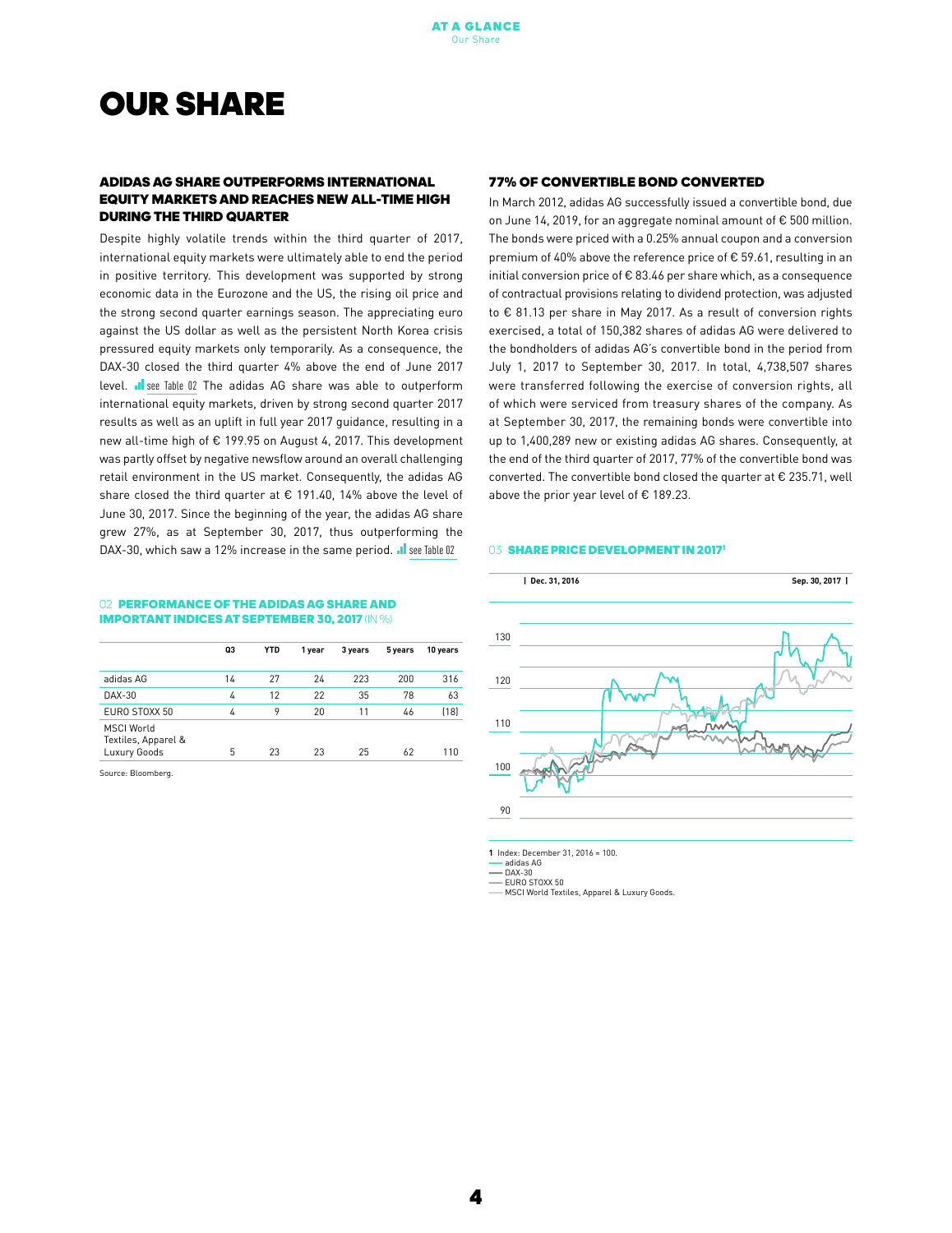# BUSINESS PERFORMANCE

### ECONOMIC AND SECTOR DEVELOPMENT

### GLOBAL ECONOMY GROWS IN THE THIRD QUARTER OF 2017<sup>1</sup>

In the third quarter of 2017, the global economy continued to grow at a moderate rate, reflecting improvements in consumer confidence and global trade as well as a notable pick-up in investment and industrial activity. Nevertheless, weak growth in various countries, the possibility of financial market disruptions as well as ongoing geopolitical tensions and political discord remained major sources of uncertainty and continued to weigh on economic activity. In developed economies, economic activity strengthened throughout the quarter, supported by improvements in consumer confidence and in domestic demand as well as growth in manufacturing and investment activity. Developing economies also grew in the third quarter of 2017, mainly reflecting the recovery in investment and manufacturing activities, firm domestic demand as well as accommodative fiscal and monetary policies.

### MODERATE GROWTH FOR THE GLOBAL SPORTING **GOODS INDUSTRY IN THE THIRD QUARTER<sup>2, 3</sup>**

In the third quarter of 2017, the global sporting goods industry was supported by rising consumer spending in both developing and developed markets, the ongoing athleisure trend as well as higher sports participation and increasing health awareness around the world. In addition, social trends including social fitness remained catalysts, significantly impacting the overall sports industry. The e-commerce channel continued to see rapid expansion, as retailers leveraged a wide variety of commercial opportunities across mobile technologies and social media. At the same time, the industry continued to face uncertainties in several regions. In particular, retailers in the US experienced severe challenges, arising from the ongoing consolidation and weaker store traffic, which resulted in an uptick in promotional activity. Furthermore, new entrants in activewear from several fashion brands led to increased competition in the sporting goods industry globally.

**1** Source: IMF, World Economic Outlook.

### 04 QUARTERLY CONSUMER CONFIDENCE DEVELOPMENT<sup>1</sup> (BY REGION)

|                        | 03 2016 | 04 2016 | 01 2017 | 02 2017 | 03 2017 |
|------------------------|---------|---------|---------|---------|---------|
| USA <sup>2</sup>       | 103.5   | 113.3   | 124.9   | 117.3   | 119.8   |
| Euro area <sup>3</sup> | [8.3]   | (5.2)   | (5.1)   | (1.3)   | (1.2)   |
| Japan <sup>4</sup>     | 42.6    | 42.3    | 44.0    | 43.5    | 43.9    |
| China <sup>5</sup>     | 104.6   | 108.4   | 114.2   | 113.3   | 114.7   |
| Russia <sup>6</sup>    | [19.0]  | (18.0)  | (15.0)  | (14.0)  | (11.0)  |
| Brazil <sup>7</sup>    | 103.1   | 100.3   | 102.0   | 100.5   | 98.5    |
|                        |         |         |         |         |         |

### 05 **EXCHANGE RATE DEVELOPMENT<sup>1</sup>** (€ 1 EQUALS)

|            | Average<br>rate<br>2016 | 04<br>2016 | 01<br>2017 | 02<br>2017 | Q3<br>2017 | Average<br>rate<br>2017 <sup>2</sup> |
|------------|-------------------------|------------|------------|------------|------------|--------------------------------------|
| <b>USD</b> | 1.1069                  | 1.0541     | 1.0691     | 1.1412     | 1.1806     | 1.1097                               |
| GBP        | 0.8188                  | 0.8562     | 0.8555     | 0.8793     | 0.8818     | 0.8716                               |
| <b>JPY</b> | 120.40                  | 123.40     | 119.55     | 127.75     | 132.82     | 124.00                               |
| <b>RUB</b> | 74.278                  | 63.938     | 60.274     | 67.428     | 68.495     | 64.487                               |
| <b>CNY</b> | 7.3515                  | 7.3123     | 7.3760     | 7.8664     | 7.8355     | 7.5538                               |

**1** Quarter-end figures.

**2** Source: Conference Board.

**3** Source: European Commission.

**4** Source: Economic and Social Research Institute, Government of Japan.

**5** Source: China National Bureau of Statistics. **6** Source: Russia Federal Service of State Statistics.

**7** Source: Brazil National Confederation of Industry.

**1** Spot rates at quarter-end.

**2** Source: NPD Market Research. **3** Source: Deutsche Bank Market Research.

**2** Average rate for the first nine months of 2017.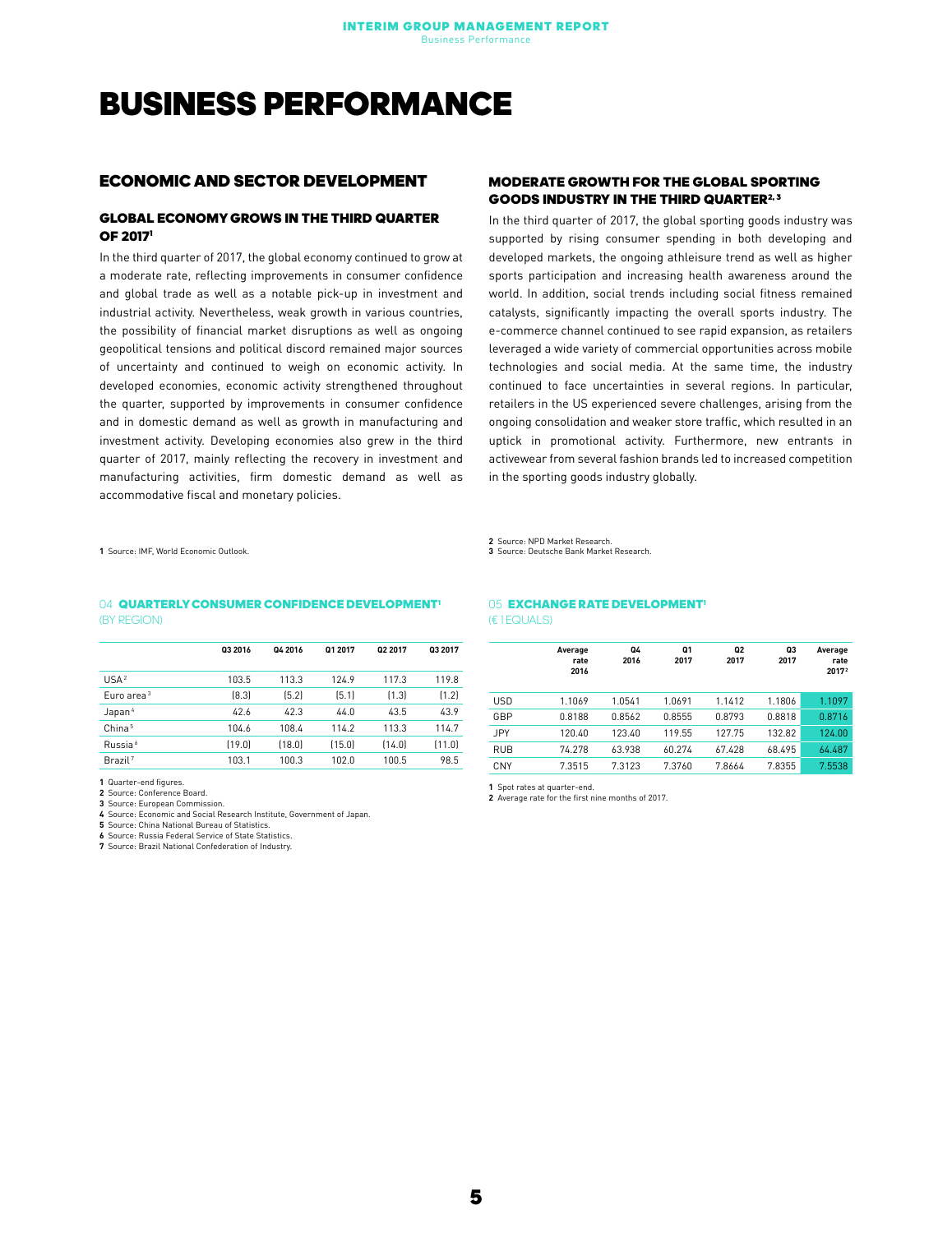### INCOME STATEMENT

### FOCUS ON CONTINUING OPERATIONS

Due to the completed divestiture of the TaylorMade business (including the TaylorMade, Adams Golf and Ashworth brands) as well as the CCM Hockey business, all income and expenses of the TaylorMade and CCM Hockey businesses are reported as discontinued operations at the end of September 2017. For the sake of clarity, all figures related to the 2016 financial year in this report refer to the company's continuing operations unless otherwise stated.

### ADIDAS WITH STRONG FINANCIAL PERFORMANCE IN THE FIRST NINE MONTHS OF 2017

In the first nine months of 2017, revenues increased 16% on a currency-neutral basis and in euro terms to € 16.162 billion. See Table 06 From a brand perspective, currency-neutral revenues for brand adidas grew 17%, driven by double-digit sales increases in the running and outdoor categories as well as at adidas Originals and adidas neo. In addition, high-single-digit growth in the training category contributed to this development. Currency-neutral Reebok sales were up 6% versus the prior year, mainly as a result of double-digit sales increases in Classics. From a regional perspective, on a currency-neutral basis, the combined sales of the adidas and Reebok brands grew at double-digit rates in all regions except Russia/CIS.

The gross margin increased 0.9 percentage points to 50.1%, reflecting the positive effects from an improved pricing and product mix, which more than offset unfavourable currency developments as well as higher input costs.  $\blacksquare$  see Table 06

Royalty and commission income increased 5% to € 86 million. On a currency-neutral basis, royalty and commission income grew 4%. Other operating income declined 59% to € 85 million, mainly due to the non-recurrence of extraordinary gains related to the early termination of the Chelsea FC contract and the Mitchell & Ness divestiture.

Other operating expenses were up 13% to € 6.323 billion, as a result of an increase in expenditure for point-of-sale and marketing investments as well as higher operating overhead expenditure. As a percentage of sales, however, other operating expenses decreased 1.1 percentage points to 39.1%. See Table 06 Expenditure for pointof-sale and marketing investments amounted to € 1.917 billion, which represents an increase of 10% versus the prior year level. As a percentage of sales, the company's expenditure for point-of-sale and marketing investments declined 0.6 percentage points to 11.9%, reflecting the strong top-line improvement as well as this year's different phasing of the company's marketing spend. Operating overhead expenses grew 14% to € 4.406 billion. As a percentage of sales, operating overhead expenses decreased 0.5 percentage points to 27.3%. Operating profit grew 26% to € 1.938 billion, representing an operating margin of 12.0%, an increase of 1.0 percentage points compared to the prior year.  $\blacksquare$  see Table 06 The improvement was driven by the increase in gross margin as well as the positive effect of lower other operating expenses as a percentage of sales. This development more than offset the significant decline in other operating income mainly caused by the non-recurrence of the

extraordinary gain related to the early termination of the Chelsea FC contract. Financial income grew 1% to € 35 million, as a result of an increase in interest income which was largely offset by a decrease in positive exchange rate effects. Financial expenses were up 47% to € 75 million, partly due to an increase in interest expenses. As a result, net financial expenses more than doubled to € 39 million from € 16 million in the prior year. The company's tax rate was down 0.8 percentage points to 28.5%.  $\blacksquare$  see Financial Highlights, p. 3 Consequently, net income from continuing operations grew 26% to € 1.358 billion, resulting in basic earnings per share of € 6.71, up 25% versus the prior year, and diluted earnings per share of € 6.65, an increase of 27% compared to the prior year.

In the first nine months of 2017, adidas incurred losses from discontinued operations of € 217 million, net of tax, mainly related to the TaylorMade and CCM Hockey businesses (2016: losses of € 48 million). These losses from discontinued operations were due to a loss recognised on the measurement to fair value less costs to sell, net of tax, in the amount of € 221 million, partly offset by income from discontinued operating activities of  $\epsilon$  4 million. However, net income attributable to shareholders, which in addition to net income from continuing operations includes the losses from discontinued operations, increased 11% to € 1.139 billion. See Table 06 As a result, basic EPS from continuing and discontinued operations increased 10% to € 5.63 and diluted EPS from continuing and discontinued operations grew 11% to  $\epsilon$  5.58.  $\blacksquare$  see Table 06

The total number of shares outstanding increased by 1,348,834 shares in the first nine months of 2017 to 202,838,144 as a result of share conversions in relation to the company's outstanding convertible bond which were partly offset by shares repurchased as part of the company's share buyback programme. See Financial Highlights, p. 3 Consequently, the average number of shares used in the calculation of basic earnings per share (EPS) was 202,111,204.

#### 06 KEY FINANCIAL HIGHLIGHTS

|                                                                 | <b>Nine</b><br>months<br>2017 | <b>Nine</b><br>months<br>2016 | Change               |
|-----------------------------------------------------------------|-------------------------------|-------------------------------|----------------------|
| <b>Operating Highlights (<math>\epsilon</math> in millions)</b> |                               |                               |                      |
| Net sales <sup>1</sup>                                          | 16,162                        | 13,983                        | 16%                  |
| Operating profit <sup>1</sup>                                   | 1,938                         | 1,541                         | 26%                  |
| Net income from continuing operations <sup>1</sup>              | 1,358                         | 1.078                         | 26%                  |
| Net income attributable to shareholders <sup>2</sup>            | 1,139                         | 1,027                         | 11%                  |
|                                                                 |                               |                               |                      |
| <b>Key Ratios</b>                                               |                               |                               |                      |
| Gross margin <sup>1</sup>                                       | 50.1%                         | 49.2%                         | 0.9 <sub>pp</sub>    |
| Other operating expenses in % of net sales <sup>1</sup>         | 39.1%                         | 40.2%                         | (1.1 <sub>pp</sub> ) |
| Operating margin <sup>1</sup>                                   | 12.0%                         | 11.0%                         | 1.0 <sub>pp</sub>    |
|                                                                 |                               |                               |                      |
| Per Share of Common Stock $(\epsilon)$                          |                               |                               |                      |
| Diluted earnings <sup>2</sup>                                   | 5.58                          | 5.01                          | 11%                  |
|                                                                 |                               |                               |                      |

**1** Figures reflect continuing operations as a result of the divestiture of the Rockport, TaylorMade, Adams Golf, Ashworth and CCM Hockey businesses. **2** Includes continuing and discontinued operations.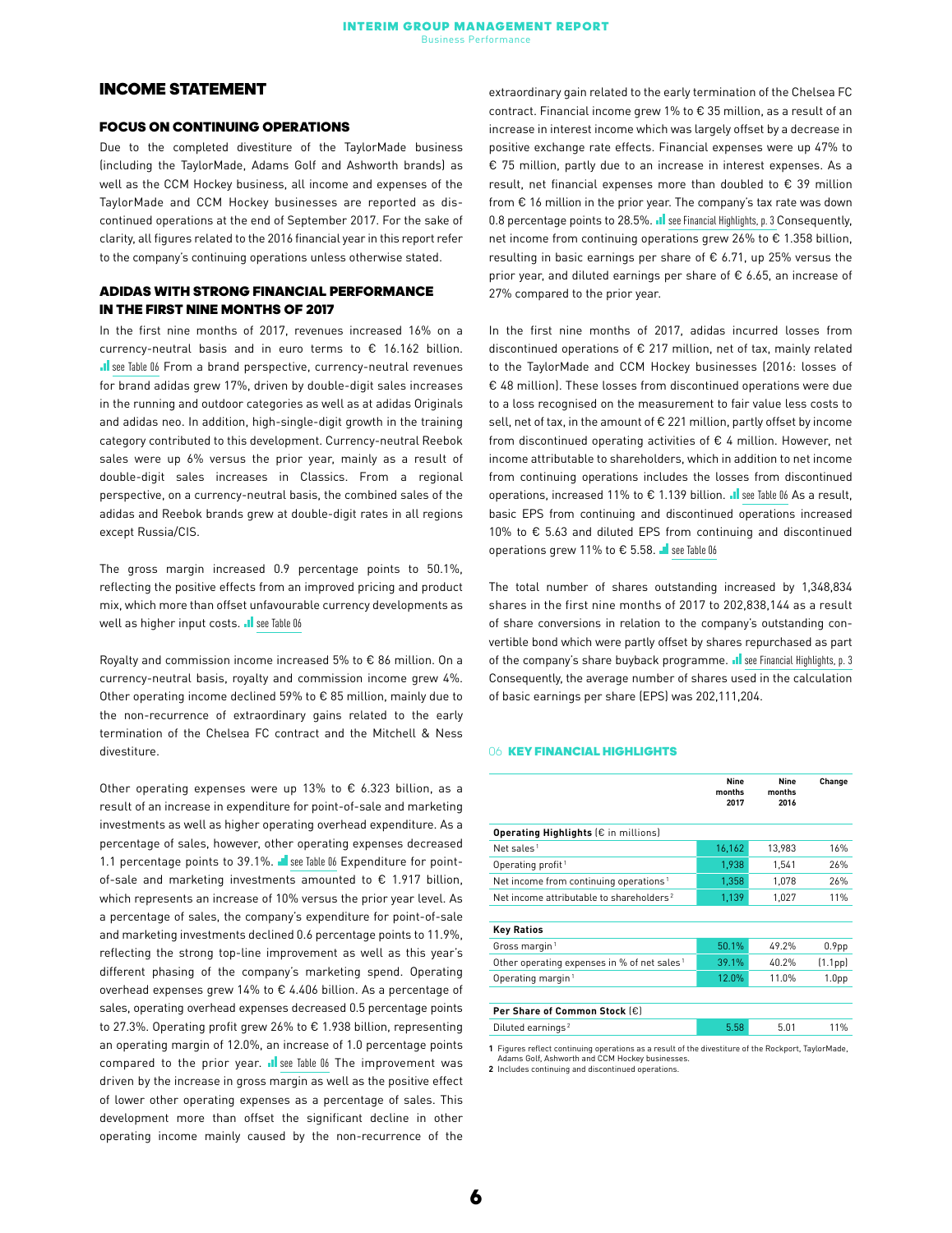### STATEMENT OF FINANCIAL POSITION AND STATEMENT OF CASH FLOWS

### DIVESTITURE OF THE TAYLORMADE AND CCM HOCKEY BUSINESSES IMPACTS BALANCE SHEET ITEMS

At September 30, 2017, all assets and liabilities of the TaylorMade business (including the TaylorMade, Adams Golf and Ashworth brands) are presented as assets and liabilities classified as held for sale. At the end of the first nine months of 2017, assets of € 316 million and liabilities of € 152 million were allocated to the TaylorMade business. However, a restatement of the 2016 balance sheet items is not permitted under IFRS. With the completed divestiture of the CCM Hockey business as of September 1, 2017, all relevant assets and liabilities were derecognised from the consolidated statement of financial position.

### **ASSETS**

At the end of September 2017, total assets were up 4% to € 14.871 billion compared to the prior year, as a result of an increase in current assets which more than offset a decline in non-current assets.

Total current assets increased 9% to € 9.057 billion at the end of September 2017. Cash and cash equivalents were up 6% to € 1.343 billion, as net cash generated from operating activities was only partly offset by net cash used in investing and financing activities. Currency effects had a negative impact on cash and cash equivalents in an amount of € 99 million. Inventories increased 7% to € 3.441 billion. On a currency-neutral basis, inventories grew 11%. Inventories from continuing operations increased 13% (+16% currency-neutral), reflecting higher stock levels to support the company's top-line momentum. The company's accounts receivable increased 3% to € 2.808 billion. On a currency-neutral basis, receivables were up 8%. Receivables from continuing operations increased 12% (+17% currency-neutral), mainly reflecting the company's top-line development in the third quarter of 2017. Other current financial assets decreased 14% to € 414 million. This development was mainly due to a shift of current financial assets to non-current financial assets as well as an increase in the fair value of financial instruments. Other current assets increased 3% to € 562 million, mainly due to an increase in prepaid promotion contracts.

### 07 STRUCTURE OF STATEMENT OF FINANCIAL POSITION<sup>1</sup> (IN % OF TOTAL ASSETS)

|                           | September 30, September 30,<br>2017 | 2016   |
|---------------------------|-------------------------------------|--------|
| Assets (€ in millions)    | 14,871                              | 14,255 |
| Cash and cash equivalents | 9.0                                 | 8.9    |
| Accounts receivable       | 18.9                                | 19.0   |
| Inventories               | 23.1                                | 22.5   |
| Fixed assets              | 32.4                                | 35.4   |
| Other assets              | 16.6                                | 14.3   |

**2017 2016** 2017 2016

**1** For absolute figures see adidas AG Consolidated Statement of Financial Position, p. 14.

Total non-current assets decreased 2% to € 5.815 billion at the end of September 2017. Fixed assets declined 4% to € 4.813 billion, mainly as a result of the reclassification of the net book value of fixed assets of the TaylorMade and CCM Hockey businesses to assets classified as held for sale. Currency translation effects of € 170 million also contributed to the decrease in fixed assets. Other non-current financial assets increased 82% to € 160 million. This development was due to a shift of current financial assets to noncurrent financial assets. See Diagram 07

### LIABILITIES AND EQUITY

Total current liabilities increased 5% to € 6.552 billion at the end of September 2017. Accounts payable increased 3% to € 1.747 billion. On a currency-neutral basis, accounts payable grew 5%. Accounts payable from continuing operations increased 8% (+10% currencyneutral), reflecting higher inventories compared to the prior year. Short-term borrowings decreased 33% to € 711 million at the end of September 2017, reflecting conversions of the company's convertible bond into adidas AG shares. Other current financial liabilities grew 74% to € 345 million, mainly as a result of an increase in the fair value of financial instruments. Other current provisions were up 12% to € 593 million, partly due to an increase in provisions for customs risks. Current accrued liabilities grew 5% to € 2.030 billion, mainly as a result of an increase in invoices not yet received as well as higher accruals for customer discounts. Other current liabilities were up 15% to € 445 million, primarily due to an increase in miscellaneous taxes payable.

Total non-current liabilities decreased 1% to € 1.865 billion at the end of September 2017. Long-term borrowings as well as pensions and similar obligations remained virtually unchanged compared to the prior year at € 983 million and € 333 million, respectively. see Diagram 08

Shareholders' equity increased 6% to  $\epsilon$  6.470 billion at the end of September 2017. The net income generated during the last twelve months and the reissuance of treasury shares in an amount of € 393 million were partly offset by the dividend of € 405 million paid to shareholders for the 2016 financial year, the repurchase of treasury shares in an amount of € 314 million, including incidental purchasing costs, as well as negative currency effects of € 291 million. The company's equity ratio increased 0.5 percentage points to 43.5% compared to the prior year. See Financial Highlights, p. 3

### **08 STRUCTURE OF STATEMENT OF FINANCIAL POSITION**<sup>1</sup> (IN % OF TOTAL LIABILITIES AND EQUITY)

|                                                 | 2017   | September 30, September 30,<br>2016 |
|-------------------------------------------------|--------|-------------------------------------|
| Liabilities and equity $(\epsilon$ in millions) | 14,871 | 14,255                              |
| Short-term borrowings                           | 4.8    | 7.4                                 |
| Accounts payable                                | 11.7   | 11.8                                |
| Long-term borrowings                            | 6.6    | 6.9                                 |
| Other liabilities                               | 33.5   | 31.0                                |
| Total equity                                    | 43.4   | 42.9                                |

**1** For absolute figures see adidas AG Consolidated Statement of Financial Position, p. 14.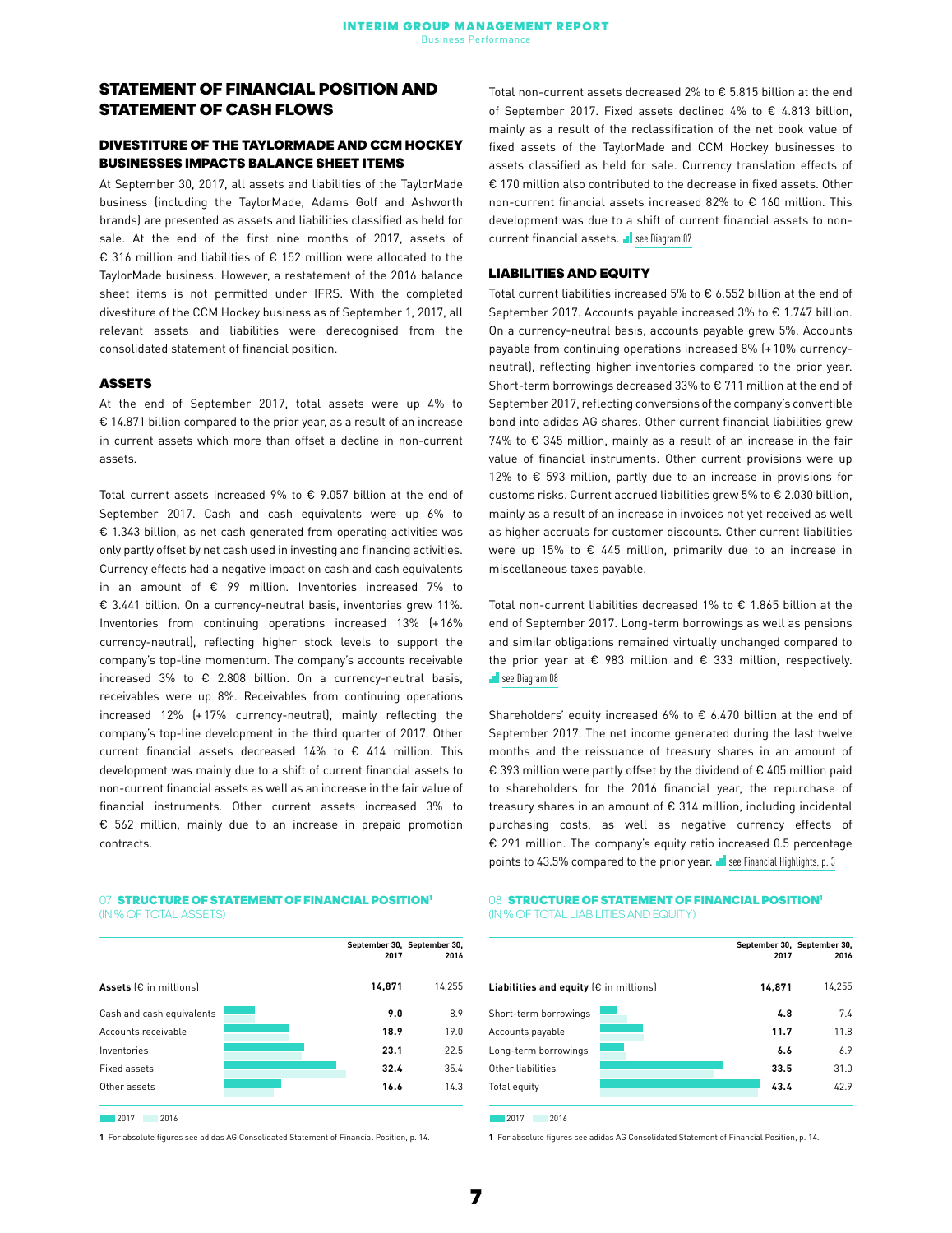### OPERATING WORKING CAPITAL

Operating working capital increased 6% to € 4.502 billion at the end of September 2017. On a currency-neutral basis, operating working capital grew 11%. Operating working capital from continuing operations rose 14% (+19% currency-neutral). Average operating working capital as a percentage of sales from continuing operations decreased 1.0 percentage points to 20.3%, reflecting the strong topline development during the last twelve months as well as the company's continued focus on tight working capital management. see Financial Highlights, p. 3

### LIQUIDITY ANALYSIS

In the first nine months of 2017, net cash generated from operating activities increased to € 742 million (2016: € 376 million). **If** see Financial Highlights, p. 3 Net cash generated from continuing operating activities rose to € 760 million (2016: € 419 million), driven by an increase in income before taxes and lower operating working capital requirements, partly offset by an increase in income taxes paid. Net cash used in investing activities rose to € 533 million (2016: € 332 million). Net cash used in continuing investing activities increased to € 529 million (2016: € 326 million). The majority of continuing investing activities in the first nine months of 2017 related to spending for property, plant and equipment, such as investments in the furnishing and fitting of our own-retail stores and investments in IT systems as well as the further development of the company's headquarters in Herzogenaurach. Net cash used in financing activities and net cash used in continuing financing activities both totalled € 277 million (2016: € 116 million and € 120 million, respectively), mainly due to the dividend paid to shareholders as well as the repurchase of treasury shares. Exchange rate effects negatively impacted the company's cash position by € 99 million. As a result of all these developments, cash and cash equivalents increased by € 79 million to € 1.343 billion.

Net borrowings at September 30, 2017 amounted to € 345 million, representing a decrease of € 424 million compared to the prior year. see Financial Highlights, p. 3 This development was mainly related to conversions of convertible bonds into adidas AG shares. The company's ratio of net borrowings over EBITDA amounted to 0.1, which is below the company's mid-term target corridor of below two times.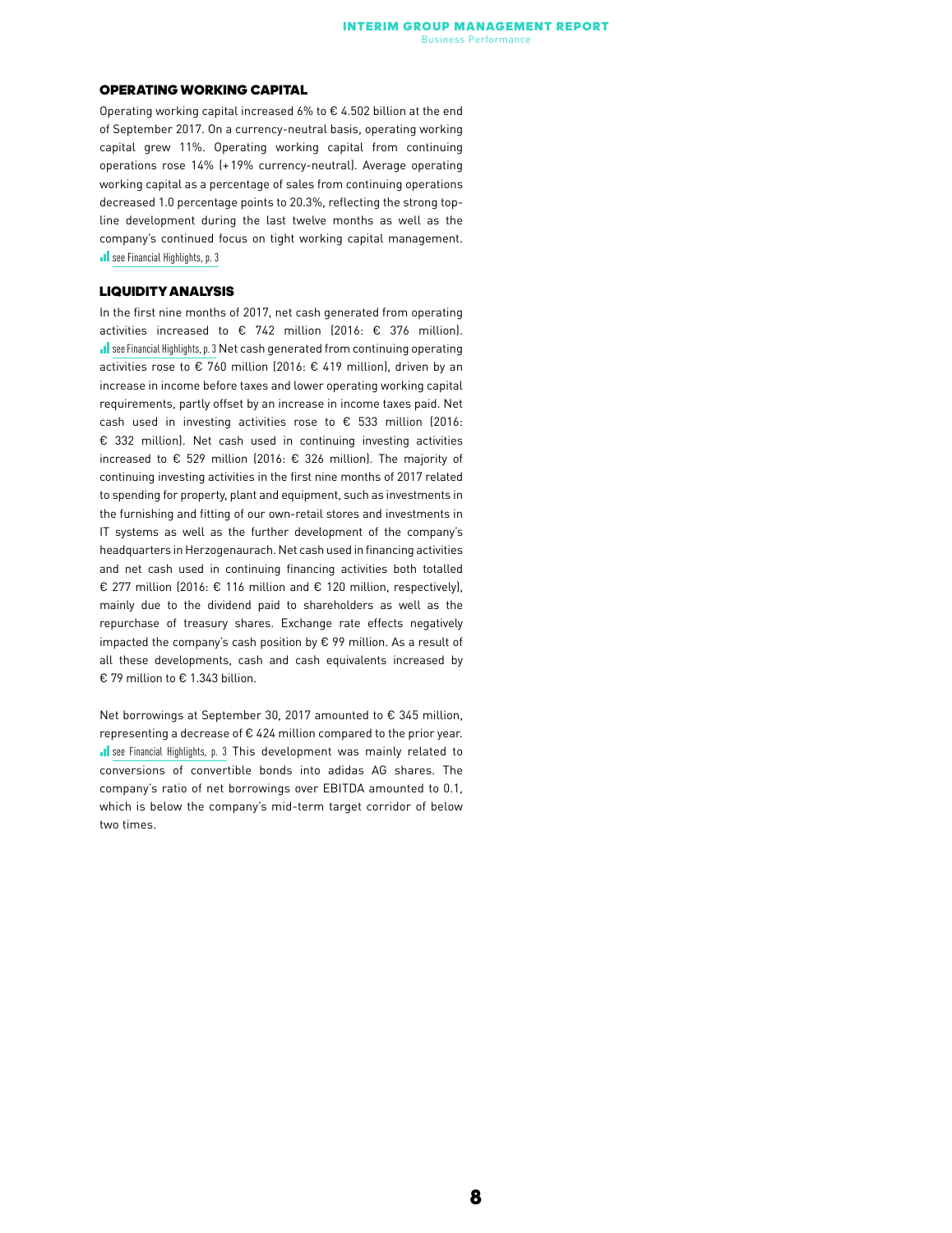# BUSINESS PERFORMANCE BY SEGMENT

### WESTERN EUROPE

Sales in Western Europe increased 12% on a currency-neutral basis. In euro terms, sales grew 10% to € 4.600 billion. Despite difficult prior year comparisons mainly resulting from revenues generated with UEFA EURO 2016 related products, adidas brand revenues grew 10% on a currency-neutral basis, driven by double-digit sales growth in the outdoor category as well as at adidas Originals and adidas neo. In addition, high-single-digit increases in the running category as well as mid-single-digit sales growth in the training category supported this development. Reebok brand revenues increased 26% on a currency-neutral basis, mainly due to double-digit sales growth in the training category and in Classics. In addition, mid-single-digit increases in the running category also contributed to this development. From a country perspective, the main contributors to the increase were the UK, Germany, Poland and Spain where revenues grew at double-digit rates each. See Table 09

Gross margin in Western Europe increased 0.4 percentage points to 44.8%, driven by an improved pricing and channel mix, which more than offset unfavourable currency developments and higher input costs. Operating expenses were up 6% to € 1.066 billion. This development mainly reflects higher sales expenditure as well as an increase in expenditure for point-of-sale investments. As a percentage of sales, operating expenses were down 0.8 percentage points to 23.2%. The operating margin improved 1.2 percentage points to 21.7%, as a result of the gross margin increase as well as the positive effect of lower operating expenses as a percentage of sales. See Table 09

### 09 WESTERN EUROPE AT A GLANCE (£ IN MILLIONS)

|                            | <b>Nine</b><br>months<br>2017 | <b>Nine</b><br>months<br>2016 | Change            | Change<br>(currency-<br>neutral) |
|----------------------------|-------------------------------|-------------------------------|-------------------|----------------------------------|
| Net sales                  | 4,600                         | 4.185                         | 10%               | 12%                              |
| adidas brand               | 4.200                         | 3.865                         | 9%                | 10%                              |
| Reebok brand               | 400                           | 320                           | 25%               | 26%                              |
| Gross profit               | 2,063                         | 1.861                         | 11%               |                                  |
| Gross margin               | 44.8%                         | 44.5%                         | 0.4 <sub>pp</sub> |                                  |
| Segmental operating profit | 997                           | 857                           | 16%               |                                  |
| Segmental operating margin | 21.7%                         | 20.5%                         | 1.2 <sub>pp</sub> |                                  |

### NORTH AMERICA

Sales in North America increased 26% on a currency-neutral basis. In euro terms, sales grew 27% to € 3.100 billion. adidas brand revenues increased 33% on a currency-neutral basis, driven by double-digit sales growth in the running, training and outdoor categories as well as at adidas Originals and adidas neo. Reebok brand revenues decreased 14% on a currency-neutral basis, reflecting the planned closure of own-retail stores in the US. From a category perspective, double-digit growth in Classics was more than offset by sales declines in the training and running categories.  $\blacksquare$  see Table 10

Gross margin in North America increased 1.9 percentage points to 39.8%, driven by an improved product mix, which was partly offset by a less favourable channel mix as well as the negative impact from unfavourable currency developments and higher input costs. Operating expenses were up 15% to € 927 million, reflecting higher expenditure for point-of-sale and marketing investments as well as higher sales expenditure. Operating expenses as a percentage of sales decreased 3.0 percentage points to 29.9%. As a result of the gross margin increase as well as the positive effect of lower operating expenses as a percentage of sales, the operating margin improved 4.6 percentage points to 11.3%. See Table 10

### 10 NORTH AMERICA AT A GLANCE (€ IN MILLIONS)

| <b>Nine</b><br>months<br>2017 | <b>Nine</b><br>months<br>2016 | Change            | Change<br>(currency-<br>neutrall |
|-------------------------------|-------------------------------|-------------------|----------------------------------|
| 3,100                         | 2.443                         | 27%               | 26%                              |
| 2,789                         | 2,082                         | 34%               | 33%                              |
| 312                           | 361                           | [14%]             | [14%]                            |
| 1,233                         | 926                           | 33%               |                                  |
| 39.8%                         | 37.9%                         | 1.9 <sub>pp</sub> |                                  |
| 352                           | 165                           | 113%              |                                  |
| 11.3%                         | 6.8%                          | 4.6 <sub>pp</sub> |                                  |
|                               |                               |                   |                                  |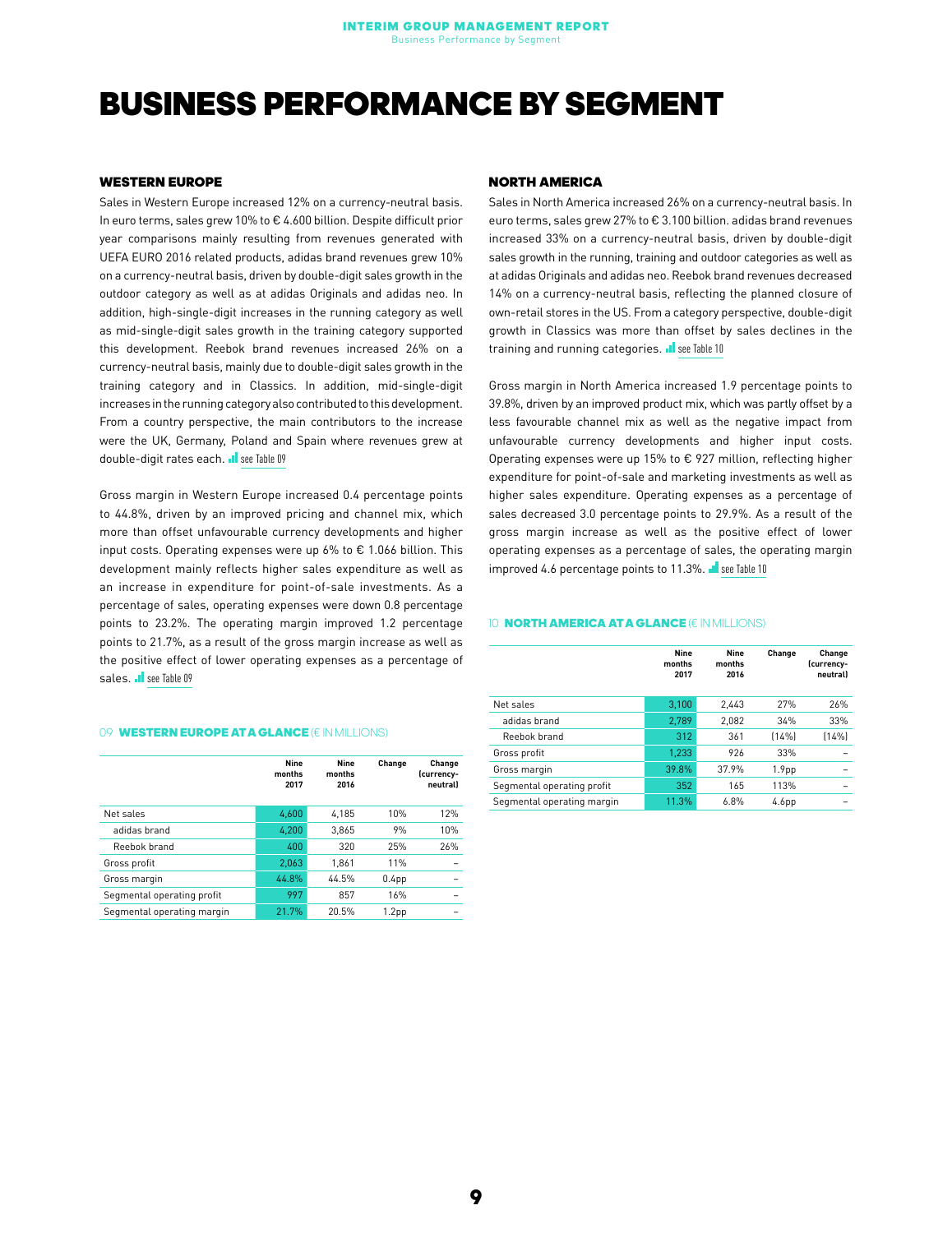Business Performance by Segment

### GREATER CHINA

Sales in Greater China increased 29% on a currency-neutral basis. In euro terms, sales were up 26% to € 2.867 billion. adidas brand revenues grew 29% on a currency-neutral basis. This development was due to double-digit growth in the running, training, outdoor and basketball categories as well as at adidas Originals and adidas neo. Reebok brand revenues increased 16% on a currency-neutral basis, driven by double-digit sales growth in the training and running categories. See Table 11

Gross margin in Greater China increased 0.1 percentage points to 58.1%, reflecting an improved pricing, product and channel mix as well as lower input costs, partly offset by negative currency effects. Operating expenses were up 25% to € 597 million. This development reflects an increase in sales expenditure as well as higher expenditure for point-of-sale and marketing investments. As a percentage of sales, operating expenses decreased 0.3 percentage points to 20.8%. The operating margin increased 0.4 percentage points to 37.2%, reflecting the higher gross margin as well as the positive effect of lower operating expenses as a percentage of sales. see Table 11

### 11 **GDEATED CHINA AT A GLANCE** (£ IN MILLIONS)

|                            | <b>Nine</b><br>months<br>2017 | <b>Nine</b><br>months<br>2016 | Change            | Change<br>(currency-<br>neutral) |
|----------------------------|-------------------------------|-------------------------------|-------------------|----------------------------------|
| Net sales                  | 2,867                         | 2.269                         | 26%               | 29%                              |
| adidas brand               | 2.808                         | 2.218                         | 27%               | 29%                              |
| Reebok brand               | 59                            | 51                            | 16%               | 16%                              |
| Gross profit               | 1.664                         | 1.316                         | 27%               |                                  |
| Gross margin               | 58.1%                         | 58.0%                         | 0.1 <sub>pp</sub> |                                  |
| Segmental operating profit | 1.067                         | 837                           | 28%               |                                  |
| Segmental operating margin | 37.2%                         | 36.9%                         | 0.4 <sub>pp</sub> |                                  |
|                            |                               |                               |                   |                                  |

### RUSSIA/CIS

Sales in Russia/CIS decreased 13% on a currency-neutral basis, reflecting the significant number of store closures in the first nine months of 2017. In euro terms, sales increased 2% to € 514 million. adidas brand revenues were down 16% on a currencyneutral basis, due to sales declines in most categories. Reebok brand revenues remained stable on a currency-neutral basis, as increases in the training and running categories were offset by declines in Classics. See Table 12

Gross margin in Russia/CIS increased 7.3 percentage points to 64.9%, driven by an improved pricing mix as well as positive currency effects, which more than offset a less favourable channel mix. Operating expenses were up 7% to € 228 million and, as a percentage of sales, grew 2.3 percentage points to 44.4%. This development mainly reflects an increase in sales expenditure, which was entirely driven by currency effects. The operating margin increased 5.0 percentage points to 20.5% as a result of the gross margin increase which more than offset the negative effect of higher operating expenses as a percentage of sales. See Table 12

### 12 **RUSSIA/CIS AT A GLANCE (€ IN MILLIONS)**

|                            | Nine<br>months<br>2017 | <b>Nine</b><br>months<br>2016 | Change            | Change<br>(currency-<br>neutral) |
|----------------------------|------------------------|-------------------------------|-------------------|----------------------------------|
| Net sales                  | 514                    | 505                           | 2%                | [13%]                            |
| adidas brand               | 376                    | 386                           | [3%]              | [16%]                            |
| Reebok brand               | 138                    | 119                           | 16%               | [0%]                             |
| Gross profit               | 334                    | 291                           | 15%               |                                  |
| Gross margin               | 64.9%                  | 57.6%                         | 7.3 <sub>pp</sub> |                                  |
| Segmental operating profit | 105                    | 78                            | 35%               |                                  |
| Segmental operating margin | 20.5%                  | 15.5%                         | 5.0 <sub>pp</sub> |                                  |

#### LATIN AMERICA

Sales in Latin America grew 10% on a currency-neutral basis. In euro terms, sales were up 11% to € 1.397 billion. Despite difficult prior year comparisons resulting from revenues generated with Copa América 2016 related products, adidas brand revenues increased 10% on a currency-neutral basis. This development was driven by doubledigit sales growth at adidas Originals and adidas neo, as well as increases in the running and training categories. Reebok brand revenues were up 11% on a currency-neutral basis, driven by double-digit sales growth in the training category and in Classics. From a country perspective, the main contributors to the increase were Mexico and Peru, where revenues grew at double-digit rates each. In addition, high-single-digit growth in Argentina also contributed to this development. See Table 13

Gross margin in Latin America declined 2.4 percentage points to 39.6%, as the positive effects from an improved pricing and channel mix were more than offset by severe negative currency effects and higher input costs. Operating expenses were up 8% to € 390 million, mainly reflecting an increase in sales expenditure. Operating expenses as a percentage of sales were down 0.9 percentage points to 27.9%. The operating margin decreased 1.5 percentage points to 11.7%, reflecting the gross margin decrease which more than offset the positive effect of lower operating expenses as a percentage of sales. See Table 13

### **13 LATIN AMERICA AT A GLANCE (€ IN MILLIONS)**

|                            | <b>Nine</b><br>months<br>2017 | <b>Nine</b><br>months<br>2016 | Change               | Change<br>(currency-<br>neutral) |
|----------------------------|-------------------------------|-------------------------------|----------------------|----------------------------------|
| Net sales                  | 1,397                         | 1.260                         | 11%                  | 10%                              |
| adidas brand               | 1,226                         | 1.105                         | 11%                  | 10%                              |
| Reebok brand               | 171                           | 155                           | 10%                  | 11%                              |
| Gross profit               | 554                           | 529                           | 5%                   |                                  |
| Gross margin               | 39.6%                         | 42.0%                         | (2.4 <sub>pp</sub> ) |                                  |
| Segmental operating profit | 164                           | 167                           | [1%]                 |                                  |
| Segmental operating margin | 11.7%                         | 13.2%                         | (1.5pp)              |                                  |
|                            |                               |                               |                      |                                  |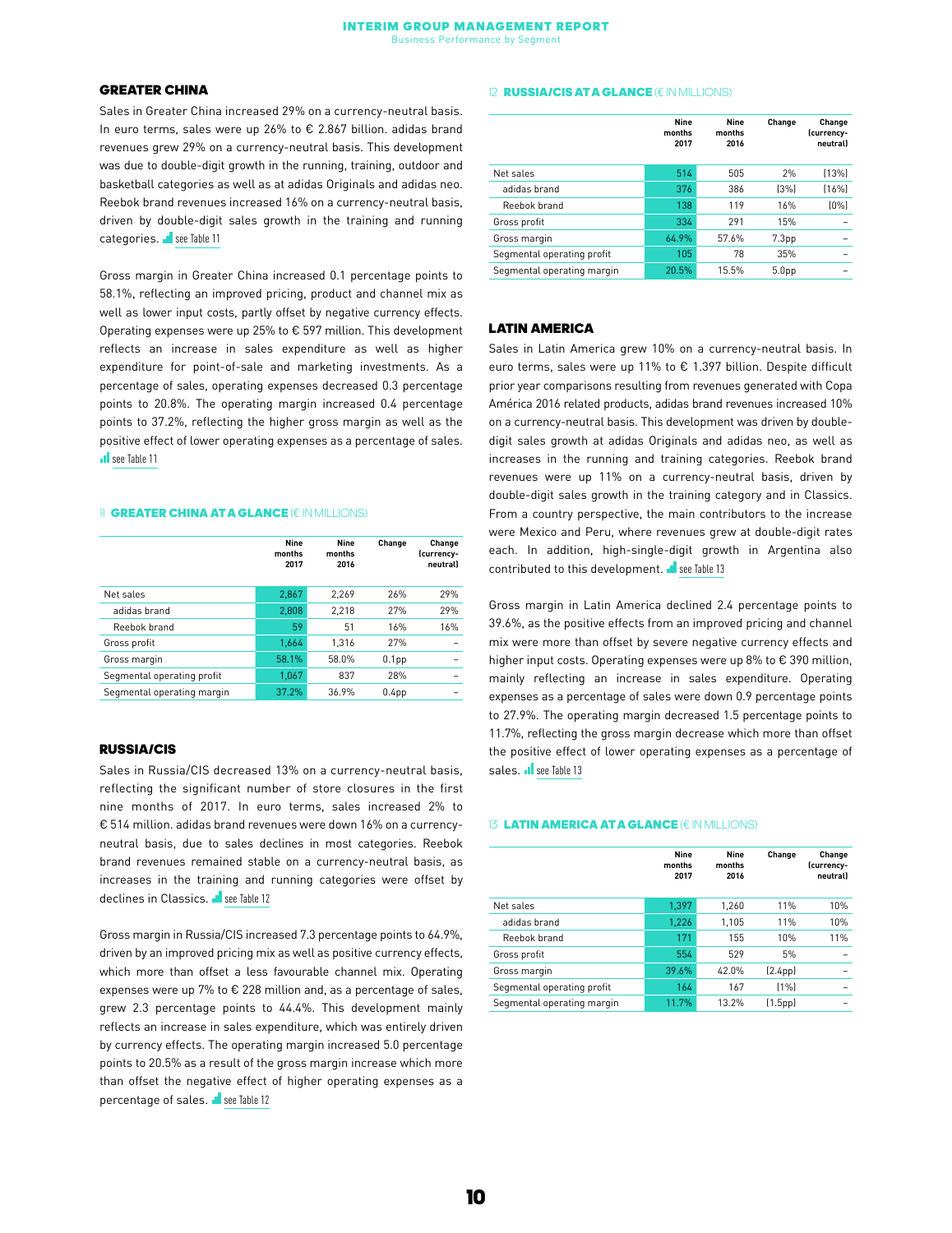### JAPAN

Sales in Japan increased 12% on a currency-neutral basis. In euro terms, revenues increased 9% to € 805 million. adidas brand revenues grew 12% on a currency-neutral basis, driven by doubledigit sales growth in the running category as well as at adidas neo. In addition, high-single-digit growth in the training category as well as at adidas Originals contributed to this development. Reebok brand revenues were up 9% on a currency-neutral basis, due to double-digit sales growth in the training and running categories, which more than offset declines in Classics.  $\blacksquare$  see Table 14

Gross margin in Japan increased 3.3 percentage points to 52.7%, driven by a more favourable currency development as well as an improved pricing and channel mix. This was partly offset by a less favourable product mix and higher input costs. Operating expenses were up 5% to € 227 million, reflecting an increase in sales expenditure as well as higher expenditure for point-of-sale investments. Operating expenses as a percentage of sales decreased 1.3 percentage points to 28.2%. As a result of the gross margin increase as well as the positive effect of lower operating expenses as a percentage of sales, the operating margin grew 4.6 percentage points to 26.0%. See Table 14

### 14 **JAPAN AT A GLANCE (£ IN MILLIONS)**

|                            | <b>Nine</b><br>months<br>2017 | <b>Nine</b><br>months<br>2016 | Change            | Change<br>(currency-<br>neutral) |
|----------------------------|-------------------------------|-------------------------------|-------------------|----------------------------------|
| Net sales                  | 805                           | 736                           | 9%                | 12%                              |
| adidas brand               | 723                           | 660                           | 10%               | 12%                              |
| Reebok brand               | 81                            | 77                            | 6%                | 9%                               |
| Gross profit               | 424                           | 364                           | 17%               |                                  |
| Gross margin               | 52.7%                         | 49.4%                         | 3.3 <sub>pp</sub> |                                  |
| Segmental operating profit | 209                           | 157                           | 33%               |                                  |
| Segmental operating margin | 26.0%                         | 21.4%                         | 4.6 <sub>pp</sub> |                                  |

### MEAA

Sales in MEAA (Middle East, Africa and other Asian markets) increased 11% on a currency-neutral basis and in euro terms to € 2.291 billion. adidas brand revenues grew 11% on a currencyneutral basis, due to double-digit sales growth in the running category as well as at adidas Originals and adidas neo. Reebok brand revenues grew 8% on a currency-neutral basis, due to doubledigit growth in the training and running categories, which more than offset declines in Classics. From a country perspective, the main contributors to the increase were double-digit improvements in Australia, Thailand, South Africa, Indonesia, Turkey and India as well as mid-single-digit sales growth in South Korea. See Table 15

Gross margin in MEAA increased 1.5 percentage points to 51.5%, driven by an improved pricing and product mix, partly offset by negative currency effects as well as a less favourable channel mix and higher input costs. Operating expenses were up 6% to € 481 million, driven by an increase in sales expenditure as well as

higher expenditure for marketing investments. As a percentage of sales, operating expenses declined 0.9 percentage points to 21.0%. The operating margin was up 2.3 percentage points to 30.6%, reflecting the increase in gross margin as well as the positive effect of lower operating expenses as a percentage of sales.  $\blacksquare$  see Table 15

### 15 MEAA AT A GLANCE (€ IN MILLIONS)

|                            | Nine<br>months<br>2017 | <b>Nine</b><br>months<br>2016 | Change            | Change<br>(currency-<br>neutral) |
|----------------------------|------------------------|-------------------------------|-------------------|----------------------------------|
| Net sales                  | 2,291                  | 2.067                         | 11%               | 11%                              |
| adidas brand               | 2,050                  | 1.845                         | 11%               | 11%                              |
| Reebok brand               | 241                    | 222                           | 9%                | 8%                               |
| Gross profit               | 1,181                  | 1.035                         | 14%               |                                  |
| Gross margin               | 51.5%                  | 50.1%                         | 1.5 <sub>pp</sub> |                                  |
| Segmental operating profit | 701                    | 584                           | 20%               |                                  |
| Segmental operating margin | 30.6%                  | 28.3%                         | 2.3 <sub>pp</sub> |                                  |
|                            |                        |                               |                   |                                  |

### OTHER BUSINESSES

Other Businesses comprises adidas Golf, Runtastic and Other centrally managed businesses, which primarily includes the business activities of Y-3.  $\bullet$  see Note 13, p. 29

Revenues in Other Businesses grew 14% on a currency-neutral basis. In euro terms, revenues increased 13% to € 587 million, driven by double-digit growth in all operating segments. See Table 16

Gross margin was down 2.1 percentage points to 39.0%, reflecting gross margin declines at adidas Golf as well as in Other centrally managed businesses and Runtastic. Operating expenses declined 10% to € 156 million, primarily as a result of lower sales expenditure. As a percentage of sales, operating expenses declined 7.0 percentage points to 26.6%. The operating margin was up 4.8 percentage points to 13.0%, reflecting the positive effect of lower operating expenses as a percentage of sales, which more than offset the decrease in gross margin. See Table 16

#### **16 OTHER BUSINESSES AT A GLANCE<sup>1)</sup> (€ IN MILLIONS)**

|                                       | <b>Nine</b><br>months<br>2017 | <b>Nine</b><br>months<br>2016 | Change               | Change<br>(currency-<br>neutrall |
|---------------------------------------|-------------------------------|-------------------------------|----------------------|----------------------------------|
| Net sales                             | 587                           | 519                           | 13%                  | 14%                              |
| adidas Golf                           | 302                           | 277                           | 9%                   | 10%                              |
| Other centrally managed<br>businesses | 264                           | 224                           | 18%                  | 18%                              |
| Gross profit                          | 229                           | 213                           | 7%                   |                                  |
| Gross margin                          | 39.0%                         | 41.1%                         | (2.1 <sub>pp</sub> ) |                                  |
| Segmental operating profit            | 76                            | 42                            | 80%                  |                                  |
| Segmental operating margin            | 13.0%                         | 8.1%                          | 4.8 <sub>pp</sub>    |                                  |
|                                       |                               |                               |                      |                                  |

**1** Figures reflect continuing operations as a result of the divestiture of the Rockport, TaylorMade, Adams Golf, Ashworth and CCM Hockey businesses.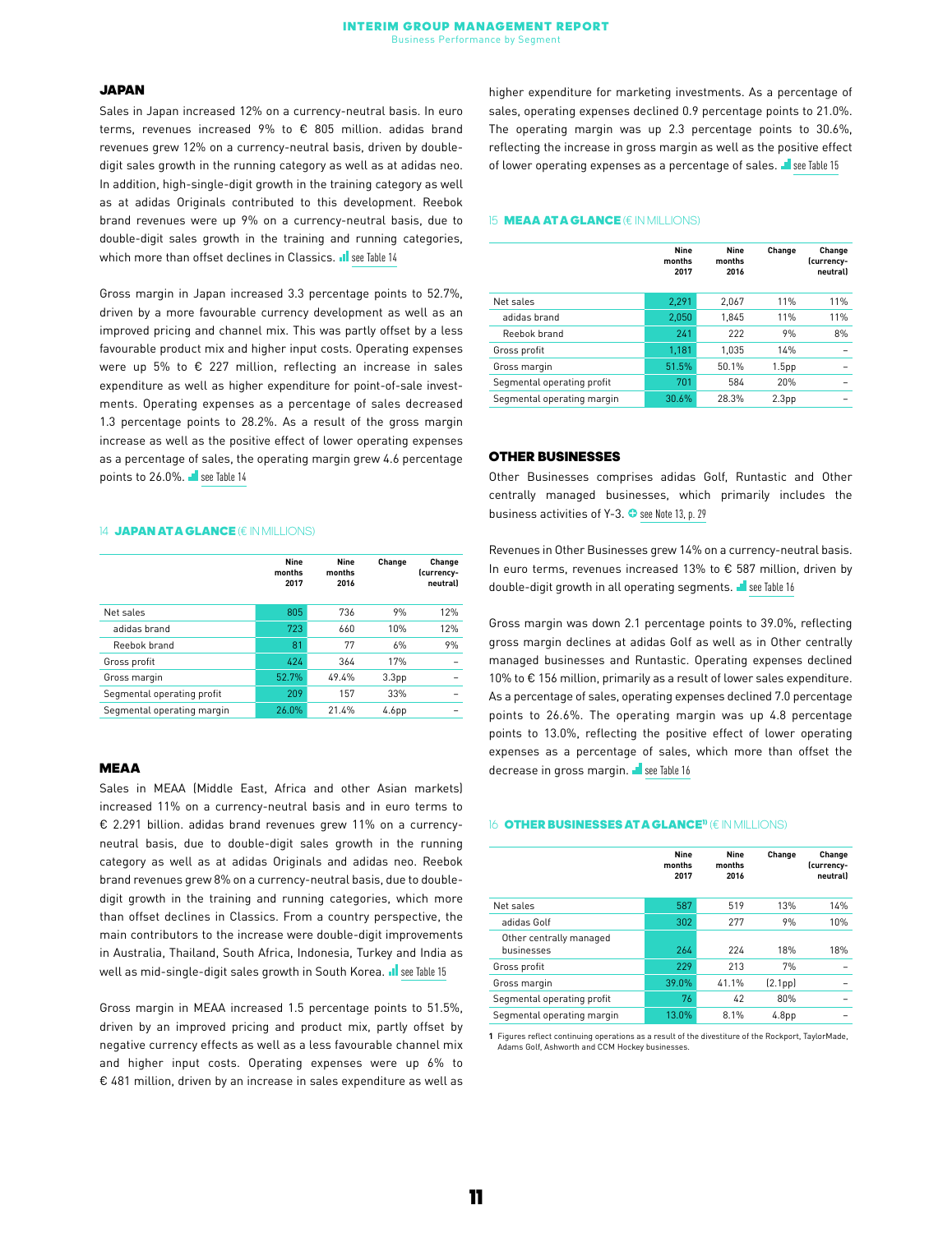# SUBSEQUENT EVENTS AND OUTLOOK

### SUBSEQUENT EVENTS

### EVENTS AFTER QUARTER-END

On May 10, 2017, adidas signed a definitive agreement to sell its TaylorMade business including the brands TaylorMade, Adams Golf and Ashworth (together TaylorMade). The transaction was completed on October 2, 2017.

Between the end of the first nine months of 2017 and the finalisation of the interim consolidated financial statements on October 26, 2017, there were no other major company-specific matters which we expect to influence our business materially going forward.

### **OUTLOOK**<sup>1</sup>

### **GLOBAL ECONOMY TO GROW IN 2017<sup>2, 3</sup>**

Global GDP is projected to increase by 3.6% in 2017. This development will be supported by improvements in global trade, an uptick in consumer confidence and manufacturing activity as well as accommodative fiscal and monetary policies. Nevertheless, policy uncertainties and weak productivity growth are expected to weigh on economic activity. Developing economies are forecasted to remain a major contributor to the global economic expansion in 2017. At 4.6%, their growth rate is projected to accelerate compared to 2016. In developed economies, GDP is expected to grow at a level of 2.2% in 2017.

### SPORTING GOODS INDUSTRY EXPANSION TO CONTINUE IN 2017 4

In the absence of any major economic shocks, we expect the global sporting goods industry to grow at a mid-single-digit rate in 2017. Consumer spending on sporting goods in the developing economies is expected to grow faster than in the more developed markets. Strong wage growth and domestic consumption in many developing economies are predicted to propel the industry throughout the year. In developed economies, the sporting goods industry is forecasted to benefit from wage increases, which will support consumer spending on sporting goods and fuel the industry's growth. In addition, rising sports participation and health awareness globally are projected to continue to boost sportswear demand. At the same time, challenges in the US retail market are expected to continue to weigh on the sporting goods industry's overall growth trajectory.

### ADIDAS CONFIRMS TOP- AND BOTTOM-LINE OUTLOOK FOR THE 2017 FINANCIAL YEAR

Against the background of the strong financial performance in the first nine months of 2017, adidas has confirmed its 2017 financial outlook. We continue to expect sales to increase at a rate between 17% and 19% on a currency-neutral basis in 2017. The top-line expansion will be driven by growth in all regions except Russia/ CIS. We expect particularly strong support from Western Europe, North America and Greater China, where we continue to forecast revenues to grow at a double-digit rate each in 2017. We continue to expect revenues in Latin America, Japan and MEAA to improve at a high-single-digit rate. Other Businesses, which consists of adidas Golf, Runtastic and Other centrally managed businesses such as Y-3, is forecasted to grow at a mid-single-digit rate.

The gross margin is expected to increase up to 0.8 percentage points to a level of up to 50.0%. This development will be driven by a more favourable pricing, product and channel mix. Less favourable US dollar hedging rates, which negatively impacted the gross margin development particularly in the first half of 2017, will partly offset these improvements. Other operating expenses as a percentage of sales are forecasted to be below the prior year level of 42.7%, driven by leverage from both expenditure for point-of-sale and marketing investments as well as lower operating overheads as a percentage of sales. The operating profit is expected to increase between 24% and 26%, resulting in an operating margin improvement of up to 0.6 percentage points to a level of up to 9.2%. This development will be driven by the projected gross margin improvement as well as lower other operating expenses as a percentage of sales. These positive effects will be partly offset by the significant decline in other operating income, reflecting the non-recurrence of the one-time gain related to the early termination of the Chelsea FC sponsorship that was included in the prior year. Net financial expenses are now forecasted to increase in 2017. A decline in interest expenses as well as positive exchange rate effects are expected to be offset by impairments on financial investments. The tax rate is projected to be below the prior year level of 29.6%. Net income from continuing operations is projected to increase at a rate between 26% and 28% to a level between € 1.360 billion and € 1.390 billion. As a result of an increase in the average number of shares following conversions of convertible bonds into adidas AG shares, basic earnings per share from continuing operations are expected to increase at a rate between 25% and 27%.

**2** Source: World Bank, Global Economic Prospects.

**3** Source: IMF, World Economic Outlook.

**4** Source: NPD Market Research.

**<sup>1</sup>** This Management Report contains forward-looking statements that reflect Management's current view with respect to the future development of adidas. The outlook is based on estimates that we have made on the basis of all the information available to us at this point in time. In addition, such forward-looking statements are subject to uncertainties as described in the Risk and Opportunity Report of<br>the adidas 2016 A actual results and developments may materially deviate (negatively or positively) from those expressed by such statements. adidas does not assume any obligation to update any forward-looking statements made in this Management Report beyond statutory disclosure obligations.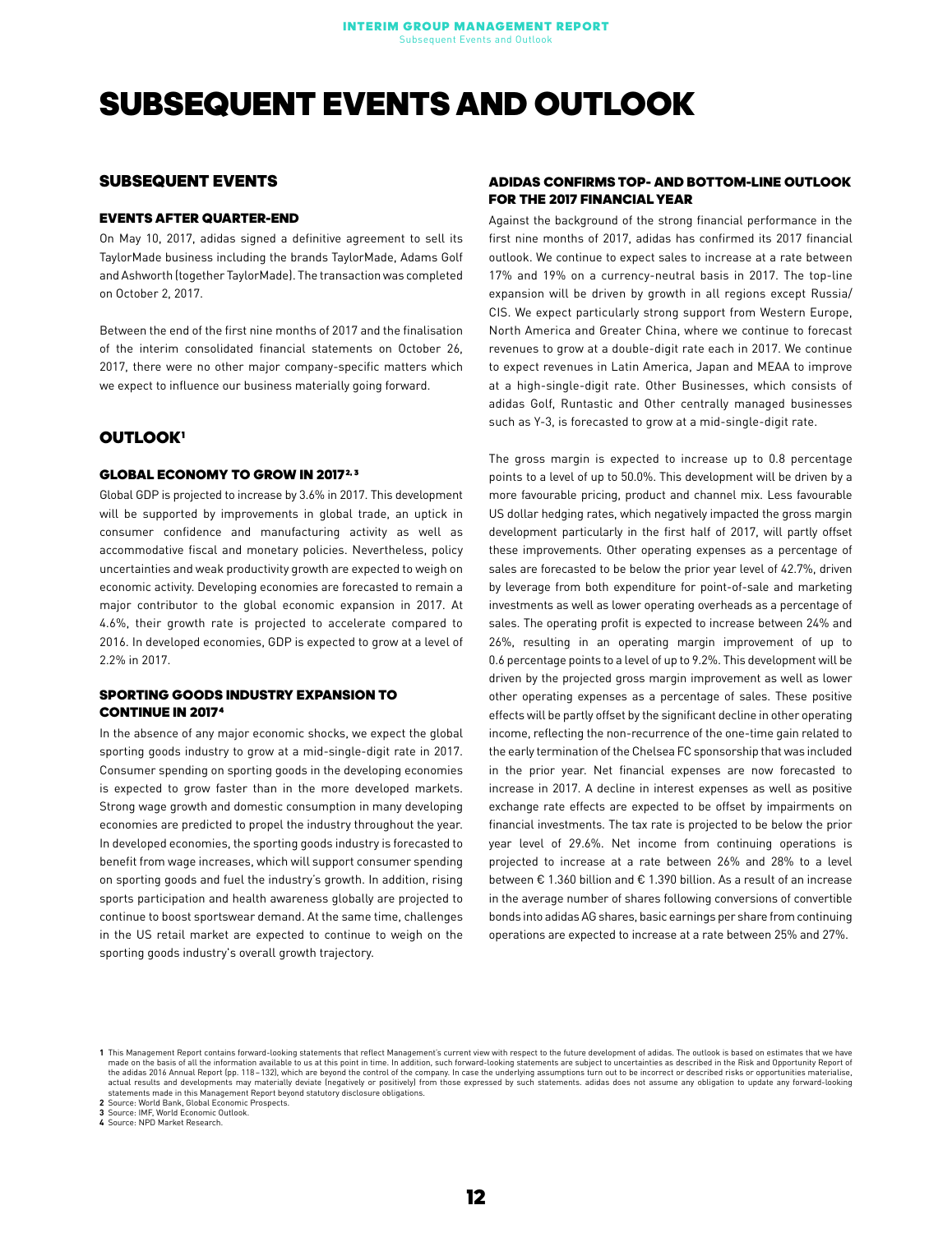### RISKS AND OPPORTUNITIES

Taking into account the occurrence likelihood and the potential financial impact of the risks explained in the 2016 Annual Report, as well as the current business outlook, Management does not foresee any material jeopardy to the viability of the company as a going concern. Management remains confident that the earnings strength forms a solid basis for our future business development and provides the necessary resource to pursue the opportunities available to the company. Compared to the assessment in the 2016 Annual Report, overall the company's risk profile remains unchanged.

At the end of September, an employee of the company's US subsidiary was charged with criminal violations relating to alleged unlawful payments to certain high school basketball players or their families. The company's US subsidiary, with the full support of the company, is cooperating with the prosecutors and actively working to understand the allegations, which includes an internal investigation with the assistance of outside counsel. While Management currently believes that the effects will not have any material influence on the assets, liabilities, financial position and profit or loss of the company, the risks related to this case cannot be assessed conclusively at this point in time.

### 17 2017 OUTLOOK

|                                                        | <b>Current quidance</b>                                                                                               | Previous quidance <sup>1</sup> |
|--------------------------------------------------------|-----------------------------------------------------------------------------------------------------------------------|--------------------------------|
| Net sales $2$                                          | to increase at a rate between 17% and 19%                                                                             |                                |
| Gross margin                                           | to increase up to 0.8pp to a level of up to 50.0%                                                                     |                                |
| Other operating expenses (in % of net sales)           | below prior year level                                                                                                |                                |
| Operating profit                                       | to increase at a rate between 24% and 26%                                                                             |                                |
| Operating margin                                       | to increase up to 0.6pp to a level of up to 9.2%                                                                      |                                |
| Net income from continuing operations                  | to increase at a rate between 26% and 28% to a level<br>between $\epsilon$ 1.360 billion and $\epsilon$ 1.390 billion |                                |
| Basic earnings per share from continuing<br>operations | to increase at a rate between 25% and 27%                                                                             |                                |
| Average operating working capital (in % of net sales)  | modest decline                                                                                                        | modest increase                |
| Capital expenditure <sup>3</sup>                       | up to $\epsilon$ 1.0 billion                                                                                          |                                |

**1** Unless specified, previous guidance remains unchanged (as published on August 3, 2017).

**2** Currency-neutral. **3** Excluding acquisitions and finance leases.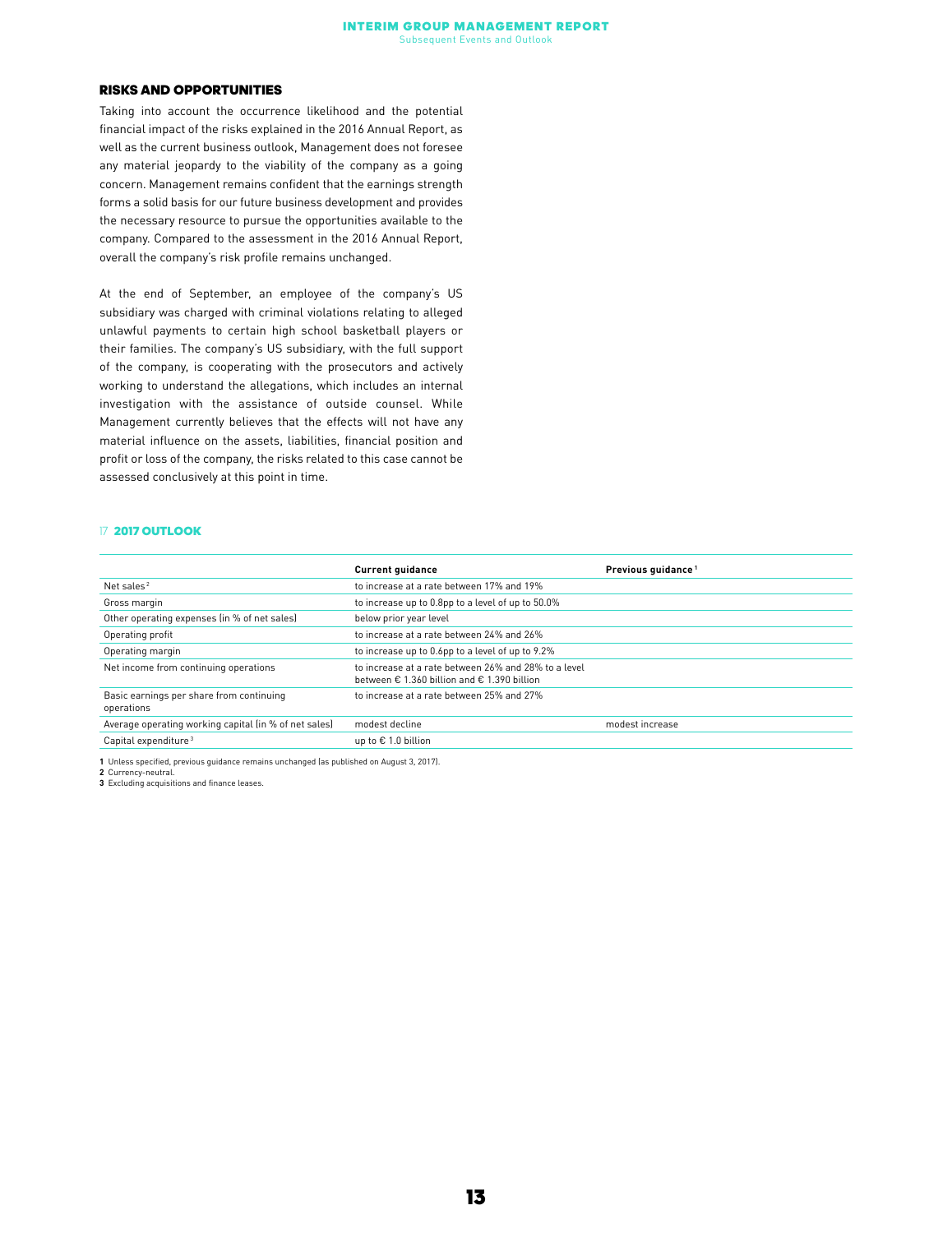### CONSOLIDATED STATEMENT OF FINANCIAL POSITION

### ADIDAS AG CONSOLIDATED STATEMENT OF FINANCIAL POSITION (IFRS) € IN MILLIONS

|                                    | September 30, 2017 | September 30, 2016 | Change in % | December 31, 2016 |
|------------------------------------|--------------------|--------------------|-------------|-------------------|
| Assets                             |                    |                    |             |                   |
| Cash and cash equivalents          | 1,343              | 1,264              | 6.2         | 1,510             |
| Short-term financial assets        | 5                  | 5                  | (3.3)       | 5                 |
| Accounts receivable                | 2,808              | 2.715              | 3.4         | 2,200             |
| Other current financial assets     | 414                | 481                | [13.9]      | 729               |
| Inventories                        | 3,441              | 3,203              | 7.4         | 3,763             |
| Income tax receivables             | 108                | 102                | 6.2         | 98                |
| Other current assets               | 562                | 547                | 2.7         | 580               |
| Assets classified as held for sale | 376                | $\Omega$           | n.a.        | $\overline{a}$    |
| <b>Total current assets</b>        | 9,057              | 8,317              | 8.9         | 8,886             |
|                                    |                    |                    |             |                   |
| Property, plant and equipment      | 1,883              | 1,715              | 9.8         | 1,915             |
| Goodwill                           | 1,228              | 1,376              | (10.7)      | 1,412             |
| Trademarks                         | 1,350              | 1,589              | (15.0)      | 1,680             |
| Other intangible assets            | 132                | 173                | [23.7]      | 167               |
| Long-term financial assets         | 220                | 187                | 17.3        | 194               |
| Other non-current financial assets | 160                | 88                 | 82.2        | 96                |
| Deferred tax assets                | 719                | 695                | 3.5         | 732               |
| Other non-current assets           | 122                | 116                | 5.3         | 94                |
| <b>Total non-current assets</b>    | 5,815              | 5,938              | (2.1)       | 6,290             |
|                                    |                    |                    |             |                   |
| <b>Total assets</b>                | 14,871             | 14,255             | 4.3         | 15,176            |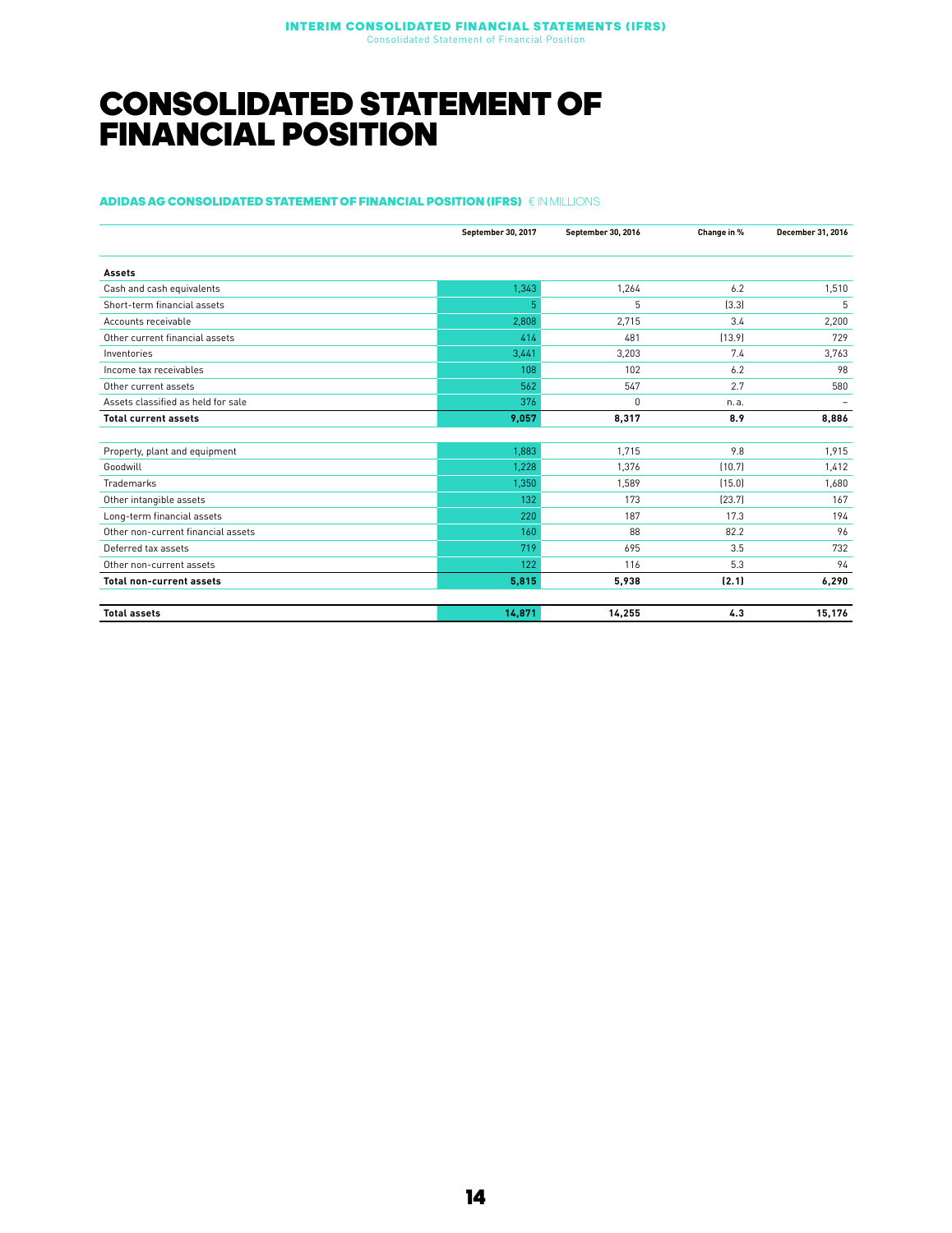### **INTERIM CONSOLIDATED FINANCIAL STATEMENTS (IFRS)**<br>Consolidated Statement of Financial Position

### ADIDAS AG CONSOLIDATED STATEMENT OF FINANCIAL POSITION (IFRS) € IN MILLIONS

|                                         | September 30, 2017 | September 30, 2016 | Change in % | December 31, 2016 |
|-----------------------------------------|--------------------|--------------------|-------------|-------------------|
| <b>Liabilities and equity</b>           |                    |                    |             |                   |
| Short-term borrowings                   | 711                | 1.057              | [32.8]      | 636               |
| Accounts payable                        | 1,747              | 1,689              | 3.4         | 2,496             |
| Other current financial liabilities     | 345                | 199                | 73.7        | 201               |
| Income taxes                            | 529                | 465                | 13.6        | 402               |
| Other current provisions                | 593                | 531                | 11.7        | 573               |
| Current accrued liabilities             | 2,030              | 1.942              | 4.5         | 2.023             |
| Other current liabilities               | 445                | 386                | 15.2        | 434               |
| Liabilities classified as held for sale | 152                | $\Omega$           | n.a.        | $\qquad \qquad -$ |
| <b>Total current liabilities</b>        | 6,552              | 6,269              | 4.5         | 6,765             |
|                                         |                    |                    |             |                   |
| Long-term borrowings                    | 983                | 982                | 0.1         | 982               |
| Other non-current financial liabilities | 19                 | 30                 | (35.5)      | 22                |
| Pensions and similar obligations        | 333                | 334                | (0.5)       | 355               |
| Deferred tax liabilities                | 329                | 341                | (3.5)       | 387               |
| Other non-current provisions            | 46                 | 44                 | 4.2         | 44                |
| Non-current accrued liabilities         | 109                | 101                | 8.4         | 120               |
| Other non-current liabilities           | 46                 | 45                 | 2.7         | 46                |
| <b>Total non-current liabilities</b>    | 1,865              | 1,877              | (0.6)       | 1,957             |
|                                         |                    |                    |             |                   |
| Share capital                           | 203                | 200                | 1.3         | 201               |
| Reserves                                | [28]               | 336                | n.a.        | 749               |
| Retained earnings                       | 6,295              | 5,590              | 12.6        | 5,521             |
| Shareholders' equity                    | 6,470              | 6,126              | 5.6         | 6,472             |
| Non-controlling interests               | (15)               | (17)               | 9.2         | (17)              |
| <b>Total equity</b>                     | 6,454              | 6,109              | 5.6         | 6,455             |
| <b>Total liabilities and equity</b>     | 14,871             | 14,255             | 4.3         | 15,176            |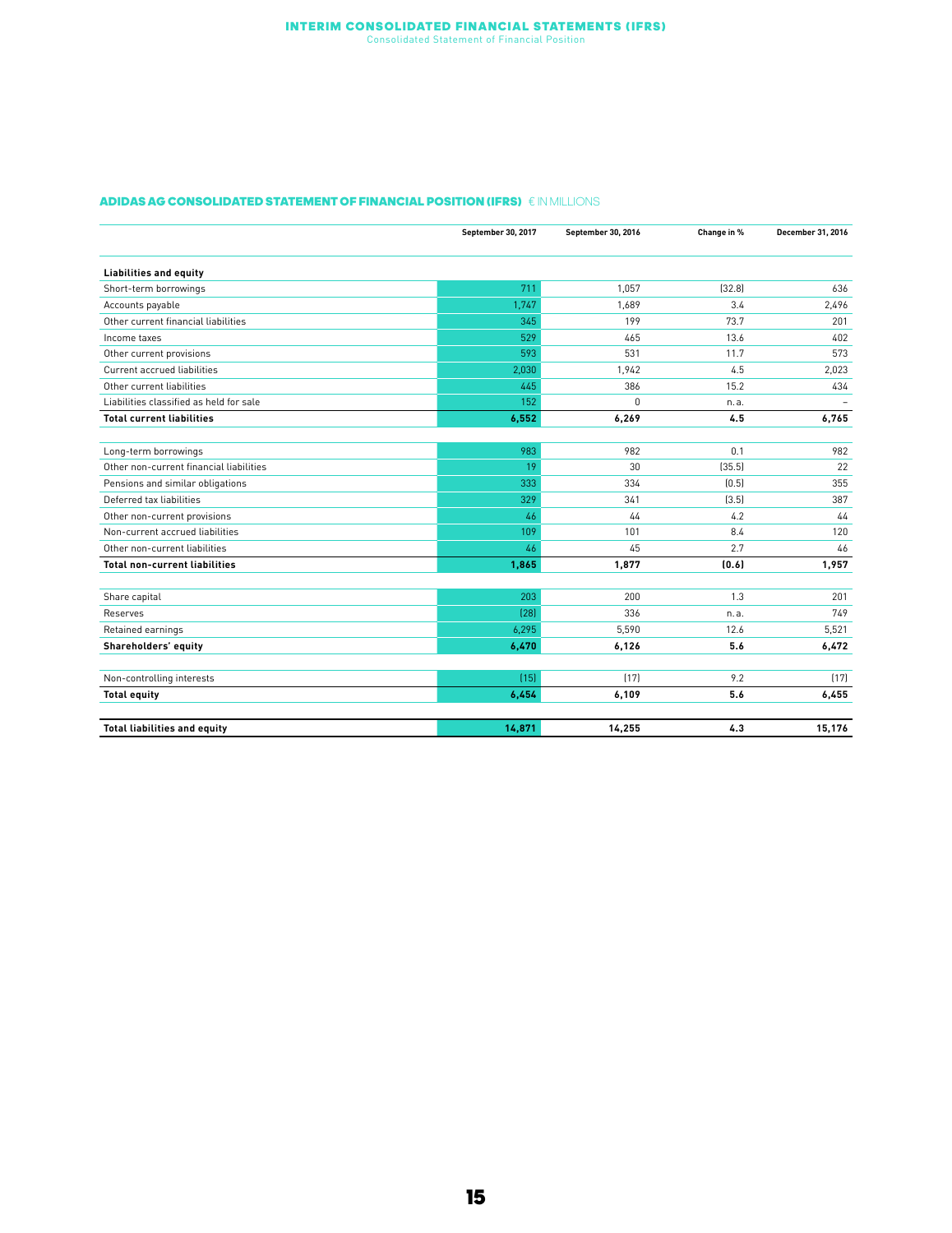# CONSOLIDATED INCOME STATEMENT

### ADIDAS AG CONSOLIDATED INCOME STATEMENT (IFRS) € IN MILLIONS

|                                                                                         | <b>Nine months</b><br>2017 | <b>Nine months</b><br>2016 | Change               | <b>Third quarter</b><br>2017 | Third quarter<br>2016 | Change               |
|-----------------------------------------------------------------------------------------|----------------------------|----------------------------|----------------------|------------------------------|-----------------------|----------------------|
| Net sales                                                                               | 16,162                     | 13,983                     | 15.6%                | 5,677                        | 5,222                 | 8.7%                 |
| Cost of sales                                                                           | 8.071                      | 7.110                      | 13.5%                | 2.814                        | 2.712                 | 3.7%                 |
| Gross profit                                                                            | 8,090                      | 6,874                      | 17.7%                | 2,864                        | 2,510                 | 14.1%                |
| [% of net sales]                                                                        | 50.1%                      | 49.2%                      | 0.9 <sub>pp</sub>    | 50.4%                        | 48.1%                 | 2.4 <sub>pp</sub>    |
| Royalty and commission income                                                           | 86                         | 82                         | 4.6%                 | 29                           | 29                    | [0.7%]               |
| Other operating income                                                                  | 85                         | 206                        | [58.7%]              | 33                           | 16                    | 110.5%               |
| Other operating expenses                                                                | 6,323                      | 5,620                      | 12.5%                | 2.129                        | 1,963                 | 8.5%                 |
| [% of net sales]                                                                        | 39.1%                      | 40.2%                      | (1.1 <sub>pp</sub> ) | 37.5%                        | 37.6%                 | (0.1 <sub>pp</sub> ) |
| <b>Operating profit</b>                                                                 | 1,938                      | 1,541                      | 25.8%                | 795                          | 591                   | 34.6%                |
| [% of net sales]                                                                        | 12.0%                      | 11.0%                      | 1.0 <sub>pp</sub>    | 14.0%                        | 11.3%                 | 2.7 <sub>pp</sub>    |
| Financial income                                                                        | 35                         | 35                         | 1.0%                 | $\overline{7}$               | 6                     | 6.2%                 |
| Financial expenses                                                                      | 75                         | 51                         | 46.7%                | 35                           | 24                    | 45.7%                |
| Income before taxes                                                                     | 1,899                      | 1,525                      | 24.5%                | 767                          | 573                   | 33.9%                |
| [% of net sales]                                                                        | 11.7%                      | 10.9%                      | 0.8 <sub>pp</sub>    | 13.5%                        | 11.0%                 | 2.5 <sub>pp</sub>    |
| Income taxes                                                                            | 541                        | 448                        | 20.9%                | 219                          | 166                   | 31.7%                |
| (% of income before taxes)                                                              | 28.5%                      | 29.3%                      | (0.8 <sub>pp</sub> ) | 28.5%                        | 29.0%                 | (0.5 <sub>pp</sub> ) |
| Net income from continuing operations                                                   | 1,358                      | 1,078                      | 26.0%                | 549                          | 407                   | 34.8%                |
| [% of net sales]                                                                        | 8.4%                       | 7.7%                       | 0.7 <sub>pp</sub>    | 9.7%                         | 7.8%                  | 1.9 <sub>pp</sub>    |
| Losses from discontinued operations, net of tax                                         | 217                        | 48                         | 348.0%               | 22                           | 20                    | 9.7%                 |
| Net income                                                                              | 1,141                      | 1,029                      | 10.8%                | 527                          | 387                   | 36.1%                |
| [% of net sales]                                                                        | 7.1%                       | 7.4%                       | [0.3 <sub>pp</sub> ] | 9.3%                         | 7.4%                  | 1.9 <sub>pp</sub>    |
| Net income attributable to shareholders                                                 | 1,139                      | 1,027                      | 10.8%                | 526                          | 386                   | 36.2%                |
| (% of net sales)                                                                        | 7.0%                       | 7.3%                       | [0.3 <sub>pp</sub> ] | 9.3%                         | 7.4%                  | 1.9 <sub>pp</sub>    |
| Net income attributable to non-controlling interests                                    | $\overline{2}$             | $\overline{2}$             | 8.0%                 | 1                            | 1                     | 0.7%                 |
|                                                                                         |                            |                            |                      |                              |                       |                      |
| Basic earnings per share from continuing operations (in $\epsilon$ )                    | 6.71                       | 5.37                       | 24.8%                | 2.70                         | 2.03                  | 33.2%                |
| Diluted earnings per share from continuing operations (in $\epsilon$ )                  | 6.65                       | 5.25                       | 26.6%                | 2.68                         | 1.98                  | 35.4%                |
| Basic earnings per share from continuing and discontinued operations (in $\epsilon$ )   | 5.63                       | 5.13                       | 9.8%                 | 2.59                         | 1.93                  | 34.5%                |
| Diluted earnings per share from continuing and discontinued operations (in $\epsilon$ ) | 5.58                       | 5.01                       | 11.4%                | 2.57                         | 1.88                  | 36.7%                |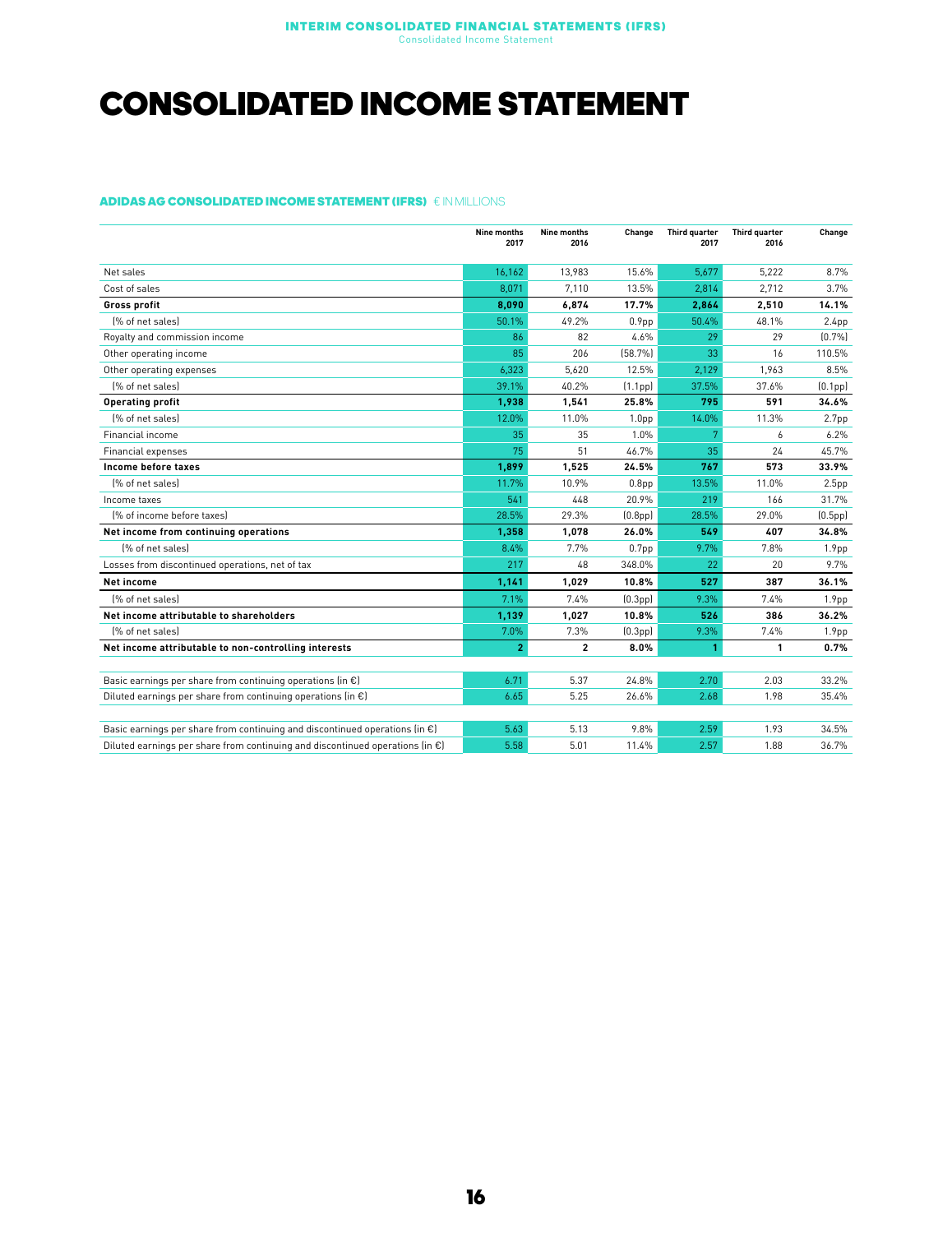### CONSOLIDATED STATEMENT OF COMPREHENSIVE INCOME

### ADIDAS AG CONSOLIDATED STATEMENT OF COMPREHENSIVE INCOME (IFRS) € IN MILLIONS

|                                                                                                                                 | Nine months 2017 | Nine months 2016 | Third quarter 2017 | Third quarter 2016 |
|---------------------------------------------------------------------------------------------------------------------------------|------------------|------------------|--------------------|--------------------|
| Net income after taxes                                                                                                          | 1,141            | 1,029            | 527                | 387                |
| Items of other comprehensive income that will not be reclassified<br>subsequently to profit or loss                             |                  |                  |                    |                    |
| Remeasurements of defined benefit plans (IAS 19), net of tax <sup>1</sup>                                                       | $\overline{2}$   | [39]             | $\theta$           | (41)               |
| Subtotal of items of other comprehensive income that will not be<br>reclassified subsequently to profit or loss                 | $\overline{2}$   | (39)             | $\mathbf{0}$       | (41)               |
| Items of other comprehensive income that will be reclassified to<br>profit or loss when specific conditions are met             |                  |                  |                    |                    |
| Net (loss)/gain on cash flow hedges, net of tax                                                                                 | [337]            | (100)            | [86]               | 13                 |
| Reclassification of foreign currency differences on loss of significant<br>influence                                            | (4)              | 0                | (4)                | 0                  |
| Currency translation differences                                                                                                | [473]            | [116]            | (122)              | [34]               |
| Subtotal of items of other comprehensive income that will be<br>reclassified to profit or loss when specific conditions are met | [813]            | (216)            | (212)              | (21)               |
|                                                                                                                                 |                  |                  |                    |                    |
| Other comprehensive income                                                                                                      | [812]            | (255)            | (212)              | (61)               |
| Total comprehensive income                                                                                                      | 329              | 775              | 315                | 326                |
|                                                                                                                                 |                  |                  |                    |                    |
| Attributable to shareholders of adidas AG                                                                                       | 326              | 772              | 313                | 325                |
| Attributable to non-controlling interests                                                                                       | 3                | 3                | $\overline{2}$     | $\mathbf{0}$       |

**1** Includes actuarial gains or losses relating to defined benefit obligations, return on plan assets (excluding interest income) and the asset ceiling effect.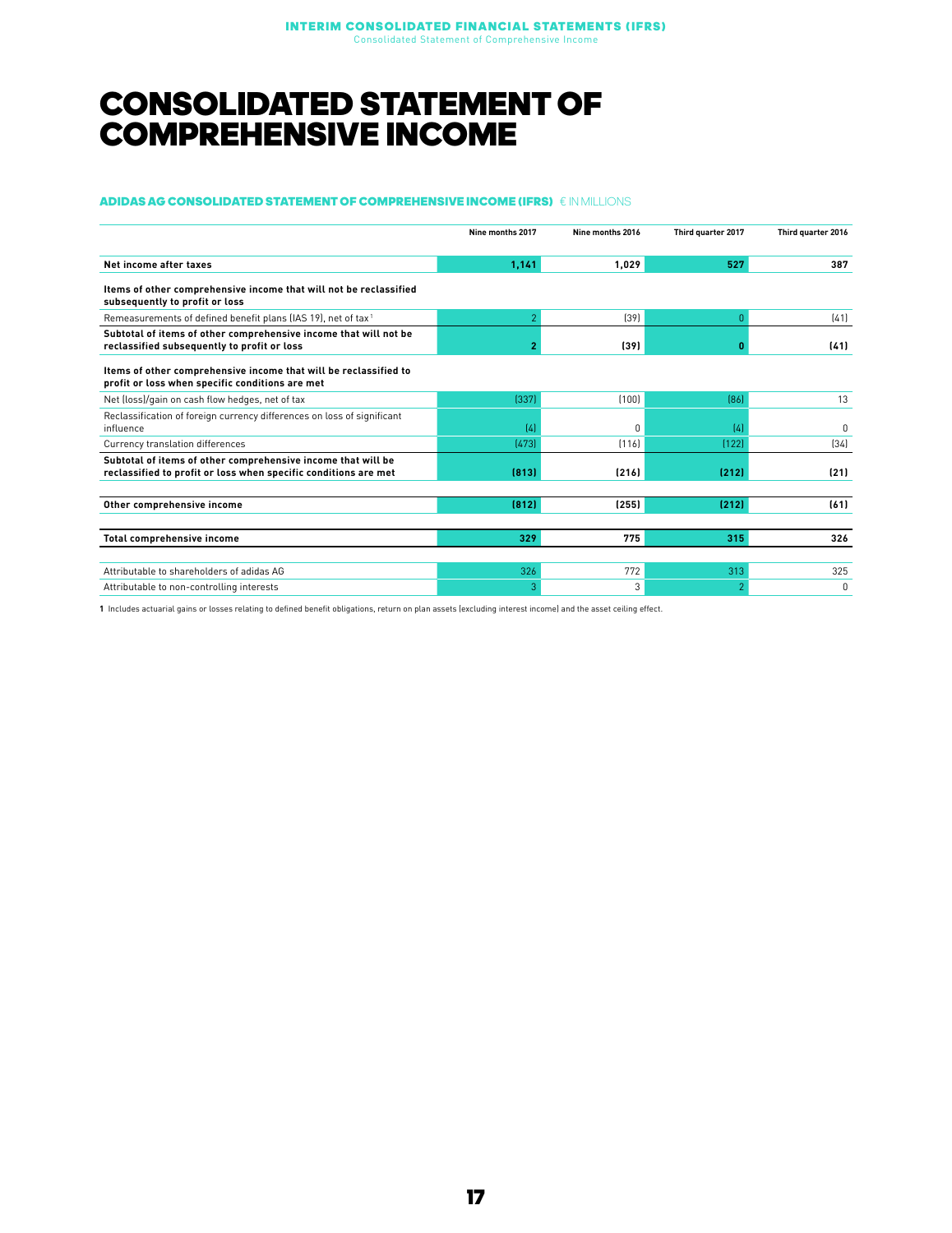### CONSOLIDATED STATEMENT OF CHANGES IN EQUITY

### ADIDAS AG CONSOLIDATED STATEMENT OF CHANGES IN EQUITY (IFRS) € IN MILLIONS

|                                                                             | <b>Share capital</b> | Capital<br>reserve | Cumulative<br>currency<br>translation<br>differences | Hedging<br>reserve | Other<br>reserves <sup>1</sup> | <b>Retained</b><br>earnings | Share-<br>holders'<br>equity | Non-<br>controlling<br>interests | <b>Total equity</b> |
|-----------------------------------------------------------------------------|----------------------|--------------------|------------------------------------------------------|--------------------|--------------------------------|-----------------------------|------------------------------|----------------------------------|---------------------|
| <b>Balance at December 31, 2015</b>                                         | 200                  | 777                | (123)                                                | 59                 | (122)                          | 4,874                       | 5,666                        | (18)                             | 5,648               |
| Net income recognised directly in equity                                    |                      |                    | [116]                                                | (100)              | [39]                           |                             | (255)                        |                                  | (255)               |
| Net income                                                                  |                      |                    |                                                      |                    |                                | 1.027                       | 1.027                        | $\overline{c}$                   | 1.029               |
| Total comprehensive income                                                  |                      |                    | (116)                                                | (100)              | (39)                           | 1,027                       | 772                          | 3                                | 775                 |
| Reissuance of treasury shares due to the<br>conversion of convertible bonds | $\mathbf 0$          |                    |                                                      |                    |                                | 9                           | 9                            |                                  | 9                   |
| Dividend payment                                                            |                      |                    |                                                      |                    |                                | (320)                       | (320)                        | (2)                              | (322)               |
| Balance at September 30, 2016                                               | 200                  | 777                | (239)                                                | (41)               | (161)                          | 5,590                       | 6,126                        | (17)                             | 6,109               |
|                                                                             |                      |                    |                                                      |                    |                                |                             |                              |                                  |                     |
| <b>Balance at December 31, 2016</b>                                         | 201                  | 838                | (52)                                                 | 146                | (182)                          | 5,521                       | 6,472                        | (17)                             | 6,455               |
| Net income recognised directly in equity                                    |                      |                    | [478]                                                | [337]              | $\overline{2}$                 |                             | [813]                        |                                  | (812)               |
| Net income                                                                  |                      |                    |                                                      |                    |                                | 1,139                       | 1,139                        | $\overline{c}$                   | 1,141               |
| Total comprehensive income                                                  |                      |                    | (478)                                                | (337)              | $\mathbf{2}$                   | 1,139                       | 326                          | 3                                | 329                 |
| Reissuance of treasury shares due to the<br>conversion of convertible bonds | $\overline{2}$       | 36                 |                                                      |                    |                                | 108                         | 146                          |                                  | 146                 |
| Repurchase of treasury shares                                               | [0]                  |                    |                                                      |                    |                                | (73)                        | (73)                         |                                  | [73]                |
| Repurchase of treasury shares due to<br>equity-settled share-based payment  | [0]                  |                    |                                                      |                    |                                | (11)                        | (11)                         |                                  | (11)                |
| Reissuance of treasury shares due to<br>equity-settled share-based payment  | 0                    |                    |                                                      |                    |                                | 15                          | 16                           |                                  | 16                  |
| Dividend payment                                                            |                      |                    |                                                      |                    |                                | (405)                       | (405)                        | (1)                              | (406)               |
| Equity-settled share-based payment                                          |                      |                    |                                                      |                    |                                | $\mathbf{0}$                | 0                            |                                  | $\Omega$            |
| Balance at September 30, 2017                                               | 203                  | 874                | (530)                                                | (191)              | (181)                          | 6,295                       | 6,470                        | (15)                             | 6.454               |

**1** Reserves for remeasurements of defined benefit plans (IAS 19), option plans and acquisition of shares from non-controlling interest shareholders.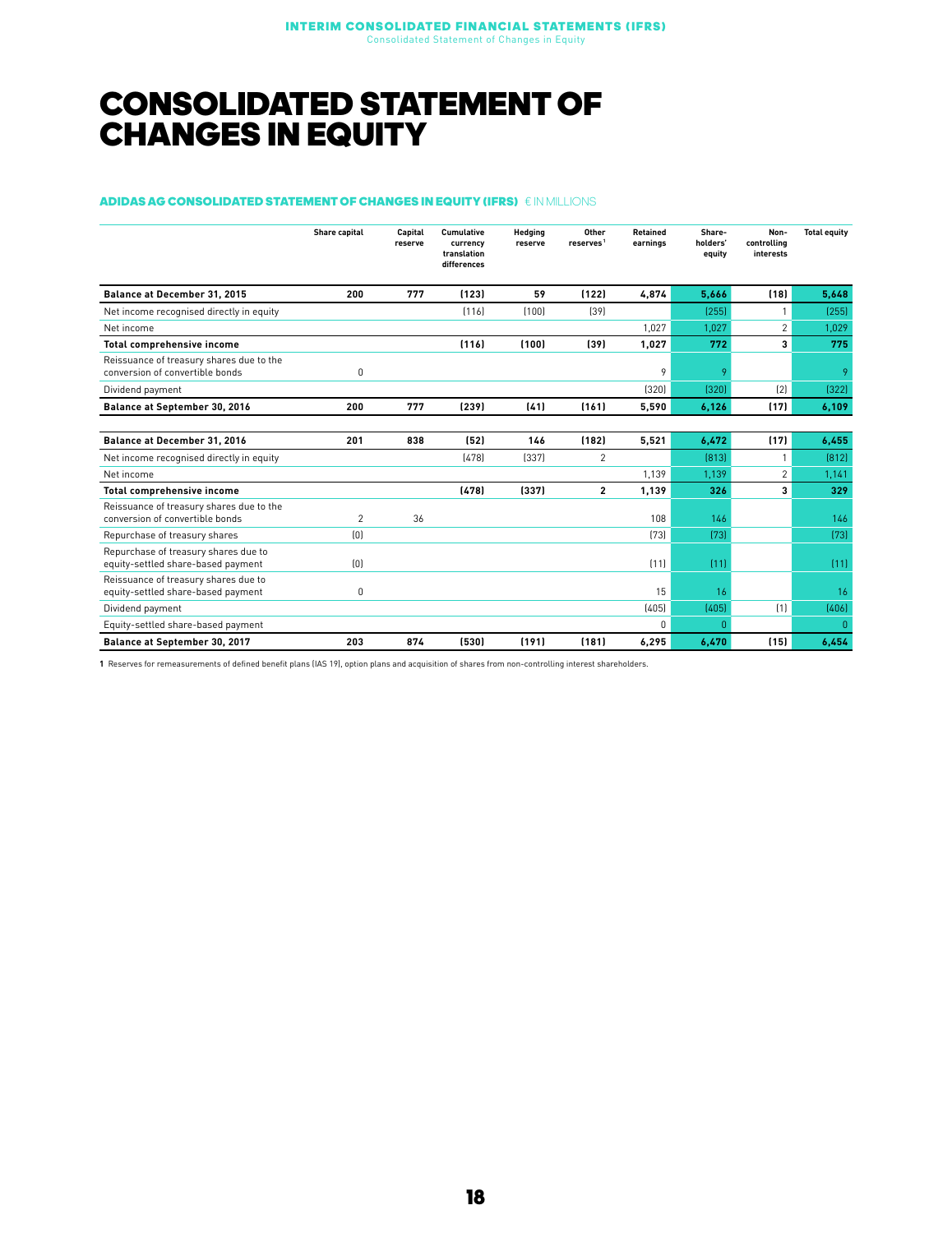# CONSOLIDATED STATEMENT OF CASH FLOWS

### ADIDAS AG CONSOLIDATED STATEMENT OF CASH FLOWS (IFRS) € IN MILLIONS

|                                                                                    | Nine months 2017 | Nine months 2016         |
|------------------------------------------------------------------------------------|------------------|--------------------------|
|                                                                                    |                  |                          |
| <b>Operating activities:</b>                                                       |                  |                          |
| Income before taxes                                                                | 1,899            | 1,525                    |
| <b>Adiustments for:</b>                                                            |                  |                          |
| Depreciation, amortisation and impairment losses                                   | 326              | 262                      |
| Reversals of impairment losses                                                     | (1)              | (1)                      |
| Unrealised foreign exchange (gains)/losses, net                                    | (36)             | 11                       |
| Interest income                                                                    | (21)             | (15)                     |
| Interest expense                                                                   | 53               | 46                       |
| Losses/(gains) on sale of property, plant and equipment and intangible assets, net | 9                | (34)                     |
| Other non-cash expense                                                             | $\boldsymbol{6}$ | 0                        |
| Payment for external funding of pension obligations (CTA)                          | (16)             | $\overline{a}$           |
| Proceeds from early termination of promotion and advertising contracts             | 76               | $\sim$                   |
| Operating profit before working capital changes                                    | 2,296            | 1,795                    |
| Increase in receivables and other assets                                           | (927)            | (920)                    |
| Decrease/lincreasel in inventories                                                 | 45               | (161)                    |
| (Decrease)/increase in accounts payable and other liabilities                      | (227)            | 75                       |
| Cash generated from operations before interest and taxes                           | 1,187            | 789                      |
| Interest paid                                                                      | [46]             | (23)                     |
| Income taxes paid                                                                  | (380)            | (347)                    |
| Net cash generated from operating activities - continuing operations               | 760              | 419                      |
| Net cash used in operating activities - discontinued operations                    | (18)             | (43)                     |
| Net cash generated from operating activities                                       | 742              | 376                      |
| Investing activities:                                                              |                  |                          |
| Purchase of trademarks and other intangible assets                                 | (30)             | (41)                     |
| Proceeds from sale of trademarks and other intangible assets                       |                  | 0                        |
| Purchase of property, plant and equipment                                          | (430)            | (314)                    |
| Proceeds from sale of property, plant and equipment                                | $\overline{2}$   | 4                        |
| Proceeds from sale of assets held for sale                                         | ÷,               | 14                       |
| Proceeds from sale of a disposal group                                             | 6                | 28                       |
| Proceeds from disposal of discontinued operations net of cash disposed             | 55               | $\sim$                   |
| Proceeds from sale/(purchase of) short-term financial assets                       | $\theta$         | [0]                      |
| Purchase of investments and other long-term assets                                 | (153)            | (32)                     |
| Interest received                                                                  | 21               | 15                       |
| Net cash used in investing activities - continuing operations                      | (529)            | (326)                    |
| Net cash used in investing activities - discontinued operations                    | (5)              | (6)                      |
| Net cash used in investing activities                                              | (533)            | (332)                    |
| <b>Financing activities:</b>                                                       |                  |                          |
| Repayments of finance lease obligations                                            | (2)              | (2)                      |
| Dividend paid to shareholders of adidas AG                                         | (405)            | (320)                    |
| Dividend paid to non-controlling interest shareholders                             | (1)              | (2)                      |
| Repurchase of treasury shares                                                      | (85)             | $\sim$                   |
| Repurchase of treasury shares due to share-based payments                          | (11)             | $\qquad \qquad -$        |
| Proceeds from reissuance of treasury shares due to share-based payments            | 10 <sub>1</sub>  | $\overline{\phantom{a}}$ |
| Proceeds from short-term borrowings                                                | 218              | 341                      |
| Repayments of short-term borrowings                                                |                  | (138)                    |
| Net cash used in financing activities - continuing operations                      | (277)            | (120)                    |
| Net cash (used in)/generated from financing activities - discontinued operations   | (0)              | 4                        |
| Net cash used in financing activities                                              | (277)            | (116)                    |
|                                                                                    |                  |                          |
| Effect of exchange rates on cash                                                   | (99)             | (29)                     |
| Decrease of cash and cash equivalents                                              | (167)            | (101)                    |
| Cash and cash equivalents at beginning of year                                     | 1,510            | 1,365                    |
| Cash and cash equivalents at end of period                                         | 1,343            | 1,264                    |
|                                                                                    |                  |                          |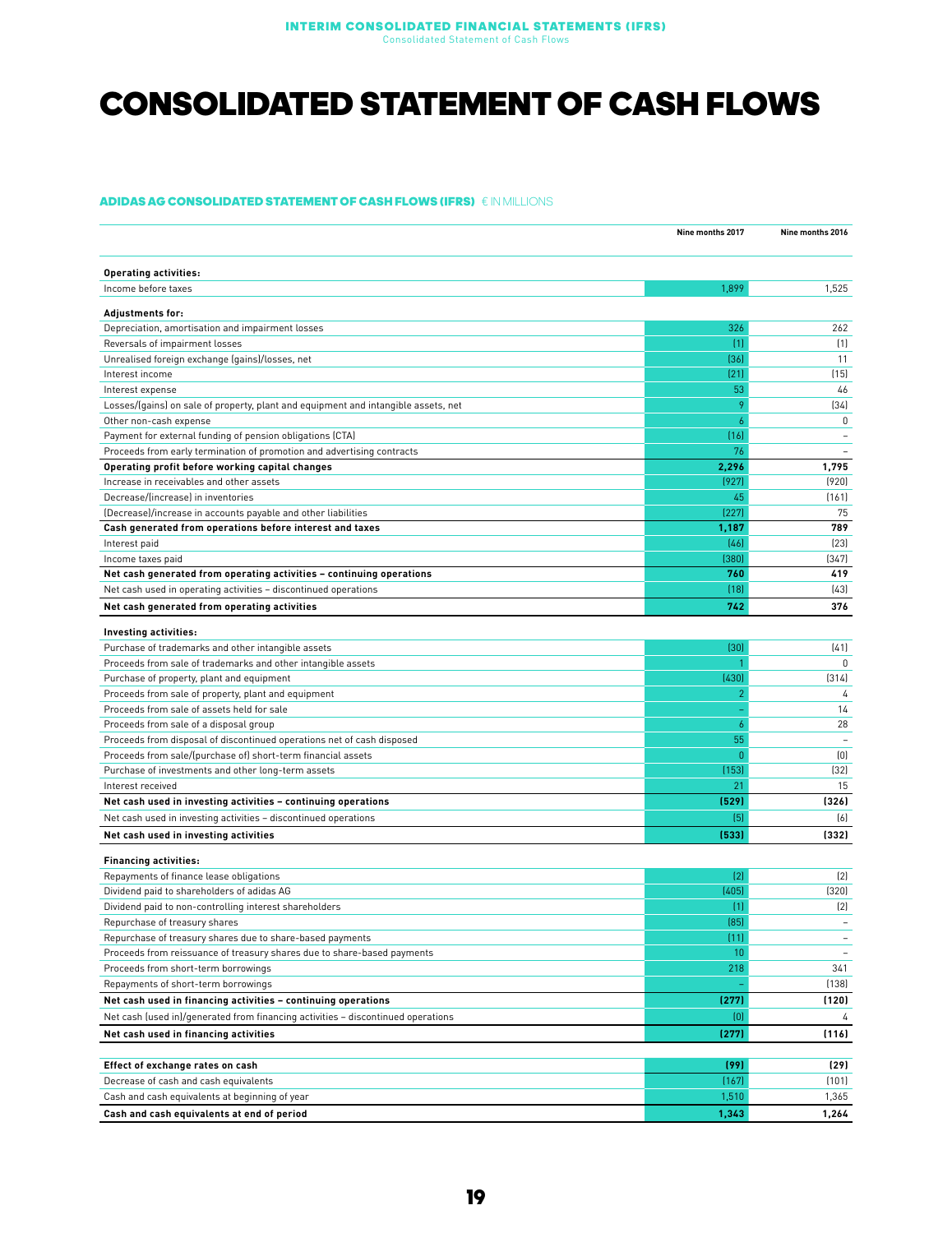### SELECTED EXPLANATORY NOTES TO THE INTERIM CONSOLIDATED FINANCIAL STATEMENTS (IFRS) AS AT SEPTEMBER 30, 2017

### <sup>01</sup> —GENERAL

The interim consolidated financial statements of adidas AG and its direct and indirect subsidiaries (collectively 'adidas', the 'Group' or 'the company') for the first nine months ending September 30, 2017 are prepared in compliance with International Financial Reporting Standards (IFRS), as adopted by the European Union (EU). The company applied all International Financial Reporting Standards issued by the International Accounting Standards Board (IASB) and Interpretations of the IFRS Interpretations Committee effective as at September 30, 2017.

These interim consolidated financial statements were prepared in compliance with International Accounting Standard IAS 34 'Interim Financial Reporting'. Accordingly, these interim consolidated financial statements do not include all of the information and notes required for consolidated financial statements at financial year-ends. Therefore, these interim consolidated financial statements should be read in conjunction with the 2016 annual consolidated financial statements. The accounting policies as well as principles and practices applied in the consolidated financial statements for the year ending December 31, 2016 also apply to the interim consolidated financial statements for the first nine months ending September 30, 2017.

The company has the following updates to the new standards and interpretations and amendments to existing standards and interpretations issued by the IASB and endorsed by the EU which are expected to have an impact on the consolidated financial statements and will be effective for financial years beginning after January 1, 2017, and which have not been applied in preparing these interim consolidated financial statements:

— **IFRS 9 'Financial Instruments' (EU effective date: January 1, 2018):** The new standard prescribes rules for the accounting of financial instruments, replacing the current guidelines in IAS 39 'Financial Instruments: Recognition and Measurement'. adidas has identified all financial instruments that require classification according to IFRS 9. As a result of the changes in IFRS 9 categorisation, the company has determined that most financial assets previously classified as available-for-sale will be classified as at fair value through profit or loss.

The company has decided to adopt IFRS 9 for hedge accounting at the EU effective date. With the application of IFRS 9, the company has decided to designate forward exchange contracts solely by the spot value, with the forward element posted in Other Comprehensive Income (OCI) under the cost of hedging. In addition, the company has decided to designate foreign currency options with their intrinsic value, with resulting changes in time value first recognised as cost of hedging in OCI. The option regarding the treatment of existing hedging relationships during transition to IFRS 9 is still being evaluated. Furthermore, adidas has analysed and determined the future calculation model for the impairment of accounts receivable held by the company, which will affect the accumulated allowance for doubtful accounts on accounts receivable. This calculation model is based on portfolios of accounts receivable bearing similar features, such as the Credit Default Spread (CDS) and Days Sales Outstanding (DSO). Additionally, adidas has identified the need for IT changes including: adding new accounts, e.g. for separating hedge components as well as adding ageing buckets for impairment purposes.

adidas has identified the disclosures relevant to the company which are either new or have been changed due to the implementation of IFRS 9. The company is ensuring that the new disclosures resulting from IFRS 15 will be included in the notes to the interim consolidated financial statements as at March 31, 2018, in particular by defining new IT accounts necessary for capturing additional information. Retrospective restatement in the consolidated financial statements is either not permitted or not required for most disclosures, with the exception of certain disclosures related to hedge accounting. The company does not plan to retrospectively restate information except where required by the standard.

Further effects from IFRS 9 on the 2018 consolidated financial statements will depend to a large extent on both the financial instruments which adidas holds and on the economic conditions at that point in time. Further analysis of the expected impact on the consolidated financial statements of adidas AG is ongoing.

— **IFRS 15 'Revenue from Contracts with Customers' including 'Amendments to IFRS 15: Effective Date of IFRS 15' (EU effective date: January 1, 2018):** This new standard replaces the current guidance on recognising revenue in accordance with IFRS, in particular IAS 18 'Revenue', IAS 11 'Construction Contracts' and IFRIC 13 'Customer Loyalty Programmes' and provides a holistic framework for all aspects of revenue recognition. IFRS 15 creates a centralised, single five-step model for recognising revenue arising from contracts with customers.

In 2015, adidas performed an initial IFRS 15 evaluation on market and brand level in order to identify material topics that needed further examination. After further central analysis, adidas has performed a second, more detailed evaluation with all markets and brands in order to gain further assurance about the effects of IFRS 15 on the company. Thus far, various topics analysed in the second evaluation have not yielded additional material changes for the company. These topics include, for example: customer loyalty programmes, warranties, significant financing components, breakage, changes in the transaction price, IFRS 15 scope and the cost of obtaining a contract. The respective analysis of the remaining responses is close to being finalised.

adidas has determined that the accounting for certain major IFRS 15 topics such as the revenue recognition at the transfer of control and the licensing-out of trademarks is expected to be comparable to the current practice in accordance with IAS 18. It has also been determined that any obligation of adidas to deliver goods to the customer should be included in the same performance obligation as the sale of the goods. In addition, the company will conduct a the calculation of the return provision as of September 30, 2017 according to the IFRS 15 method in order to pre-estimate the effect of the change in the return provision calculation at the time of transition to IFRS 15.

20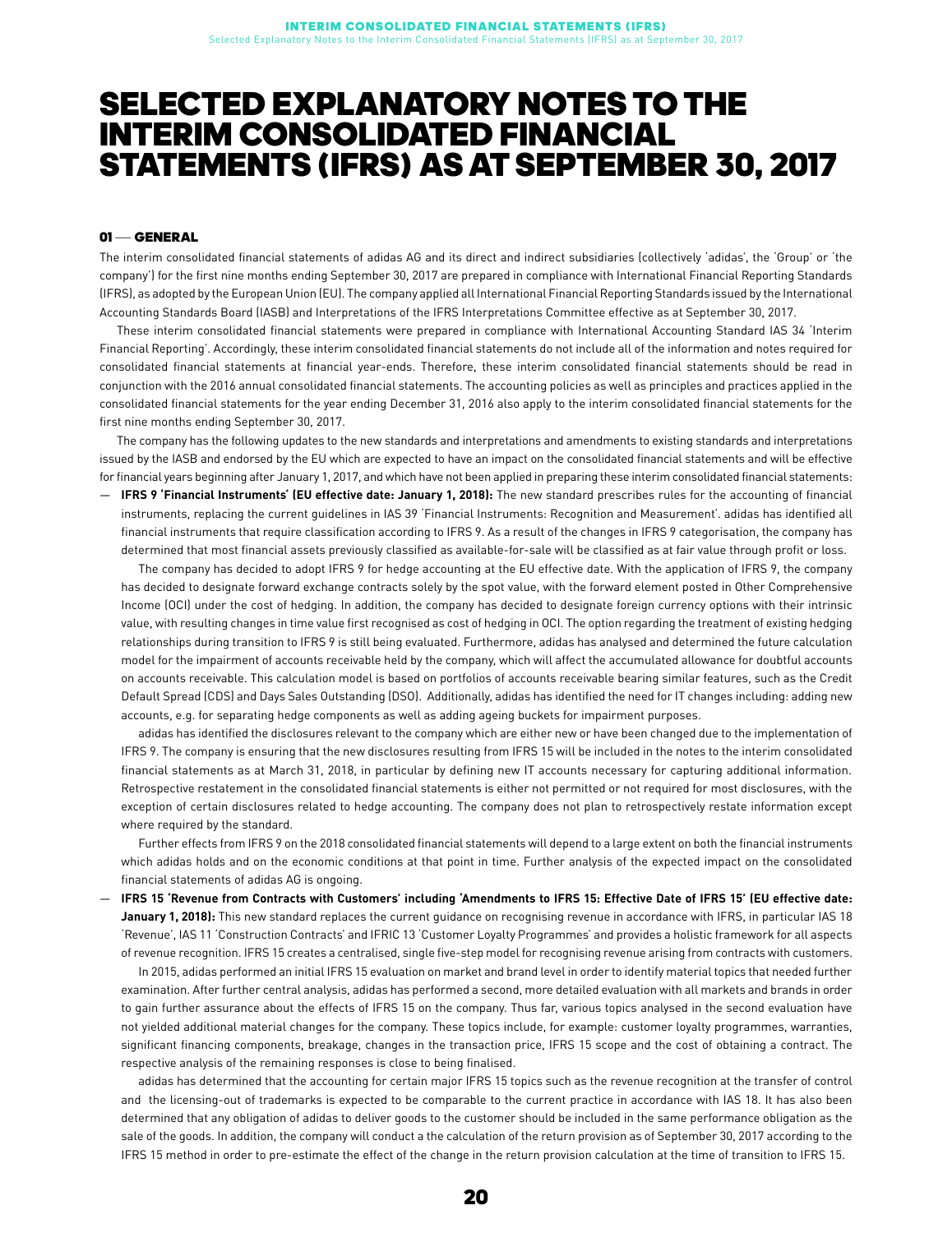Selected Explanatory Notes to the Interim Consolidated Financial Statements (IFRS) as at September 30, 2017

After further analysis, adidas has chosen the modified retrospective method (also called 'cumulative effect method') for transition purposes. According to this transition method, the cumulative effect of applying IFRS 15 will be shown in the opening balance as at January 1, 2018. If the IFRS 15 'Amendment Clarifications to IFRS 15' is endorsed in the EU, adidas will use the practical expedient applicable for the modified retrospective method.  $\bullet$  see below IFRS 15 'Amendment - Clarifications to IFRS 15' This would allow the company to reflect the aggregate effect of all contract modifications that occur before the beginning of the earliest period presented or before the date of initial application. The company is ensuring that the new disclosures resulting from IFRS 15 will be included in the notes to the interim consolidated financial statements as at March 31, 2018, in particular by defining new IT accounts necessary for capturing additional information.

Additionally, the company has held further IFRS 15 information sessions, training and workshops with relevant internal stakeholders. Further analysis of the expected impact on the consolidated financial statements of adidas AG is in progress.

The company has the following updates to the new standards and interpretations as well as amendments to existing standards and interpretations issued by the IASB and not yet effective in the EU:

- **IFRS 15 'Amendment Clarifications to IFRS 15' (IASB effective date: January 1, 2018):** The amendment provides some transition relief for modified and completed contracts and adds guidance for identifying performance obligations, principal vs. agent considerations, and licensing. If the amendment is endorsed in the EU, the company expects to use the transition relief available for the modified retrospective method. The transition relief would reduce the workload necessary to analyse contracts with customers.
- **IFRS 16 'Leases' (IASB effective date: January 1, 2019):** The new standard replaces the guidance in IAS 17 'Leases' and the respective interpretations IFRIC 4 Determining Whether an Arrangement Contains a Lease, SIC-15 'Operating Leases – Incentives' and SIC-27 'Evaluating the Substance of Transactions Involving the Legal Form of a Lease'. IFRS 16 eliminates the required classification of leases into operating and finance leases in accordance with IAS 17, replacing it with a single accounting model requiring lessees to recognise a right-of-use asset and a corresponding lease liability for leases with a lease term of more than twelve months.

The company has continued to collect real estate lease contracts in the global lease management system, which captures relevant information from lease contracts and uses this information to create accounting reports. adidas plans to use this system for IFRS 16 'accounting purposes', and is in the process of working with the supplier to ensure system functionality and compliance according to IFRS 16 logic. Additional system analysis with regard to the IFRS 16 requirements is ongoing. The company is evaluating which other leased assets fall under the scope of IFRS 16. Further analysis of the expected impact on the company's consolidated financial statements is still in progress.

The interim consolidated financial statements and the interim Group management report were not audited in accordance with § 317 German Commercial Code (Handelsgesetzbuch – HGB) or reviewed by an auditor.

Costs that are incurred unevenly during the financial year are anticipated or deferred in the interim consolidated financial statements only if it would be also appropriate to anticipate or defer such costs at the end of the financial year.

The results of operations for the first nine months ending September 30, 2017 are not necessarily indicative of results to be expected for the entire year.

The interim consolidated financial statements are presented in euros (€) and, unless otherwise stated, all values are presented in millions of euros (€ in millions). Due to rounding principles, numbers presented may not sum up exactly to totals provided.

### 02 - SEASONALITY

The sales of the company in certain product categories are seasonal and therefore revenues and attributable earnings may vary within the financial year. Sales and earnings tend to be strongest in the first and third quarters of the financial year because these coincide with the launch of the spring/summer and fall/winter collections, respectively. However, shifts in the share of sales and attributable earnings of particular product categories or the regional composition may occur throughout the year.

### 03 — DISCONTINUED OPERATIONS

On May 10, 2017, adidas signed a definitive agreement to sell its TaylorMade business including the brands TaylorMade, Adams Golf and Ashworth (together TaylorMade). As a result, TaylorMade is reported as discontinued operations and classified as a disposal group held for sale as at September 30, 2017. The fair value was determined based on the signed agreement. Around half of the total consideration of US \$ 425 million will be paid in cash with the remainder in a combination of a secured note and contingent considerations. The fair value of the remainder was estimated by applying the discounted cash flow method and Monte Carlo method, respectively.

On July 27, 2017, adidas announced that it had entered into a definitive agreement to sell the CCM Hockey business. The transaction was completed on September 1, 2017. As a result, the CCM Hockey business is reported as discontinued operations as at September 30, 2017. The fair value of the consideration was determined based on the signed agreement. The consideration was paid in cash and in the form of a secured note. The fair value of the secured note was estimated by applying the discounted cash flow method.  $\bullet$  see Note 04

The net result of discontinued operations presented in the consolidated income statement as at September 30, 2017 also contains the fair value adjustment of the contingent consideration in connection with the sale of the Rockport operating segment in July 2015.

TaylorMade and CCM Hockey were classified as assets held for sale and as discontinued operations for the first time as of June 30, 2017. The prior year figures of the consolidated income statement and the consolidated statement of cash flows have been restated to show the discontinued operations separately from continuing operations.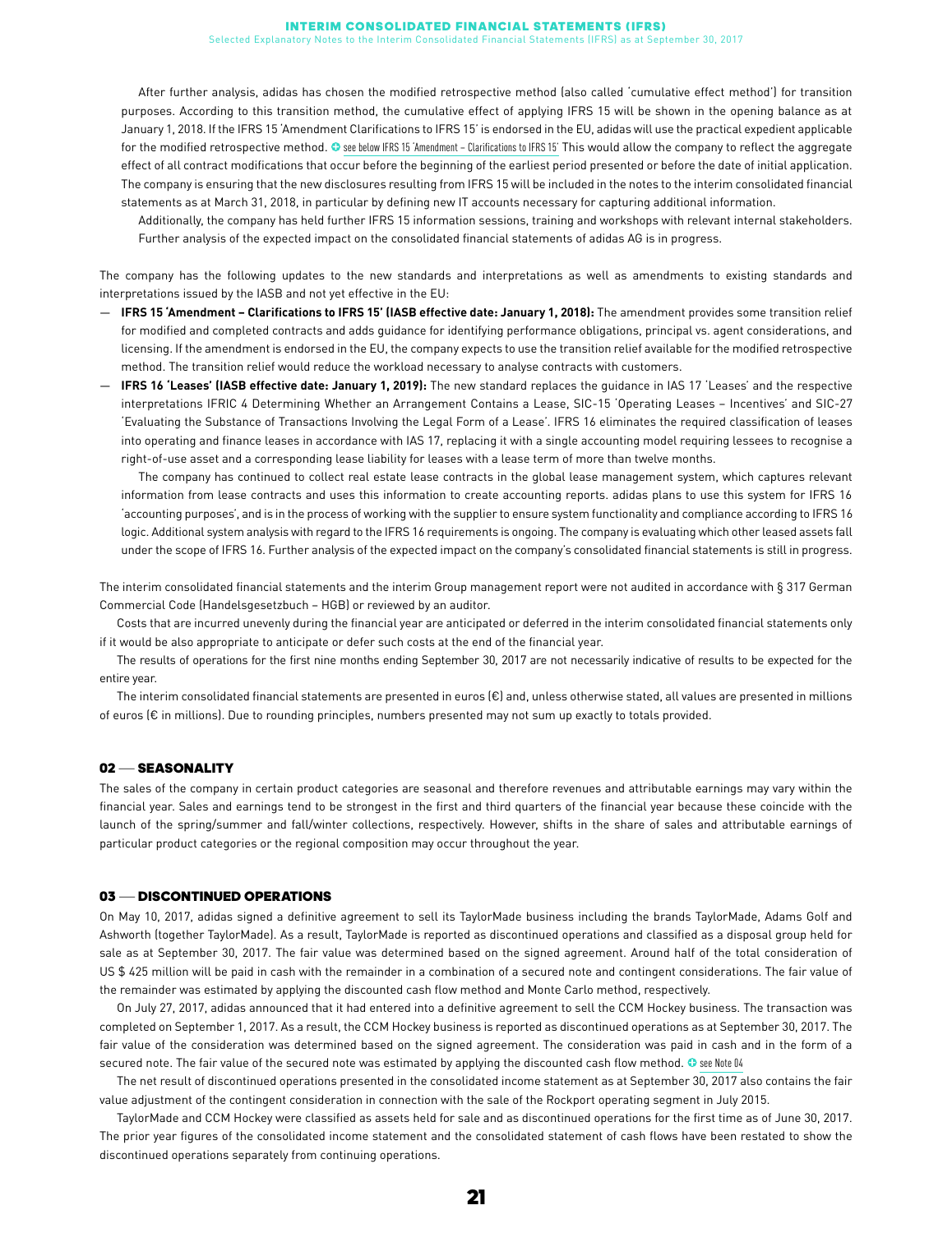The results of the Rockport, TaylorMade and CCM Hockey operations are shown as discontinued operations in the consolidated income statement:

### DISCONTINUED OPERATIONS € IN MILLIONS

|                                                                                 | Nine months 2017 | Nine months 2016 |
|---------------------------------------------------------------------------------|------------------|------------------|
|                                                                                 |                  |                  |
| Net sales                                                                       | 658              | 621              |
| Expenses                                                                        | (651)            | (691)            |
| Gain/(loss) from operating activities                                           |                  | (71)             |
| Income taxes                                                                    | (4)              | 23               |
| Gain/(loss) from operating activities, net of tax                               |                  | (48)             |
| Loss recognised on the measurement to fair value less costs to sell             | (253)            | (1)              |
| Income taxes                                                                    | 33               |                  |
| Loss recognised on the measurement to fair value less costs to sell, net of tax | (221)            | (0)              |
| Loss from discontinued operations, net of tax                                   | (217)            | (48)             |
| Basic earnings per share from discontinued operations $(\epsilon)$              | (1.07)           | [0.24]           |
| Diluted earnings per share from discontinued operations $\left[\epsilon\right]$ | (1.07)           | (0.24)           |

Losses from discontinued operations for the first nine months ending September 30, 2017 in an amount of € 217 million (2016: losses of € 48 million) are entirely attributable to the shareholders of adidas AG.

### <sup>04</sup> — DISPOSAL OF ASSETS AND LIABILITIES

The divestiture of the CCM Hockey business was completed on September 1, 2017 for a preliminary cash consideration of US \$ 76 million plus a seller note amounting to US \$ 40 million. The following assets and liabilities which were reported as assets/liabilities held for sale since June 30, 2017 due to concrete plans to sell the business are consequently derecognised from the consolidated statement of financial position as of September 30, 2017. The CCM Hockey business is part of Other Businesses (discontinued operations).

### CLASSES OF ASSETS AND LIABILITIES € IN MILLIONS

|                                             | September 1, 2017 |
|---------------------------------------------|-------------------|
|                                             |                   |
| Cash and cash equivalents                   | (10)              |
| Current assets                              | (145)             |
| Current liabilities                         | 56                |
| Net assets                                  | (99)              |
|                                             |                   |
| Consideration received in cash              | 65                |
| Less: cash and cash equivalents disposed of | (10)              |
| Net cash inflow                             | 55                |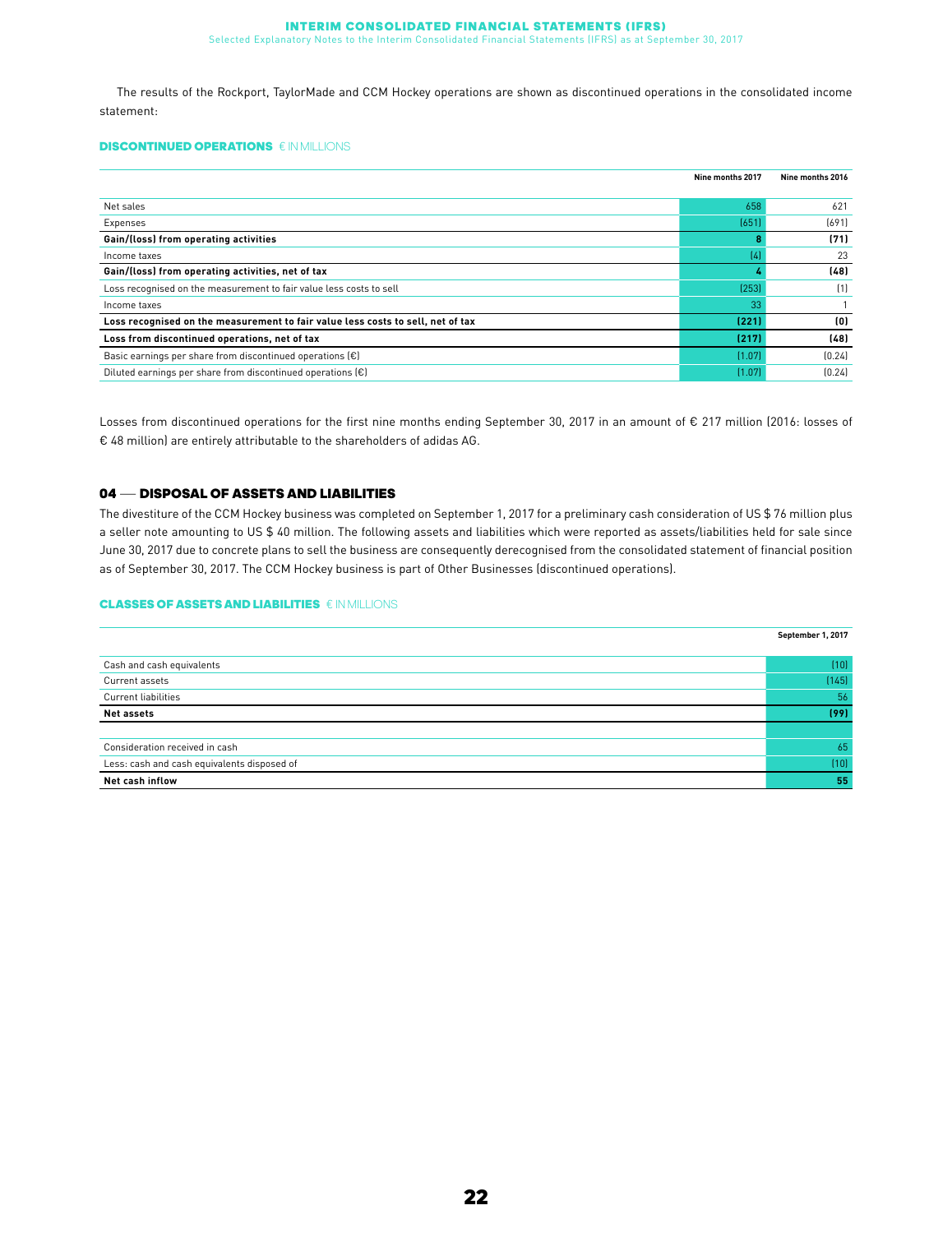Selected Explanatory Notes to the Interim Consolidated Financial Statements (IFRS) as at September 30, 2017

#### <sup>05</sup> —ASSETS/LIABILITIES CLASSIFIED AS HELD FOR SALE

At September 30, 2017, assets/liabilities held for sale comprise the disposal group TaylorMade and a building of Reebok International Ltd. Due to business decisions at the end of 2016, the Reebok headquarters was moved from Canton to Boston in September 2017. From this moment on, the land and building were readily sellable and therefore reported as 'Assets classified as held for sale'.

The disposal group TaylorMade which was stated at fair value consists of the following major classes of assets and liabilities:

### CLASSES OF ASSETS AND LIABILITIES € IN MILLIONS

|                                      | September 30, 2017 |
|--------------------------------------|--------------------|
|                                      |                    |
| Accounts receivable                  | 72                 |
| Other current financial assets       | 9                  |
| Inventories                          | 89                 |
| Other current assets                 | 6                  |
| <b>Total current assets</b>          | 176                |
| Property, plant and equipment        | 29                 |
| <b>Trademarks</b>                    | 41                 |
| Other intangible assets              | 6                  |
| Long-term financial assets           | 14                 |
| Deferred tax assets                  | 49                 |
| <b>Total non-current assets</b>      | 139                |
| <b>Total assets</b>                  | 316                |
| Accounts payable                     | 53                 |
| Other current provisions             | 17                 |
| Other current accrued liabilities    | 42                 |
| Other current liabilities            | 12                 |
| <b>Total current liabilities</b>     | 124                |
| Long-term borrowings                 | $\overline{0}$     |
| Pensions and similar obligations     | 14                 |
| Deferred tax liabilities             | 13                 |
| <b>Total non-current liabilities</b> | 28                 |
| <b>Total liabilities</b>             | 152                |

Impairment losses of € 116 million (before transaction costs) for write-downs of the disposal group held for sale to the lower of their carrying amount and their fair value less costs to sell have been included in 'Losses/gains from discontinued operations, net of tax'. At September 30, 2017, the fair value less costs to sell amounts to € 118 million. The impairment losses have reduced the carrying amount of goodwill, other intangible assets and property, plant and equipment.

### 06 — GOODWILL

Following the company's internal management reporting and the related split of the market North America into North America (excluding USA Reebok) and USA Reebok, the number of groups of cash-generating units increased to a total of 13 effective January 1, 2017.

On May 10, 2017, adidas signed a definitive agreement to sell its golf equipment business which includes the brands TaylorMade, Adams Golf and Ashworth (together TaylorMade). As a result, the goodwill allocated to the group of cash-generating units TaylorMade-adidas Golf in the amount of € 292 million was split and re-allocated to the new cash-generating units TaylorMade amounting to € 113 million and adidas Golf amounting to € 179 million based on relative values (value in use) of the operation disposed of and the cash-generating unit retained, respectively. At September 30, 2017, the cash-generating unit TaylorMade is classified as a disposal group and shown in 'Assets/liabilities classified as held for sale'.

On July 26, 2017, adidas signed a definitive agreement to sell its CCM Hockey business. The divestiture was formally completed on September 1, 2017.

At September 30, 2017, the number of cash-generating units decreased to a total of twelve affected by the completed divestiture of the CCM Hockey business and the contractually agreed divestiture of the TaylorMade business, respectively.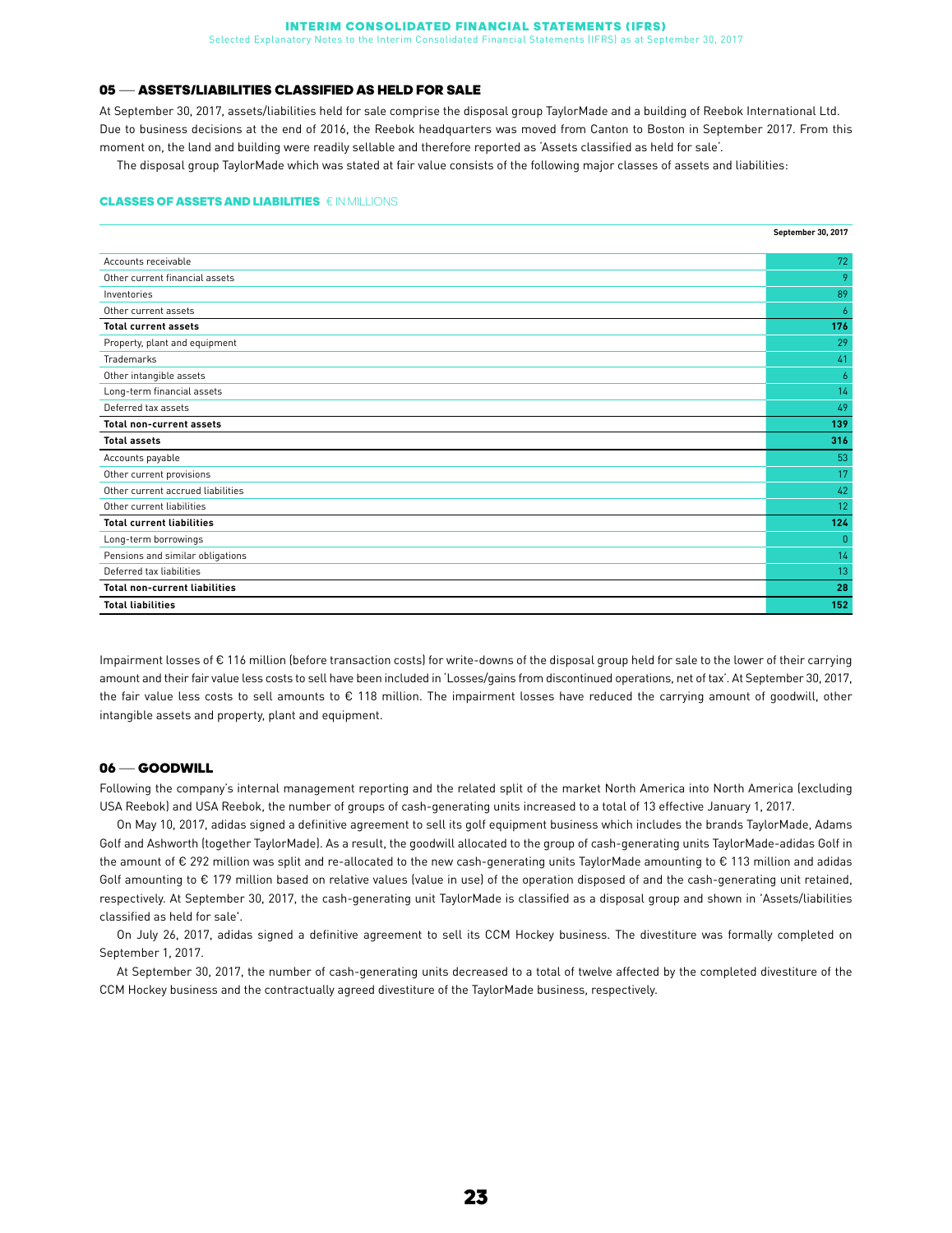### <sup>07</sup> —TRADEMARKS

In May 2017, the trademarks Ashworth and Adams Golf amounting to € 41 million were initially measured according to IAS 36 'Impairment of Assets' and subsequently transferred to 'Assets classified as held for sale' due to the signing of a definitive agreement to sell the TaylorMade operations. At September 30, 2017, these trademarks continue to be reported as 'Assets classified as held for sale'.

On July 26, 2017, adidas signed a definitive agreement to sell its CCM Hockey business. For this reason, the CCM Hockey trademarks amounting to € 109 million were initially measured according to IAS 36 'Impairment of Assets' and subsequently transferred to 'Assets classified as held for sale' at June 30, 2017. The divestiture of the CCM Hockey business was formally completed on September 1, 2017.

### 08 - SHAREHOLDERS' EQUITY

During the period from January 1, 2017 to September 30, 2017, the nominal capital of adidas AG remained unchanged. Consequently, on September 30, 2017, the nominal capital of adidas AG amounted to € 209,216,186, divided into 209,216,186 registered no-par-value shares.

As a result of conversion rights exercised, a total of 1,791,380 treasury shares of adidas AG were delivered to the bondholders of adidas AG's convertible bond in the period from January 1, 2017 to September 30, 2017.

Moreover, based on the contractual obligations, 30,420 treasury shares were used as consideration, inter alia for the transfer or licensing of intellectual property rights and intangible property rights.

In addition, a further 56,701 treasury shares of adidas AG were delivered to the bondholders of adidas AG's convertible bond in the period between October 1, 2017 and October 17, 2017 due to conversion rights exercised.

In the 2016 financial year, adidas AG introduced an employee stock purchase plan in favour of employees of adidas AG and its affiliated companies. On January 6, 2017, in connection with the employee stock purchase plan, 25,699 shares of adidas AG were repurchased for an average price of € 144.41. This corresponded to a total price of € 3,711,236 (excluding incidental purchasing costs) with a notional amount of € 25,699 in the nominal capital and consequently 0.01% of the nominal capital. All shares which were repurchased for this purpose on January 6, 2017 were issued to the eligible employees on January 9, 2017 and January 10, 2017, respectively. On April 7, 2017, in connection with the employee stock purchase plan, a further 20,086 shares of adidas AG were repurchased for an average price of € 176.16. This corresponded to a total price of € 3,538,364 (excluding incidental purchasing costs) with a notional amount of € 20,086 or 0.009% of the nominal capital. All shares which were repurchased for this purpose on April 7, 2017 were issued to the eligible employees on April 11, 2017. On July 7, 2017, in connection with the employee stock purchase plan, a further 22,563 shares of adidas AG were repurchased for an average price of € 175.61. This corresponded to a total price of € 3,962,498 (excluding incidental purchasing costs) with a notional amount of € 22,563 or 0.01% of the nominal capital. All shares which were repurchased for this purpose on July 7, 2017 were issued to the eligible employees on July 11, 2017.

On September 30, 2017, adidas AG thus held a total of 6,378,042 treasury shares, corresponding to a notional amount of € 6,378,042 in the nominal capital and consequently 3.05% of the nominal capital. In accordance with § 71b German Stock Corporation Act (Atkiengesetz – AktG), the treasury shares held directly or indirectly do not confer any rights to the company.

### <sup>09</sup> —SHARE-BASED PAYMENT

In 2016, adidas announced the introduction of an open-ended employee stock purchase plan. The plan operates on a quarterly basis, with each calendar quarter referred to as an 'investment quarter'. The investment shares granted in the first investment quarter between October 1, 2016 and December 31, 2016 were issued to the eligible employees on January 9, 2017 and January 10, 2017, respectively. The investment shares granted in the second investment quarter between January 1, 2017 and March 31, 2017 were issued to the eligible employees on April 11, 2017. The investment shares granted in the third investment quarter between April 1, 2017 and June 30, 2017 were issued to the eligible employees on July 11, 2017. The fourth investment quarter ran from July 1, 2017 to September 30, 2017.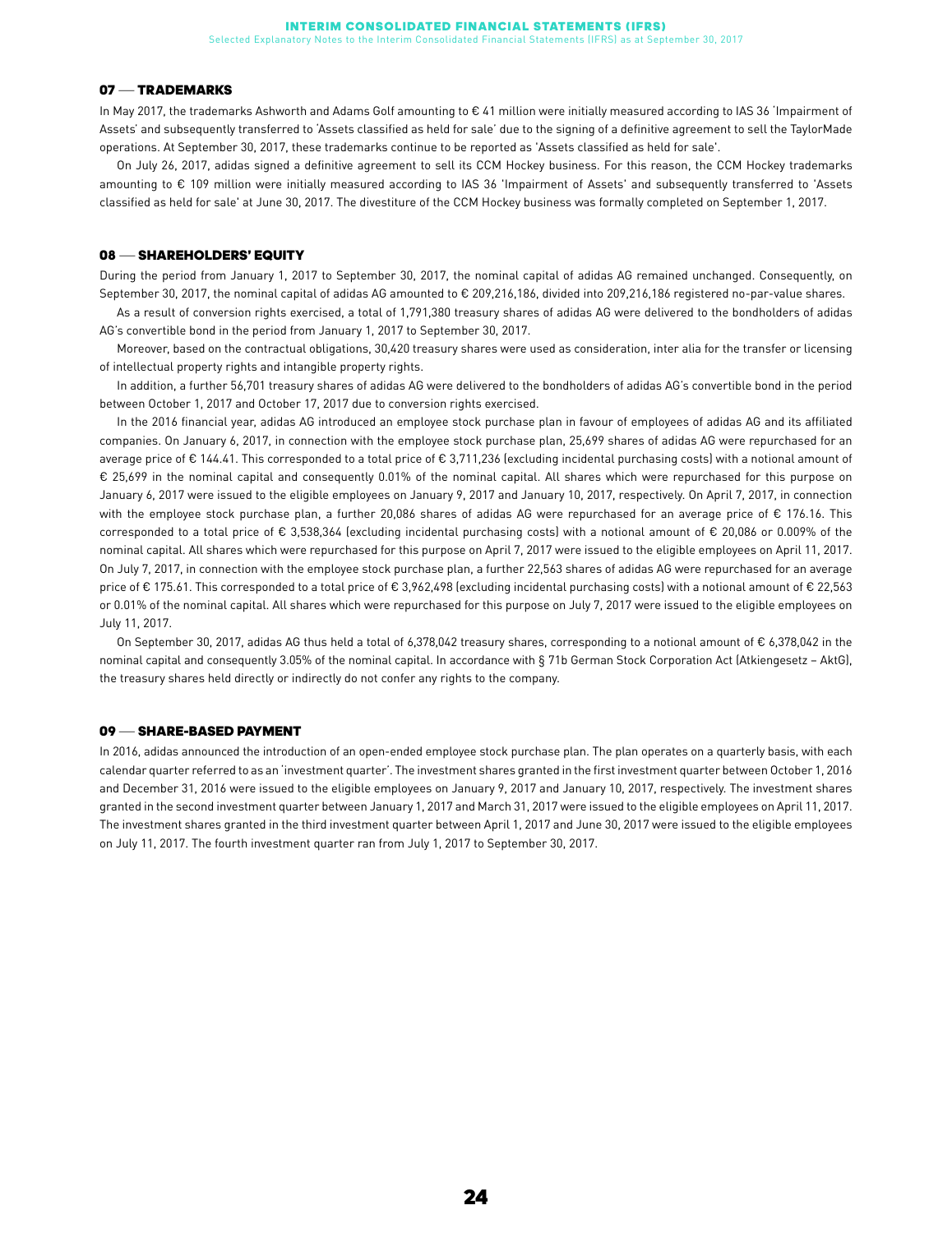### <sup>10</sup> —FINANCIAL INSTRUMENTS

### CARRYING AMOUNTS OF FINANCIAL INSTRUMENTS AS AT SEPTEMBER 30, 2017, ACCORDING TO CATEGORIES OF IAS 39 AND THEIR FAIR VALUES € IN MILLIONS

|                                                                                     |                                           |                                     | <b>Measurement according to IAS 39</b> |                                              |                                                  |                                              |                             |
|-------------------------------------------------------------------------------------|-------------------------------------------|-------------------------------------|----------------------------------------|----------------------------------------------|--------------------------------------------------|----------------------------------------------|-----------------------------|
|                                                                                     | Category<br>according to<br><b>IAS 39</b> | Carrying<br>amount<br>Sep. 30, 2017 | Amortised<br>cost                      | <b>Fair value</b><br>recognised in<br>equity | <b>Fair value</b><br>recognised in<br>net income | Measurement<br>according to<br><b>IAS 17</b> | Fair value<br>Sep. 30, 2017 |
| <b>Financial assets</b>                                                             |                                           |                                     |                                        |                                              |                                                  |                                              |                             |
| Cash and cash equivalents                                                           | n.a.                                      | 1,343                               | 1,343                                  |                                              |                                                  |                                              | 1,343                       |
| Short-term financial assets                                                         | <b>FAHfT</b>                              | 5                                   |                                        |                                              | 5                                                |                                              | -5                          |
| Accounts receivable                                                                 | LaR                                       | 2,808                               | 2,808                                  |                                              |                                                  |                                              | 2,808                       |
| Other current financial assets                                                      |                                           |                                     |                                        |                                              |                                                  |                                              |                             |
| Derivatives being part of a hedge                                                   | n.a.                                      | 120                                 |                                        | 120                                          |                                                  |                                              | 120                         |
| Derivatives not being part of a hedge                                               | FAHfT                                     | 18                                  |                                        |                                              | 18                                               |                                              | 18                          |
| Promissory notes                                                                    | AfS                                       | 8                                   |                                        |                                              | 8                                                |                                              | 8                           |
| Other financial assets                                                              | LaR                                       | 268                                 | 268                                    |                                              |                                                  |                                              | 268                         |
| Long-term financial assets                                                          |                                           |                                     |                                        |                                              |                                                  |                                              |                             |
| Other equity investments                                                            | <b>FAHfT</b>                              | 81                                  |                                        |                                              | 81                                               |                                              | 81                          |
| Available-for-sale financial assets                                                 | AfS                                       | 121                                 | 33                                     | 88                                           |                                                  |                                              | 121                         |
| Loans                                                                               | LaR                                       | 17                                  | 17                                     |                                              |                                                  |                                              | 17                          |
| Other non-current financial assets                                                  |                                           |                                     |                                        |                                              |                                                  |                                              |                             |
| Derivatives being part of a hedge                                                   | n.a.                                      | 8                                   |                                        | 8                                            |                                                  |                                              | $\, 8$                      |
| Derivatives not being part of a hedge                                               | <b>FAHfT</b>                              | 13                                  |                                        |                                              | 13                                               |                                              | 13                          |
| Promissory notes                                                                    | AfS                                       | 28                                  |                                        |                                              | 28                                               |                                              | 28                          |
| Seller note                                                                         | AfS                                       | 31                                  |                                        |                                              | 31                                               |                                              | 31                          |
| Other financial assets                                                              | LaR                                       | 81                                  | 81                                     |                                              |                                                  |                                              | 81                          |
| Assets classified as held for sale                                                  | LaR                                       | 96                                  | 96                                     |                                              |                                                  |                                              | 96                          |
| <b>Financial liabilities</b>                                                        |                                           |                                     |                                        |                                              |                                                  |                                              |                             |
| Short-term borrowings                                                               |                                           |                                     |                                        |                                              |                                                  |                                              |                             |
| Bank borrowings                                                                     | <b>FLAC</b>                               | 597                                 | 597                                    |                                              |                                                  |                                              | 597                         |
| Private placements                                                                  | <b>FLAC</b>                               | $\rightarrow$                       | $\overline{a}$                         |                                              |                                                  |                                              | $\equiv$                    |
| Eurobond                                                                            | <b>FLAC</b>                               |                                     | $\equiv$                               |                                              |                                                  |                                              |                             |
| Convertible bond                                                                    | <b>FLAC</b>                               | 114                                 | 114                                    |                                              |                                                  |                                              | 268                         |
| Accounts payable                                                                    | <b>FLAC</b>                               | 1,747                               | 1,747                                  |                                              |                                                  |                                              | 1,747                       |
| Current accrued liabilities                                                         | <b>FLAC</b>                               | 738                                 | 738                                    |                                              |                                                  |                                              | 738                         |
| Other current financial liabilities                                                 |                                           |                                     |                                        |                                              |                                                  |                                              |                             |
| Derivatives being part of a hedge                                                   | n.a.                                      | 272                                 |                                        | 272                                          |                                                  |                                              | 272                         |
| Derivatives not being part of a hedge                                               | <b>FLHfT</b>                              | 21                                  |                                        |                                              | 21                                               |                                              | 21                          |
| Earn-out components                                                                 | n. a.                                     | 10                                  |                                        |                                              | 10                                               |                                              | 10                          |
| Other financial liabilities                                                         | <b>FLAC</b>                               | 40                                  | 40                                     |                                              |                                                  |                                              | 40                          |
| Finance lease obligations                                                           | n.a.                                      | 3                                   |                                        |                                              |                                                  | 3                                            | 3                           |
| Long-term borrowings                                                                |                                           |                                     |                                        |                                              |                                                  |                                              |                             |
| Bank borrowings                                                                     | <b>FLAC</b>                               |                                     | $\overline{a}$                         |                                              |                                                  |                                              |                             |
| Private placements                                                                  | FLAC                                      |                                     |                                        |                                              |                                                  |                                              |                             |
| Eurobond                                                                            | <b>FLAC</b>                               | 983                                 | 983                                    |                                              |                                                  |                                              | 1,040                       |
| Convertible bond                                                                    | FLAC                                      |                                     |                                        |                                              |                                                  |                                              |                             |
| Non-current accrued liabilities                                                     | <b>FLAC</b>                               | $\mathbf{0}$                        | $\mathbf 0$                            |                                              |                                                  |                                              | $\pmb{0}$                   |
| Other non-current financial liabilities                                             |                                           |                                     |                                        |                                              |                                                  |                                              |                             |
| Derivatives being part of a hedge                                                   | n.a.                                      | 5                                   |                                        | 5                                            |                                                  |                                              | $\overline{5}$              |
| Derivatives not being part of a hedge                                               | FLHfT                                     | $\pmb{0}$                           |                                        |                                              | 0                                                |                                              | $\pmb{0}$                   |
| Earn-out components                                                                 | n.a.                                      | 11                                  |                                        |                                              | 11                                               |                                              | 11                          |
| Other financial liabilities                                                         | <b>FLAC</b>                               | $\mathbf{0}$                        | $\mathbf 0$                            |                                              |                                                  |                                              | $\pmb{0}$                   |
| Finance lease obligations                                                           | n.a.                                      | 3                                   |                                        |                                              |                                                  | 3                                            | 3                           |
| Liabilities classified as held for sale                                             | <b>FLAC</b>                               | 54                                  | 54                                     |                                              |                                                  |                                              | 54                          |
| Thereof: aggregated by category according to IAS 39                                 |                                           |                                     |                                        |                                              |                                                  |                                              |                             |
| Financial assets at fair value through profit or loss                               |                                           | 118                                 |                                        |                                              |                                                  |                                              |                             |
| Thereof: designated as such upon initial recognition (Fair Value Option - FVO)      |                                           |                                     |                                        |                                              |                                                  |                                              |                             |
| Thereof: Held for Trading (FAHfT)                                                   |                                           | 118                                 |                                        |                                              |                                                  |                                              |                             |
| Loans and Receivables (LaR)                                                         |                                           | 3,270                               |                                        |                                              |                                                  |                                              |                             |
| Available-for-Sale Financial Assets (AfS)                                           |                                           | 188                                 |                                        |                                              |                                                  |                                              |                             |
| Financial Liabilities Measured at Amortised Cost (FLAC)                             |                                           | 4,272                               |                                        |                                              |                                                  |                                              |                             |
| Financial Liabilities at fair value through profit or loss Held for Trading (FLHfT) |                                           | 21                                  |                                        |                                              |                                                  |                                              |                             |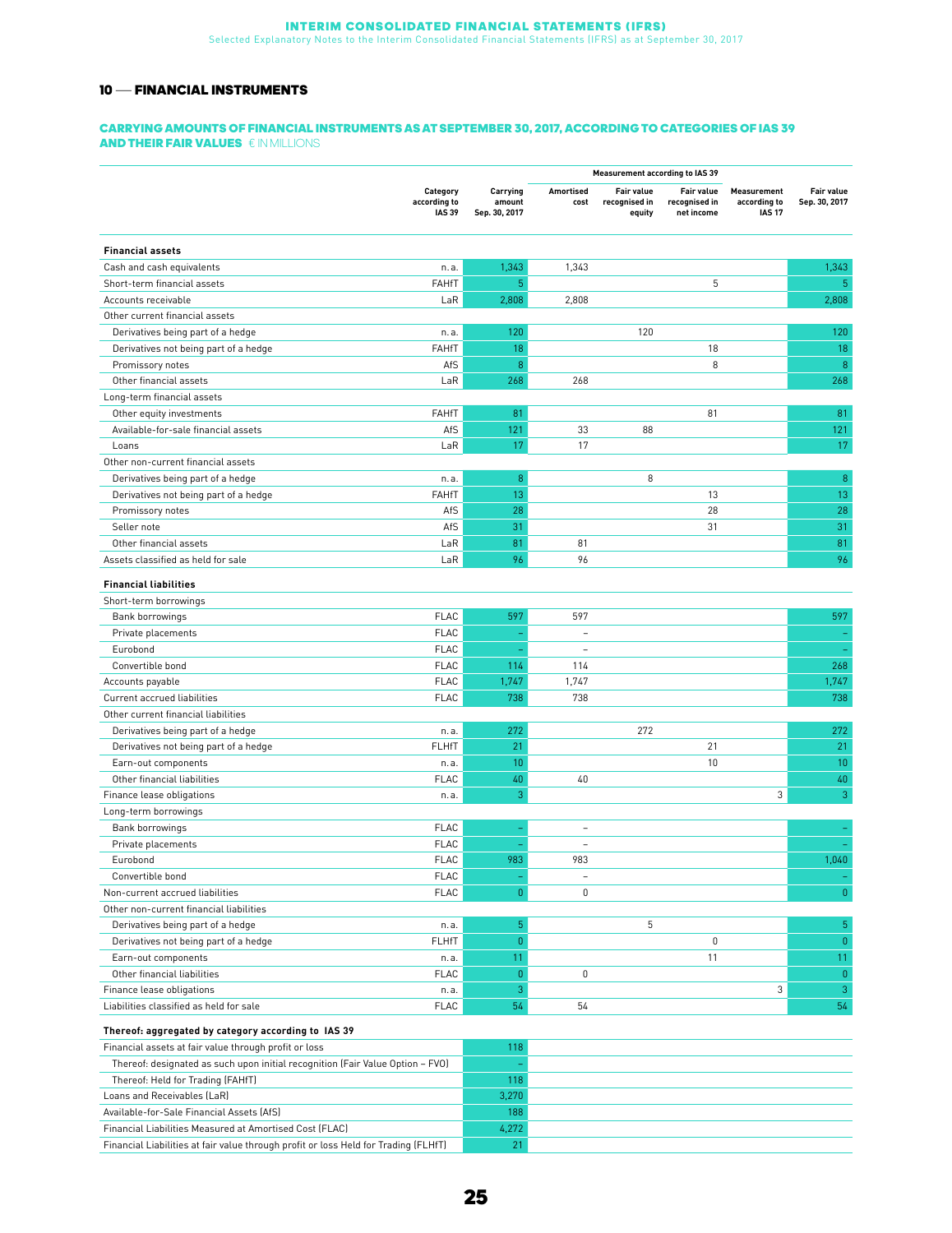Selected Explanatory Notes to the Interim Consolidated Financial Statements (IFRS) as at September 30, 2017

#### CARRYING AMOUNTS OF FINANCIAL INSTRUMENTS AS AT DECEMBER 31, 2016, ACCORDING TO CATEGORIES OF IAS 39 AND THEIR FAIR VALUES € IN MILLIONS

|                                                                                     |                                           |                                     |                          | <b>Measurement according to IAS 39</b> |                                           |                                                     |                                    |
|-------------------------------------------------------------------------------------|-------------------------------------------|-------------------------------------|--------------------------|----------------------------------------|-------------------------------------------|-----------------------------------------------------|------------------------------------|
|                                                                                     | Category<br>according to<br><b>IAS 39</b> | Carrying<br>amount<br>Dec. 31, 2016 | Amortised<br>cost        | Fair value<br>recognised in<br>equity  | Fair value<br>recognised in<br>net income | <b>Measurement</b><br>according to<br><b>IAS 17</b> | <b>Fair value</b><br>Dec. 31, 2016 |
| <b>Financial assets</b>                                                             |                                           |                                     |                          |                                        |                                           |                                                     |                                    |
| Cash and cash equivalents                                                           | n.a.                                      | 1,510                               | 1,510                    |                                        |                                           |                                                     | 1,510                              |
| Short-term financial assets                                                         | FAHfT                                     | 5                                   |                          |                                        | 5                                         |                                                     | 5                                  |
| Accounts receivable                                                                 | LaR                                       | 2,200                               | 2,200                    |                                        |                                           |                                                     | 2,200                              |
| Other current financial assets                                                      |                                           |                                     |                          |                                        |                                           |                                                     |                                    |
| Derivatives being part of a hedge                                                   | n.a.                                      | 325                                 |                          | 325                                    |                                           |                                                     | 325                                |
| Derivatives not being part of a hedge                                               | FAHfT                                     | 44                                  |                          |                                        | 44                                        |                                                     | 44                                 |
| Promissory notes                                                                    | AfS                                       | 15                                  |                          |                                        | 15                                        |                                                     | 15                                 |
| Other financial assets                                                              | LaR                                       | 345                                 | 345                      |                                        |                                           |                                                     | 345                                |
| Long-term financial assets                                                          |                                           |                                     |                          |                                        |                                           |                                                     |                                    |
| Other equity investments                                                            | <b>FAHfT</b>                              | 81                                  |                          |                                        | 81                                        |                                                     | 81                                 |
| Available-for-sale financial assets                                                 | AfS                                       | 102                                 | 64                       | 39                                     |                                           |                                                     | 102                                |
| Loans                                                                               | LaR                                       | 10                                  | 10                       |                                        |                                           |                                                     | 10                                 |
| Other non-current financial assets                                                  |                                           |                                     |                          |                                        |                                           |                                                     |                                    |
| Derivatives being part of a hedge                                                   | n.a.                                      | 15                                  |                          | 15                                     |                                           |                                                     | 15                                 |
| Derivatives not being part of a hedge                                               | <b>FAHfT</b>                              | 17                                  |                          |                                        | 17                                        |                                                     | 17                                 |
| Promissory notes                                                                    | AfS                                       | 30                                  |                          |                                        | 30                                        |                                                     | 30                                 |
| Other financial assets                                                              | LaR                                       | 34                                  | 34                       |                                        |                                           |                                                     | 34                                 |
| Assets classified as held for sale                                                  | LaR                                       |                                     | $\overline{\phantom{a}}$ |                                        |                                           |                                                     |                                    |
| <b>Financial liabilities</b>                                                        |                                           |                                     |                          |                                        |                                           |                                                     |                                    |
| Short-term borrowings                                                               |                                           |                                     |                          |                                        |                                           |                                                     |                                    |
| Bank borrowings                                                                     | <b>FLAC</b>                               | 379                                 | 379                      |                                        |                                           |                                                     | 379                                |
| Private placements                                                                  | <b>FLAC</b>                               | $\rightarrow$                       |                          |                                        |                                           |                                                     |                                    |
| Eurobond                                                                            | <b>FLAC</b>                               |                                     | $\overline{\phantom{a}}$ |                                        |                                           |                                                     |                                    |
| Convertible bond                                                                    | <b>FLAC</b>                               | 257                                 | 257                      |                                        |                                           |                                                     | 476                                |
| Accounts payable                                                                    | <b>FLAC</b>                               | 2,496                               | 2,496                    |                                        |                                           |                                                     | 2,496                              |
| Current accrued liabilities                                                         | <b>FLAC</b>                               | 704                                 | 704                      |                                        |                                           |                                                     | 704                                |
| Other current financial liabilities                                                 |                                           |                                     |                          |                                        |                                           |                                                     |                                    |
| Derivatives being part of a hedge                                                   | n.a.                                      | 87                                  |                          | 87                                     |                                           |                                                     | 87                                 |
| Derivatives not being part of a hedge                                               | <b>FLHfT</b>                              | 24                                  |                          |                                        | 24                                        |                                                     | 24                                 |
| Earn-out components                                                                 | n. a.                                     | 7                                   |                          |                                        | 7                                         |                                                     | 7                                  |
| Other financial liabilities                                                         | <b>FLAC</b>                               | 81                                  | 81                       |                                        |                                           |                                                     | 81                                 |
| Finance lease obligations                                                           | n. a.                                     | 3                                   |                          |                                        |                                           | 3                                                   | 3                                  |
| Long-term borrowings                                                                |                                           |                                     |                          |                                        |                                           |                                                     |                                    |
| Bank borrowings                                                                     | <b>FLAC</b>                               |                                     | $\overline{a}$           |                                        |                                           |                                                     |                                    |
| Private placements                                                                  | <b>FLAC</b>                               |                                     | $\overline{a}$           |                                        |                                           |                                                     |                                    |
| Eurobond                                                                            | <b>FLAC</b>                               | 982                                 | 982                      |                                        |                                           |                                                     | 1,048                              |
| Convertible bond                                                                    | FLAC                                      |                                     | $\overline{\phantom{a}}$ |                                        |                                           |                                                     |                                    |
| Non-current accrued liabilities                                                     | <b>FLAC</b>                               | 9                                   | 9                        |                                        |                                           |                                                     | 9                                  |
| Other non-current financial liabilities                                             |                                           |                                     |                          |                                        |                                           |                                                     |                                    |
| Derivatives being part of a hedge                                                   | n.a.                                      | $\overline{c}$                      |                          | $\overline{2}$                         |                                           |                                                     | $\overline{2}$                     |
| Derivatives not being part of a hedge                                               | <b>FLHfT</b>                              | 1                                   |                          |                                        | $\mathbf{1}$                              |                                                     | $\overline{1}$                     |
| Earn-out components                                                                 | n.a.                                      | 15                                  |                          |                                        | 15                                        |                                                     | 15                                 |
| Other financial liabilities                                                         | <b>FLAC</b>                               | $\mathbf{0}$                        | 0                        |                                        |                                           |                                                     | $\pmb{0}$                          |
| Finance lease obligations                                                           | n. a.                                     | 4                                   |                          |                                        |                                           | 4                                                   | 4                                  |
| Liabilities classified as held for sale                                             | FLAC                                      |                                     | $\overline{\phantom{a}}$ |                                        |                                           |                                                     |                                    |
| Thereof: aggregated by category according to IAS 39                                 |                                           |                                     |                          |                                        |                                           |                                                     |                                    |
| Financial assets at fair value through profit or loss                               |                                           | 148                                 |                          |                                        |                                           |                                                     |                                    |
| Thereof: designated as such upon initial recognition (Fair Value Option - FVO)      |                                           |                                     |                          |                                        |                                           |                                                     |                                    |
| Thereof: Held for Trading (FAHfT)                                                   |                                           | 148                                 |                          |                                        |                                           |                                                     |                                    |
| Loans and Receivables (LaR)                                                         |                                           | 2,590                               |                          |                                        |                                           |                                                     |                                    |
| Available-for-Sale Financial Assets (AfS)                                           |                                           | 148                                 |                          |                                        |                                           |                                                     |                                    |
| Financial Liabilities Measured at Amortised Cost (FLAC)                             |                                           | 4,909                               |                          |                                        |                                           |                                                     |                                    |
| Financial Liabilities at fair value through profit or loss Held for Trading (FLHfT) |                                           | 24                                  |                          |                                        |                                           |                                                     |                                    |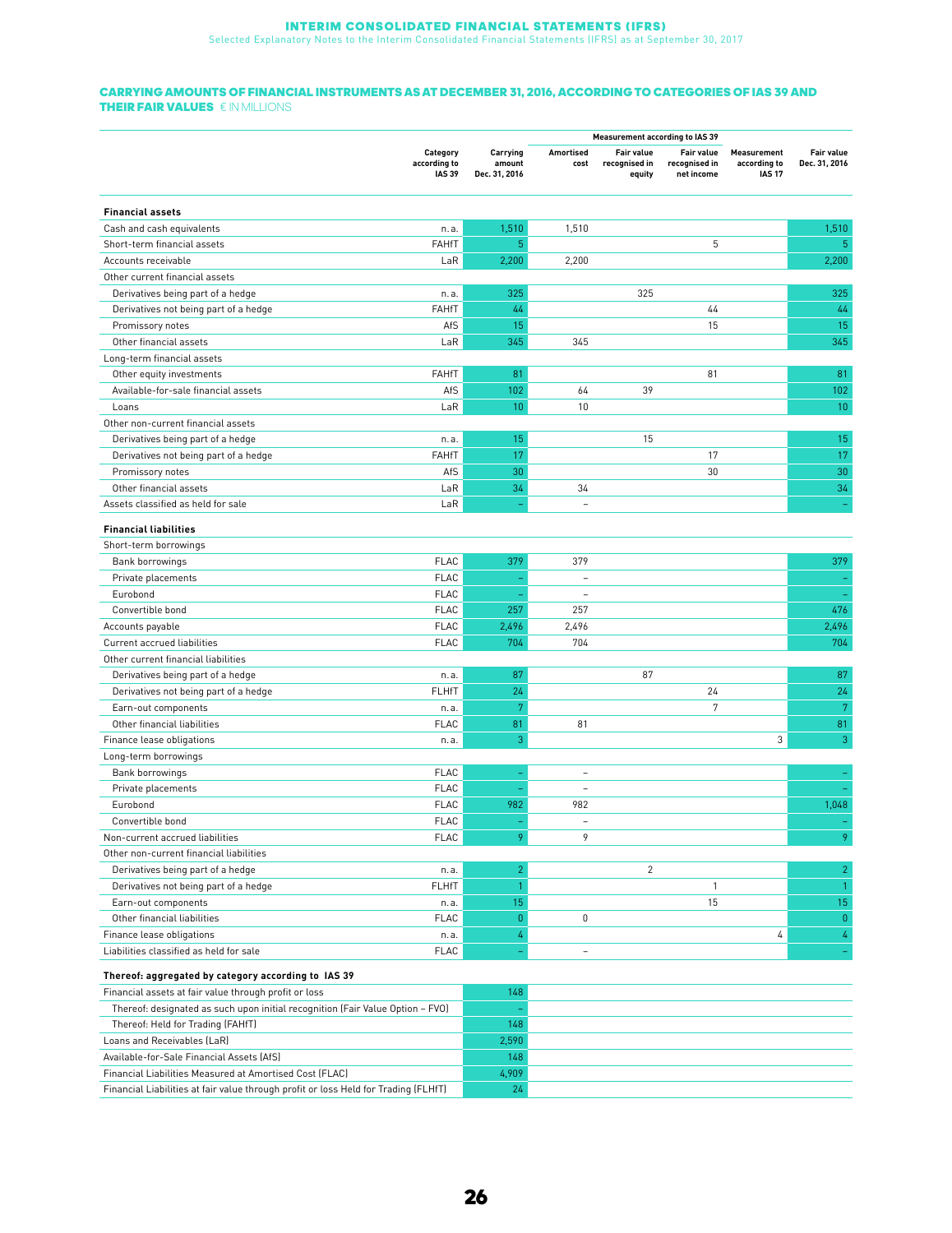### **INTERIM CONSOLIDATED FINANCIAL STATEMENTS (IFRS)**

Selected Explanatory Notes to the Interim Consolidated Financial Statements (IFRS) as at September 30, 2017

### FAIR VALUE HIERARCHY OF FINANCIAL INSTRUMENTS ACCORDING TO IFRS 13 AS AT SEPTEMBER 30, 2017 € IN MILLIONS

|                                       | Fair value<br>Sep. 30, 2017 | Level 1 | Level <sub>2</sub> | Level 3 |
|---------------------------------------|-----------------------------|---------|--------------------|---------|
| Short-term financial assets           | 5                           |         | 5                  |         |
| Derivative financial instruments      |                             |         |                    |         |
| Derivatives being part of a hedge     | 128                         |         | 128                |         |
| Derivatives not being part of a hedge | 31                          |         | 31                 |         |
| Long-term financial assets            | 202                         |         | 88                 | 114     |
| Promissory notes                      | 36                          |         |                    | 36      |
| Seller note                           | 31                          |         |                    | 31      |
| <b>Financial assets</b>               | 433                         |         | 253                | 181     |
|                                       |                             |         |                    |         |
| Short-term borrowings                 | 865                         |         | 865                |         |
| Derivative financial instruments      |                             |         |                    |         |
| Derivatives being part of a hedge     | 276                         |         | 276                |         |
| Derivatives not being part of a hedge | 21                          |         | 21                 |         |
| Long-term borrowings                  | 1,040                       | 1,040   |                    |         |
| Earn-out components                   | 20                          |         |                    | 20      |
| <b>Financial liabilities</b>          | 2,223                       | 1,040   | 1,163              | 20      |

Level 1 is based on quoted prices in active markets for identical assets or liabilities.

Level 2 is based on inputs other than quoted prices included within Level 1 that are observable for the asset or liability, either directly (i.e. as prices) or indirectly (i.e. derived from prices).<br>Level 3 is based on inp

### FAIR VALUE HIERARCHY OF FINANCIAL INSTRUMENTS ACCORDING TO IFRS 13 AS AT DECEMBER 31, 2016 € IN MILLIONS

|                                       | Fair value<br>Dec. 31, 2016 | Level 1 | Level <sub>2</sub> | Level 3 |
|---------------------------------------|-----------------------------|---------|--------------------|---------|
| Short-term financial assets           | 5 <sup>1</sup>              |         | 5                  |         |
| Derivative financial instruments      |                             |         |                    |         |
| Derivatives being part of a hedge     | 339                         |         | 339                |         |
| Derivatives not being part of a hedge | 62                          |         | 62                 |         |
| Long-term financial assets            | 184                         |         | 39                 | 145     |
| Promissory notes                      | 45                          |         |                    | 45      |
| <b>Financial assets</b>               | 636                         |         | 445                | 190     |
|                                       |                             |         |                    |         |
| Short-term borrowings                 | 855                         |         | 855                |         |
| Derivative financial instruments      |                             |         |                    |         |
| Derivatives being part of a hedge     | 89                          |         | 89                 |         |
| Derivatives not being part of a hedge | 24                          |         | 24                 |         |
| Long-term borrowings                  | 1,048                       | 1,048   |                    |         |
| Earn-out components                   | 22                          |         |                    | 22      |
| <b>Financial liabilities</b>          | 2,039                       | 1,048   | 969                | 22      |

Level 1 is based on quoted prices in active markets for identical assets or liabilities.

Level 2 is based on inputs other than quoted prices included within Level 1 that are observable for the asset or liability, either directly (i.e. as prices) or indirectly (i.e. derived from prices).<br>Level 3 is based on inp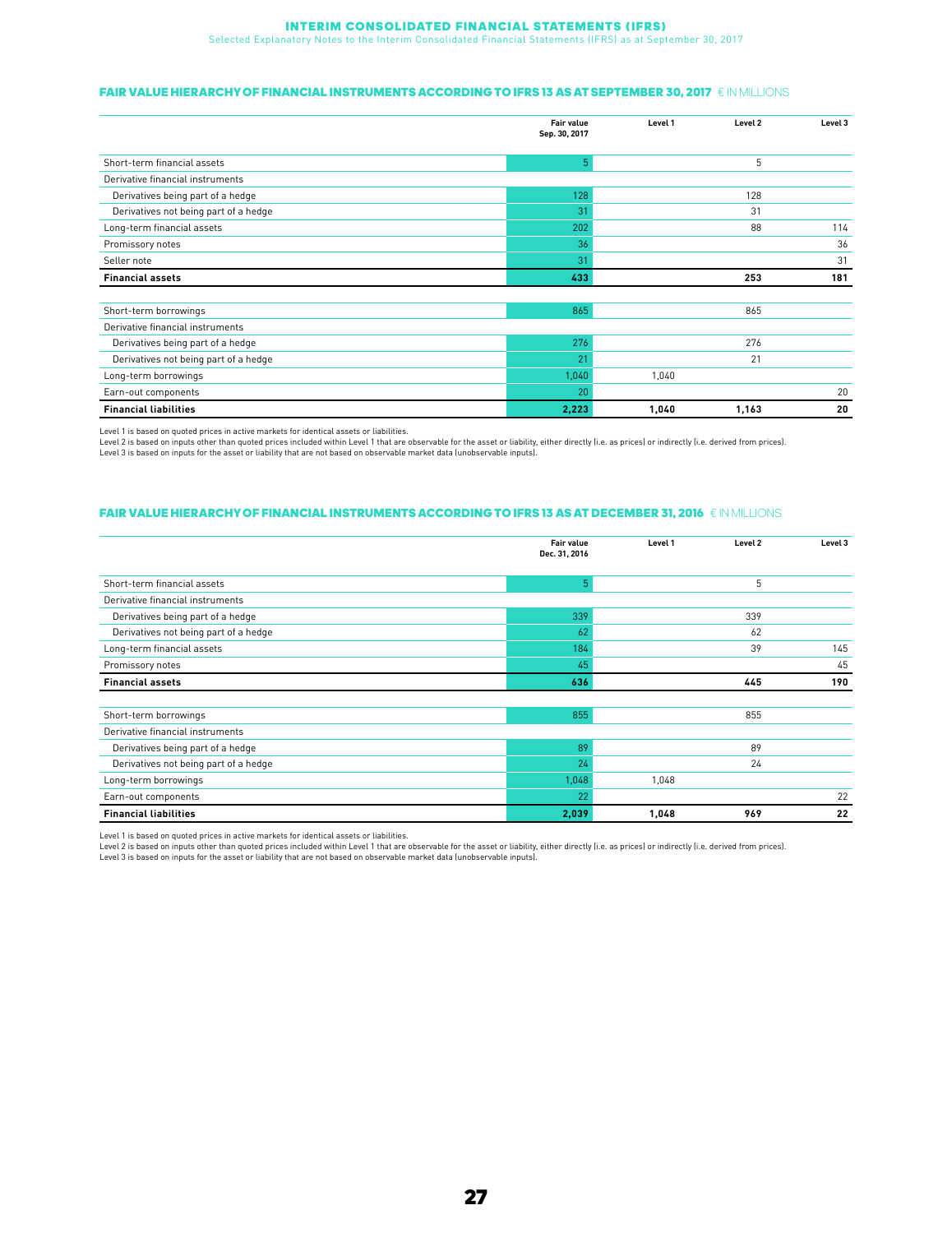**INTERIM CONSOLIDATED FINANCIAL STATEMENTS (IFRS)**<br>Selected Explanatory Notes to the Interim Consolidated Financial Statements (IFRS) as at September 30, 2017

### RECONCILIATION OF FAIR VALUE HIERARCHY LEVEL 3 IN 2017  $\epsilon$  in Millions

|                                            |                                                                                                                                                                                                                                                                                                                                                                                                                              | <b>Fair value</b><br>Jan. 1.<br>2017 | <b>Additions</b> | <b>Disposals</b> | Gains | Losses       | Currencv<br>translation | <b>Fair value</b><br>Sep. 30,<br>2017 |
|--------------------------------------------|------------------------------------------------------------------------------------------------------------------------------------------------------------------------------------------------------------------------------------------------------------------------------------------------------------------------------------------------------------------------------------------------------------------------------|--------------------------------------|------------------|------------------|-------|--------------|-------------------------|---------------------------------------|
| Long-term financial<br>assets              | This category relates to an 8.33% investment in FC Bayern<br>München AG of € 81 million. Dividends are distributed by FC<br>Bayern München AG instead of regular interest payments.<br>These dividends are recognised in other financial income.                                                                                                                                                                             | 81                                   |                  |                  |       |              |                         | 81                                    |
| Promissory notes                           | On January 23, 2015, adidas signed a definitive agreement to<br>sell the Rockport operating segment which was divested on<br>July 31, 2015. The transaction included contingent promissory<br>notes. The discounted cash flow method is applied. The fair<br>value adjustment is recognised in discontinued operations.                                                                                                      | 45                                   |                  |                  |       | [5]          | (5)                     | 36                                    |
| Seller note                                | On July 27, 2017, adidas signed a definitive agreement to sell<br>the CCM Hockey operating segment which was divested on<br>September 1, 2017. The transaction included a seller note.<br>The discounted cash flow method is applied. The fair value<br>adjustment is recognised in discontinued operations.                                                                                                                 |                                      | 31               |                  |       |              |                         | 31                                    |
| Investments in other<br>equity instruments | The change in fair value refers to recognised impairment<br>losses resulting from one or more events where objective<br>evidence of an impairment was identified, considering<br>expectations regarding future business development. The<br>impairment is recognised in other financial result.                                                                                                                              | 64                                   | 3                | [14]             |       | (21)         |                         | 32                                    |
| Earn-out components                        | The aquisition of Runtastic includes earn-out compo-<br>nents which are measured based on the discounted cash<br>flow method. The earn-out components are dependent on<br>retention of the Runtastic management as well as on the<br>achievement of certain performance measures over the first<br>three years after the acquisition. The fair value adjustment<br>refers to accretion and is recognised in interest result. | 22                                   |                  | (2)              |       | <sup>n</sup> |                         | 20                                    |

### RECONCILIATION OF FAIR VALUE HIERARCHY LEVEL 3 IN 2016 € IN MILLIONS

|                                            |                                                                                                                                                                                                                                                                                                                                                                                                                              | <b>Fair value</b><br>Jan. 1,<br>2016 | <b>Additions</b> | <b>Disposals</b> | Gains         | Losses | Currency<br>translation | <b>Fair value</b><br>Dec. 31,<br>2016 |
|--------------------------------------------|------------------------------------------------------------------------------------------------------------------------------------------------------------------------------------------------------------------------------------------------------------------------------------------------------------------------------------------------------------------------------------------------------------------------------|--------------------------------------|------------------|------------------|---------------|--------|-------------------------|---------------------------------------|
| Long-term financial<br>assets              | This category relates to an 8.33% investment in FC Bayern<br>München AG of € 81 million. Dividends are distributed by FC<br>Bayern München AG instead of regular interest payments.<br>These dividends are recognised in other financial income.                                                                                                                                                                             | 81                                   |                  |                  |               |        |                         | 81                                    |
| Promissory notes                           | On January 23, 2015, adidas signed a definitive agreement to<br>sell the Rockport operating segment which was divested on<br>July 31, 2015. The transaction included contingent promissory<br>notes. The discounted cash flow method is applied. The fair<br>value adjustment is recognised in discontinued operations.                                                                                                      | 42                                   |                  |                  | $\mathcal{P}$ |        |                         | 45                                    |
| Investments in other<br>equity instruments | The change in fair value refers to recognised impairment<br>losses resulting from one or more events where objective<br>evidence of an impairment was identified, considering<br>expectations regarding future business development. The<br>impairment is recognised in other financial result.                                                                                                                              | 22                                   | 47               |                  |               | (5)    |                         | 64                                    |
| Earn-out components                        | The aquisition of Runtastic includes earn-out compo-<br>nents which are measured based on the discounted cash<br>flow method. The earn-out components are dependent on<br>retention of the Runtastic management as well as on the<br>achievement of certain performance measures over the first<br>three years after the acquisition. The fair value adjustment<br>refers to accretion and is recognised in interest result. | 21                                   |                  |                  |               |        |                         | 22                                    |

The valuation methods used in measuring Level 1, Level 2 and Level 3 fair values remain unchanged and can be found in the Notes to the 2016 consolidated financial statements.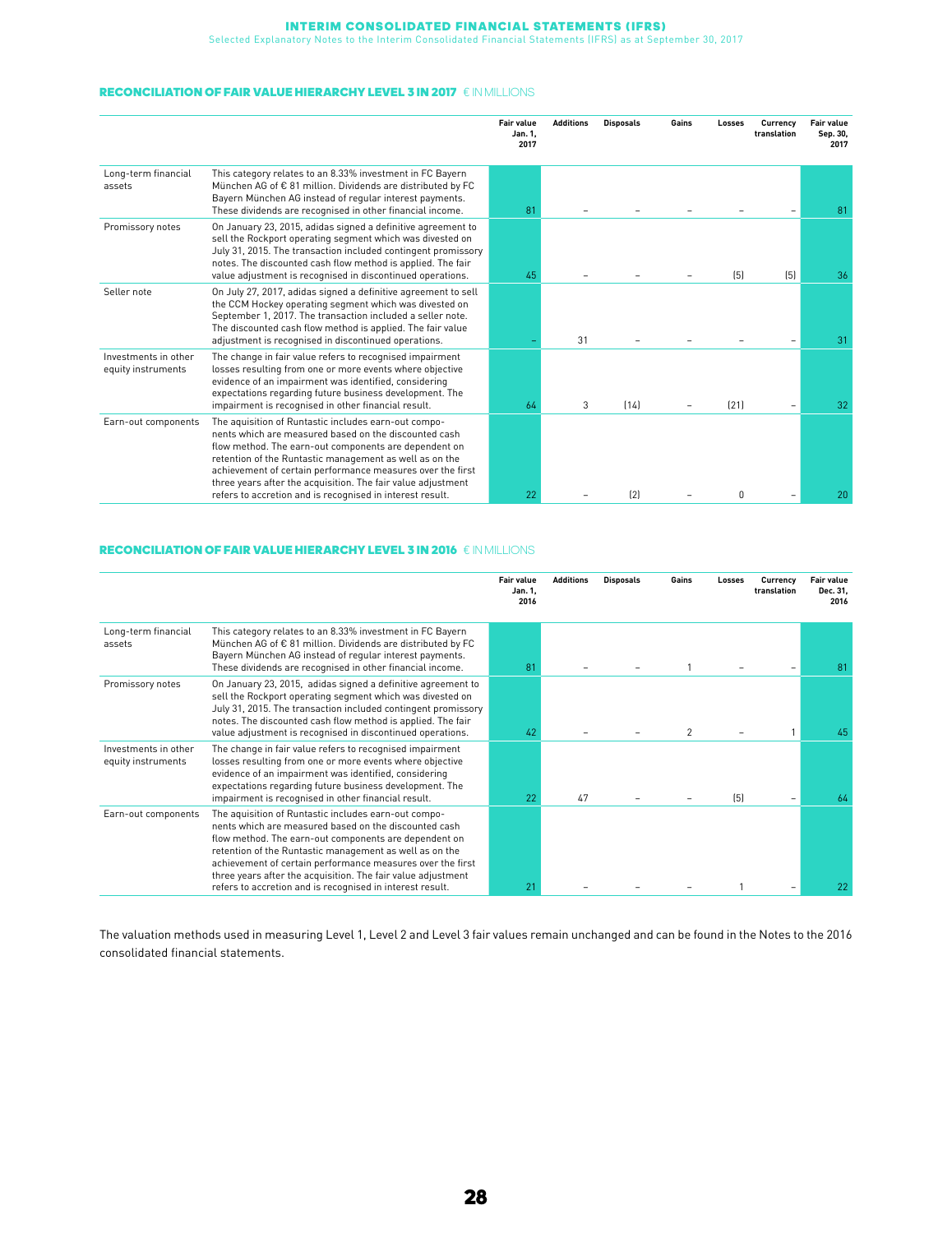### <sup>11</sup> —OTHER OPERATING INCOME AND OTHER OPERATING EXPENSES

Other operating income mainly includes income from the release of accrued liabilities and other provisions as well as sundry income.

Other operating expenses include expenses for marketing, sales and research and development, as well as for logistics and central administration. In addition, they include impairment losses as well as depreciation on tangible assets and amortisation on intangible assets (except goodwill impairment losses), with the exception of depreciation and amortisation which is included in the cost of sales. In the first nine months of 2017, depreciation and amortisation expense for tangible and intangible assets (excluding goodwill) and impairment losses amounted to € 305 million (2016: € 255 million).

### 12 - EARNINGS PER SHARE

Basic earnings per share are calculated by dividing the net income from continuing operations attributable to shareholders by the weighted average number of shares outstanding during the year, excluding ordinary shares purchased by adidas and held as treasury shares.

It is necessary to include potential dilutive shares arising from the convertible bond issuance in March 2012 in the calculation of diluted earnings per share for the first nine months ending September 30, 2017 as the conversion right has a value at the balance sheet date. The average share price reached € 183.57 per share during the first nine months of 2017 and thus exceeded the conversion price of € 81.13 per share.

### EARNINGS PER SHARE

|                                                                         |                  | <b>Continuing operations</b> |                  | <b>Discontinued operations</b> |                  | <b>Total</b>     |
|-------------------------------------------------------------------------|------------------|------------------------------|------------------|--------------------------------|------------------|------------------|
|                                                                         | Nine months 2017 | Nine months 2016             | Nine months 2017 | Nine months 2016               | Nine months 2017 | Nine months 2016 |
| Net income from continuing operations<br>$E$ in millions                | 1,358            | 1.078                        |                  | -                              |                  |                  |
| Net income attributable to non-controlling<br>interests (€ in millions) | 2                | 2                            |                  |                                |                  |                  |
| Net income attributable to shareholders<br>$E$ in millions)             | 1,356            | 1,076                        | (217)            | (48)                           | 1,139            | 1,027            |
| Weighted average number of shares                                       | 202,111,204      | 200.207.215                  | 202.111.204      | 200,207,215                    | 202.111.204      | 200,207,215      |
| Basic earnings per share (in $\epsilon$ )                               | 6.71             | 5.37                         | (1.07)           | (0.24)                         | 5.63             | 5.13             |
|                                                                         |                  |                              |                  |                                |                  |                  |
| Net income attributable to shareholders<br>$E$ in millions)             | 1.356            | 1.076                        | [217]            | (48)                           | 1,139            | 1.027            |
| Interest expense on convertible bond,<br>net of taxes (€ in millions)   |                  | 7                            |                  |                                |                  | 7                |
| Net income used to determine diluted                                    |                  |                              |                  |                                |                  |                  |
| earnings per share (€ in millions)                                      | 1.357            | 1.083                        | (217)            | (48)                           | 1,140            | 1.034            |
| Weighted average number of shares                                       | 202,111,204      | 200,207,215                  | 202,111,728      | 200,207,215                    | 202,111,204      | 200,207,215      |
| Weighted assumed conversion of the                                      |                  |                              |                  |                                |                  |                  |
| convertible bond                                                        | 2,126,524        | 6,104,250                    |                  |                                | 2,126,524        | 6,104,250        |
| Weighted average number of shares<br>for diluted earnings per share     | 204,237,728      | 206,311,466                  | 202,111,204      | 200,207,215                    | 204,237,728      | 206,311,466      |
| Diluted earnings per share (in $\epsilon$ )                             | 6.65             | 5.25                         | (1.07)           | (0.24)                         | 5.58             | 5.01             |

For further information on basic and diluted earnings per share from discontinued operations  $\bullet$  see Note 03.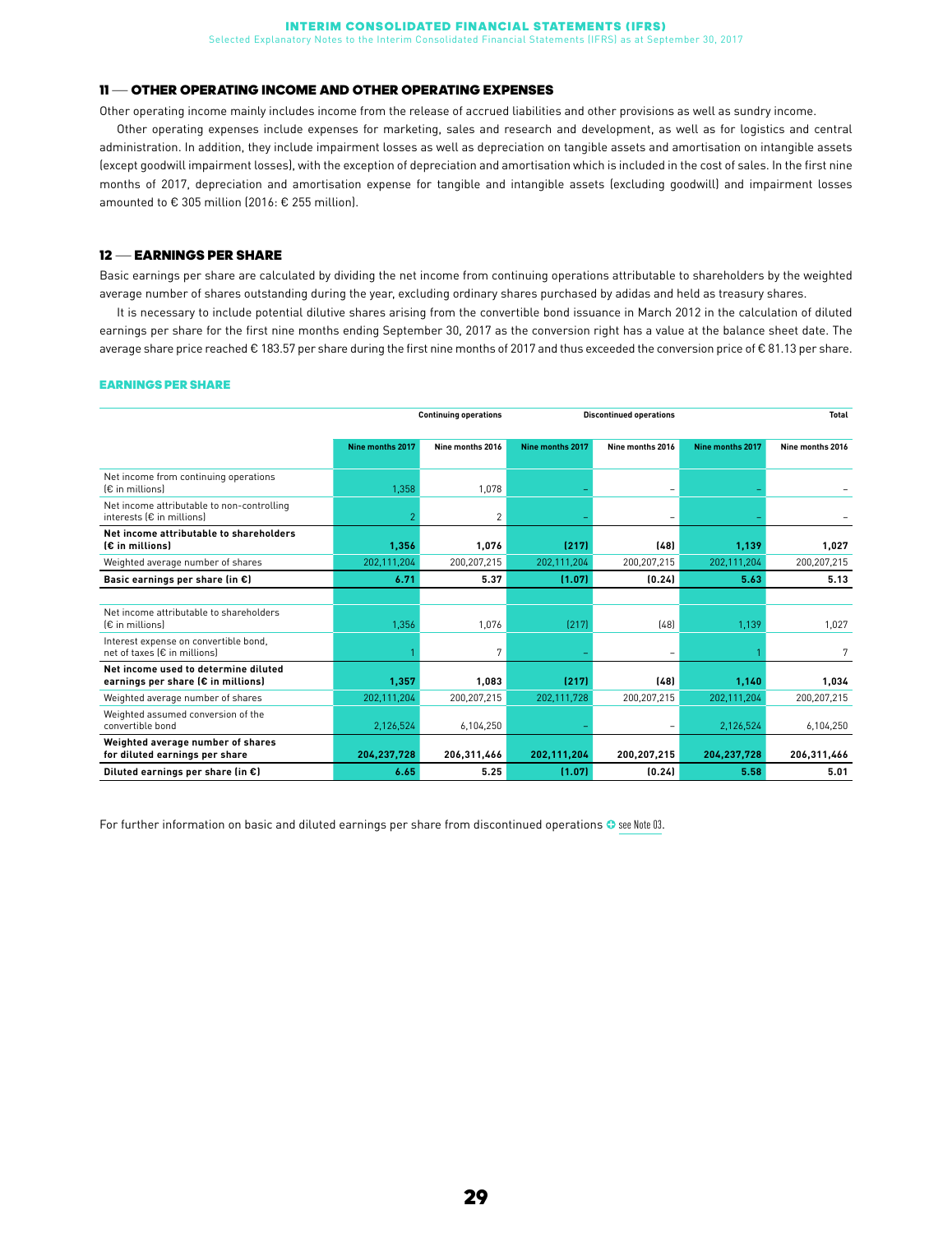Selected Explanatory Notes to the Interim Consolidated Financial Statements (IFRS) as at September 30, 2017

### 13 - SEGMENTAL INFORMATION

adidas operates predominantly in one industry segment – the design, distribution and marketing of athletic and sports lifestyle products.

As at September 30, 2017, following the company's internal management reporting by markets and in accordance with the definition of IFRS 8 'Operating Segments', 15 operating segments were identified: Western Europe, North America (excluding USA Reebok), USA Reebok, Greater China, Russia/CIS, Latin America, Japan, Middle East, South Korea, Southeast Asia/Pacific, TaylorMade, adidas Golf, CCM Hockey, Runtastic and Other centrally managed businesses. Effective January 1, 2017, the market North America was split into two markets: North America (excluding USA Reebok) and USA Reebok. Both markets meet the definition of an operating segment according to IFRS 8. The markets Middle East, South Korea and Southeast Asia/Pacific were aggregated to the segment MEAA ('Middle East, Africa and other Asian markets'). The markets North America (excluding USA Reebok) and USA Reebok were aggregated to the segment North America. Furthermore, the operating segment TaylorMade-adidas Golf has been split into the operating segments TaylorMade and adidas Golf. According to the criteria in IFRS 8 for reportable segments, the business segments Western Europe, North America, Greater China, Russia/CIS, Latin America, Japan and MEAA are reported separately. The remaining operating segments are aggregated under Other Businesses due to their only subordinate materiality.

Each market comprises all wholesale, retail and e-commerce business activities relating to the distribution and sale of products of the adidas and Reebok brands to retail customers and end consumers.

The operating segment TaylorMade comprises the brands TaylorMade, Adams Golf and Ashworth.

adidas Golf comprises the distribution and sale of adidas Golf branded products.

CCM Hockey designs, produces and distributes ice hockey equipment such as sticks, skates and protection gear. In addition, CCM Hockey designs, produces and distributes apparel mainly under the brand name CCM.

Runtastic operates in the digital health and fitness space. The company provides a comprehensive ecosystem for tracking and managing health and fitness data.

Other centrally managed businesses primarily includes the business activities of the labels Y-3 and Porsche Design Sport by adidas as well as the business activities of the brand Five Ten in the outdoor action sports sector. Furthermore, the segment also comprises International Clearance Management.

Certain centralised corporate functions do not meet the definition of IFRS 8 for an operating segment. This includes functions such as Global Brands and Global Sales (central brand and distribution management for the brands adidas and Reebok), central treasury, global sourcing as well as other headquarters functions. Assets, liabilities, income and expenses relating to these corporate functions are presented together with other non-allocable items and intersegment eliminations in the reconciliation.

The TaylorMade and CCM Hockey operating segments are presented as discontinued operations in the segmental reporting. For further information on discontinued operations and assets/liabilities classified as held for sale  $\bullet$  see Note 04 and Note 05.

There are no intersegment sales between the reportable segments.

The results of the operating segments are reported in the line item 'Segmental operating profit'. This is defined as gross profit minus other operating expenses plus royalty and commission income and other operating income attributable to the segment or group of segments, however without considering headquarter costs and central expenditure for marketing investments.

Segmental assets include accounts receivable as well as inventories.

Segmental liabilities only contain accounts payable from operating activities as there are no other liability items reported regularly to the chief operating decision maker.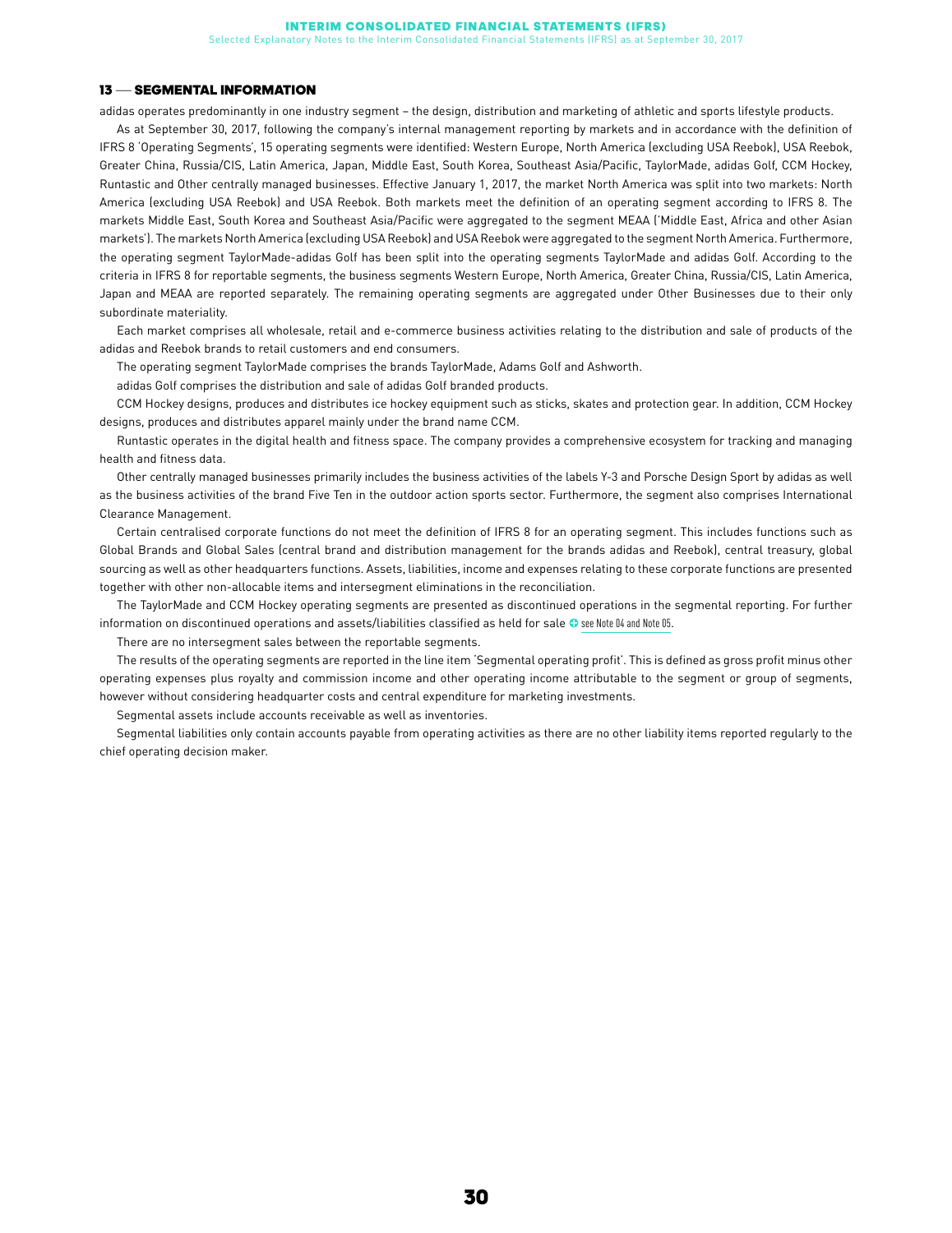### INTERIM CONSOLIDATED FINANCIAL STATEMENTS (IFRS)

Selected Explanatory Notes to the Interim Consolidated Financial Statements (IFRS) as at September 30, 2017

### SEGMENTS € IN MILLIONS

|                                               |        | Net sales (third parties) <sup>1</sup> |       | Segmental operating profit <sup>1</sup> |       | Segmental assets <sup>2</sup> |      | Segmental liabilities <sup>2</sup> |
|-----------------------------------------------|--------|----------------------------------------|-------|-----------------------------------------|-------|-------------------------------|------|------------------------------------|
|                                               | 2017   | 2016                                   | 2017  | 2016                                    | 2017  | 2016                          | 2017 | 2016                               |
| Western Europe                                | 4,600  | 4,185                                  | 997   | 857                                     | 1,852 | 1,587                         | 69   | 65                                 |
| North America                                 | 3,100  | 2,443                                  | 352   | 165                                     | 1,475 | 1,201                         | 61   | 71                                 |
| Greater China                                 | 2,867  | 2,269                                  | 1,067 | 837                                     | 599   | 448                           | 188  | 148                                |
| Russia/CIS                                    | 514    | 505                                    | 105   | 78                                      | 224   | 232                           | b    | 9                                  |
| Latin America                                 | 1,397  | 1,260                                  | 164   | 167                                     | 783   | 746                           | 52   | 80                                 |
| Japan                                         | 805    | 736                                    | 209   | 157                                     | 245   | 253                           | 30   | 34                                 |
| <b>MEAA</b>                                   | 2,291  | 2,067                                  | 701   | 584                                     | 790   | 816                           | 81   | 87                                 |
| Other Businesses<br>(continuing operations)   | 587    | 519                                    | 76    | 42                                      | 284   | 603                           | 19   | 89                                 |
| Other Businesses<br>(discontinued operations) | 658    | 621                                    | 27    | (54)                                    | 302   | Ξ.                            | 67   |                                    |
| Other Businesses (total)                      | .245   | 1,139                                  | 103   | (12)                                    | 586   | 603                           | 86   | 89                                 |
| <b>Total</b>                                  | 16,820 | 14,604                                 | 3,698 | 2,833                                   | 6,554 | 5,885                         | 573  | 584                                |

**1** Nine months.

**2** At September 30.

### Reconciliation

### OPERATING PROFIT € IN MILLIONS

|                                                                 | Nine months 2017 | Nine months 2016 |
|-----------------------------------------------------------------|------------------|------------------|
|                                                                 |                  |                  |
| Operating profit for reportable segments                        | 3,595            | 2.844            |
| Operating profit for Other Businesses                           | 103              | (12)             |
| <b>Segmental operating profit</b>                               | 3,698            | 2,833            |
| HQ/Consolidation                                                | (1, 149)         | [817]            |
| Central expenditure for point-of-sale and marketing investments | (584)            | (528)            |
| Reclassification to discontinued operations                     | [27]             | 54               |
| <b>Operating profit</b>                                         | 1,938            | 1,541            |
| Financial income                                                | 35               | 35               |
| Financial expenses                                              | (75)             | (51)             |
| Income before taxes                                             | 1,899            | 1,525            |

### <sup>14</sup> —EVENTS AFTER THE BALANCE SHEET DATE

On May 10, 2017, adidas signed a definitive agreement to sell its TaylorMade business including the brands TaylorMade, Adams Golf and Ashworth (together TaylorMade). The transaction was completed on October 2, 2017.

Between the end of the first nine months of 2017 and the finalisation of these interim consolidated financial statements on October 26, 2017, there were no other major company-specific matters which we expect to influence our business materially going forward.

Herzogenaurach, October 26, 2017

The Executive Board of adidas AG